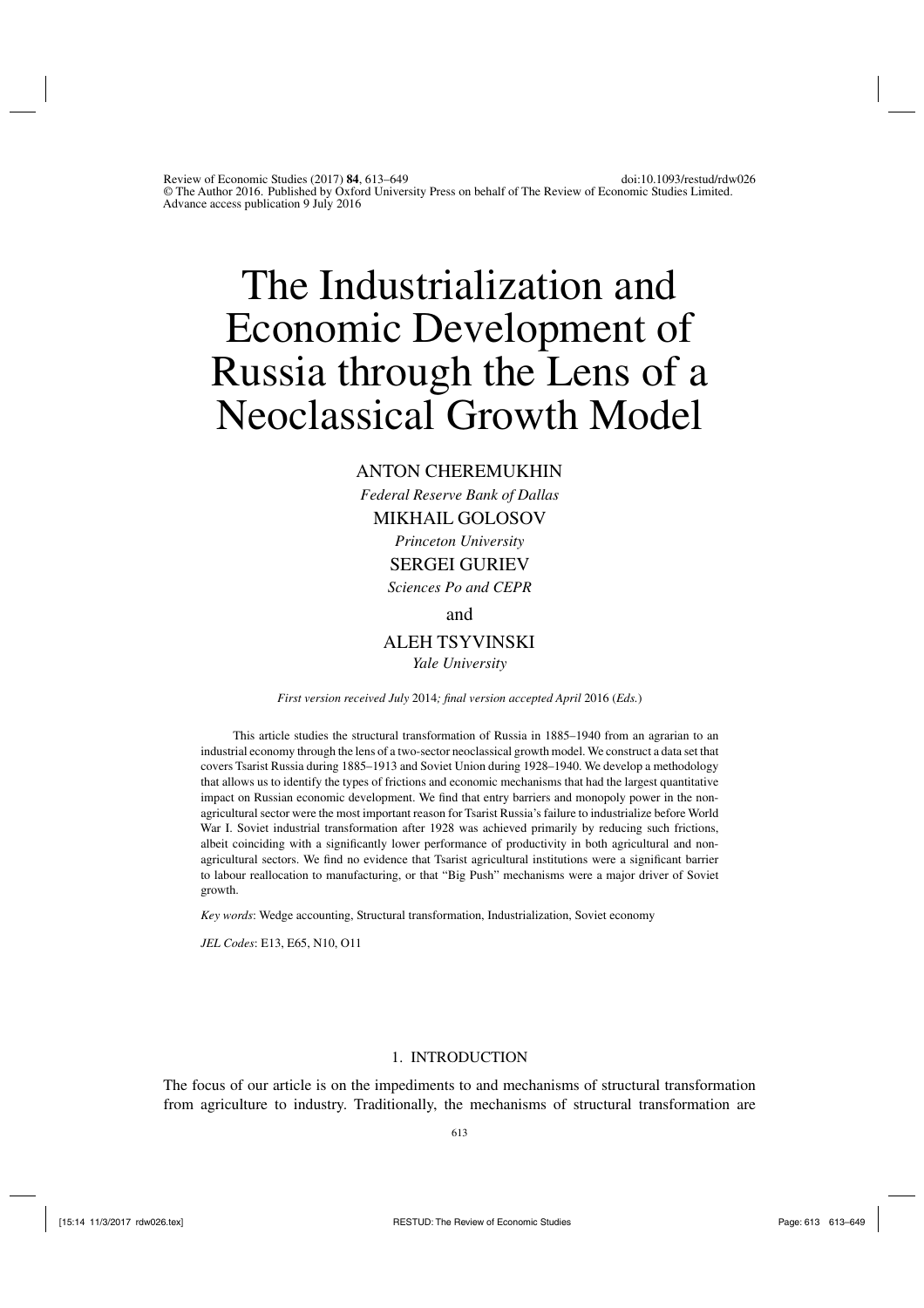based on non-homothetic preferences and uneven technical progress across sectors.<sup>1</sup> These models, however, have difficulty accounting for both a high fraction of labour force employed in agriculture in many poor countries and for rapid industrialization in a number of countries. We consider an alternative explanation that the reallocation of resources across sectors may be slowed by frictions which in turn may be affected by institutions and policies.<sup>2</sup>

In this article, we analyse frictions in a model of structural transformation to study the predominance of agriculture in Tsarist Russia and rapid industrialization in Soviet Russia. Tsarist Russia remained an agricultural economy during the late nineteenth and early twentieth century. In Soviet Russia during the period of only twelve years (1928–40), about 20% of the labour force moved from agricultural to non-agricultural occupations coinciding with a rapid growth in manufacturing production. This experience was one of the first episodes of rapid structural change and had a profound impact on economic theory and policy.

We focus on two main questions. First, we aim to understand why Tsarist Russia failed to industrialize. The Tsarist economy was heavily agrarian, with a small modern manufacturing sector and over 80% of labour force working in agriculture. The structure of the economy resembled that of many other traditional economies. Identifying frictions to industrialization that existed in Russia is a useful step to understanding barriers in other agrarian economies. Secondly, we study policies and economic mechanisms that were the primary drivers of industrialization in the Soviet Union in 1928–40.<sup>3</sup>

We use a standard neoclassical growth model to systematically analyse frictions in the Russian economy both qualitatively and quantitatively. Our first contribution is to develop a methodology that allows using macroeconomic data and the growth model to identify the likely sources of frictions that exist in an economy. Our approach is related to the wedge accounting methodology,<sup>4</sup> but unlike those authors we measure distortions both in quantities and in prices.

At the heart of our methodology is the following identity

$$
\frac{U_M}{U_A}\frac{F_N^M}{F_N^A} = \frac{U_M/p_M}{U_A/p_A} \times \frac{p_M F_N^M/w_M}{p_A F_N^A/w_A} \times \frac{w_M}{w_A},
$$

where  $U_M$  and  $U_A$  are the marginal utilities of consumption of non-agricultural and agricultural goods,  $F_N^M$  and  $F_N^A$  are the marginal products of labour in the two sectors,  $p_M/p_A$  and  $w_M/w_A$ are relative prices and wages.<sup>5</sup> In a competitive equilibrium without frictions, each of the three components on the right-hand side of this decomposition is equal to one. We show that many mechanisms discussed in the context of Russian economic history represent themselves as deviations of some of these components from the values implied by the optimality conditions in a frictionless economy. The models that emphasize frictions in consumer markets (*e.g.* rationing of consumer goods or poor integration of product markets) map into a distortion to the first term of the decomposition (the "consumption component"). Frictions in the production process (*e.g.* due to the existence of monopoly power or barriers to entry) appear as a distortion to the second term (the "production component"). Frictions in the labour market (for example, due to costly

1. For example, see surveys by [Acemoglu](#page-34-0) [\(2008\)](#page-34-0) and [Herrendorf](#page-35-0) *et al*. [\(2013](#page-35-0)).

3. Very little data exist for 1914–27 and we omit this period in our analysis. The structure of the Russian economy in 1928 looked very similar to the one in 1913.

4. See, *e.g.* [Chari](#page-35-0) *et al*. [\(2007](#page-35-0)) and [Mulligan](#page-36-0) [\(2002](#page-36-0)).

5. We also analyse an analogous equation for capital.

<sup>2.</sup> See [Caselli](#page-34-0) [\(2005\)](#page-34-0) and [Gollin](#page-35-0) *et al*. [\(2014\)](#page-35-0) for a review of the evidence on cross-country income differences and [Caselli and Coleman](#page-34-0) [\(2001](#page-34-0)), [Restuccia](#page-36-0) *et al*. [\(2008\)](#page-36-0), and [Lagakos and Waugh](#page-36-0) [\(2013\)](#page-36-0) for models with sector-specific distortions.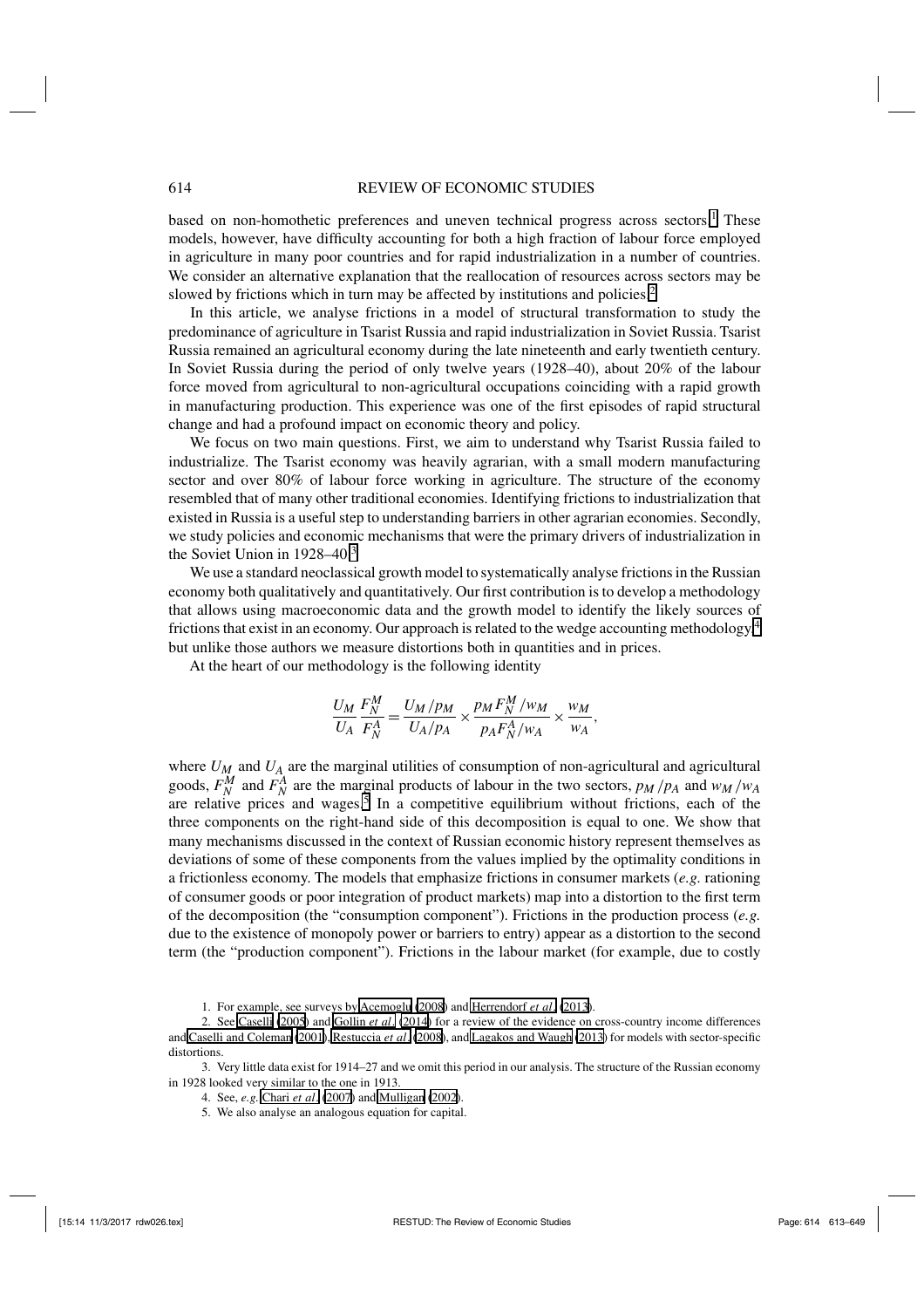human capital acquisition or barriers to labour mobility) appear as a distortion to the third term (the "mobility component"). By using the data to identify which component is quantitatively most important, we can narrow the set of possible mechanisms that hinder realloation of resources from agriculture to non-agriculture.Although we developed this methodology in the context of policies that existed in the Russian economy, it can also be applied to study structural transformation in other historical episodes.

When we use this decomposition for the Russian economy before 1913, we find that it was severely distorted. Most importantly, we determine that this distortion is primarily driven by the production component of our decomposition. The marginal product of labour in manufacturing was substantially higher than the wages paid to workers which suggests significant markups in the manufacturing sector. This mechanism is consistent with the prevalence of monopolies and monopsonies in the non-agricultural sector.

We find that the labour mobility component,  $w_M/w_A$ , plays a rather limited role. While wages in manufacturing are higher than wages in agriculture in the Tsarist economy, the gap is only a small fraction of the overall distortion. This evidence casts doubt on a popular view that the archaic agricultural institutions in Tsarist Russia were the most important impediment to structural transformation through reducing rural–urban mobility.<sup>6</sup>

Two main patterns emerge when we study the Soviet experience of 1928–40. First, productivity performs poorly in both sectors. The non-agricultural TFP actually declines by about 20% during 1928–40. Agricultural productivity recovers after initial decline in 1928–32 but remains below its pre-World War I trend. Secondly, the intersectoral distortions decrease significantly which results in rapid structural change and GDP growth. We find that the reduction of distortions is mostly explained by a dramatic decline in the production component. We further decompose the production component and show that its decrease is mainly accounted for by the reduction of the markup in the non-agricultural sector. This is consistent with a view that high production targets set by the Soviet government during industrialization helped remove frictions caused by entry barriers and the monopolies in Tsarist Russia.

Our findings are inconsistent with the mechanisms emphasized in the "Big Push" literature. We show that a well-known formalization of the "Big Push" predicts that industrialization should result in both a higher manufacturing TFP and a higher labour distortion. We observe exactly the opposite.

We then compare the projection of Tsarist trends to the actual Soviet data to measure how much of the difference in levels of the employment share and GDP per capita in 1939 is explained by the difference in the levels of wedges and TFPs and how much of the growth and structural transformation during the 1928–1939 period is explained by changes in each wedge over that period. We show that the reduction in the production component accounts for most of the structural change that occured during Stalin's period, and significantly contributes to the expansion of real GDP per capita. The role of other components is relatively small. We further evaluate the significance of the production component by fixing all other distortions at their 1913 levels and reducing the production component to zero. In this counterfactual, output growth in both sectors significantly outperforms that of Soviet Russia with manufacturing production exceeding Soviet numbers by at least a third and agricultural production outperforming Soviet numbers by a quarter during the famine years, and predicts even more significant structural change than that observed in the Soviet Union in 1928–40.

We also provide extensive discussion of the robustness of the key results. We show that the rates of changes of the distortions are functions of directly measurable economic aggregates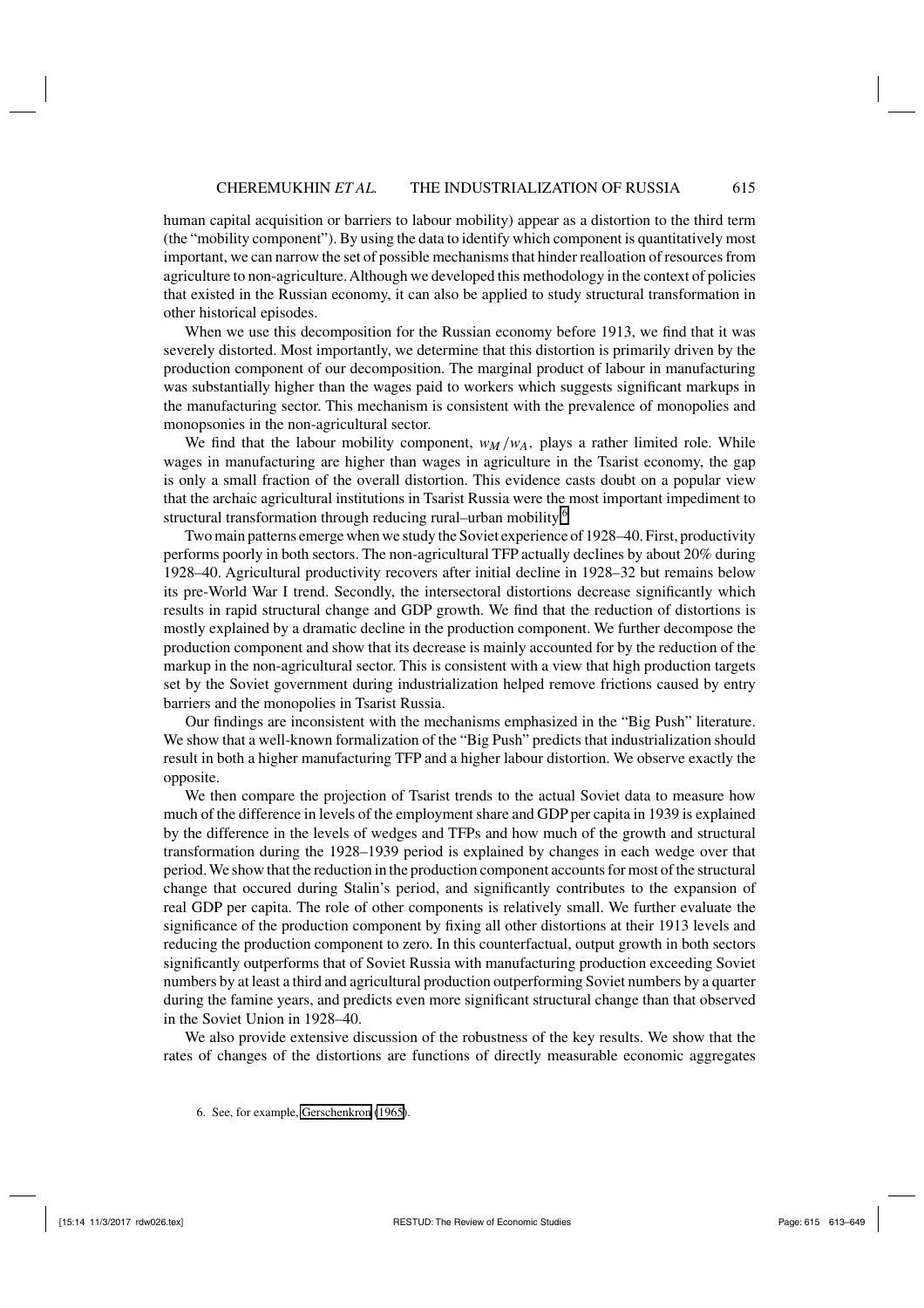and either do not depend on parameters of the model at all, or depend only on a small number of parameters. This implies that our broad conclusions are robust to a wide range of model specifications. We also recalculate wedges and their components and quantify their effect for a number of alternative parameterizations of our model and show that alternative estimates of the key variables of our analysis are broadly supportive of our conclusions.

**Related literature.** Our wedge accounting methodology builds on the work of [Chari](#page-35-0) *et al*. [\(2007](#page-35-0)), but, unlike them, we investigate distortions in both quantities and prices and focus on sectoral reallocation. Our work is also closely related to [Caselli and Coleman](#page-34-0) [\(2001](#page-34-0)), who were among the first to argue for the importance of using prices to study frictions in structural transformation; [Cole and Ohanian](#page-35-0) [\(2002](#page-35-0)), who used the optimality conditions in the one sector model to discuss slow recoveries of the U.S. and U.K. from the Great Depression; and [Restuccia](#page-36-0) *et al*. [\(2008](#page-36-0)), [Buera and Kaboski](#page-34-0) [\(2009](#page-34-0)), and [Lagakos and Waugh](#page-36-0) [\(2013](#page-36-0)), who studied frictions in structural transformation in multi-sector growth models. As in [Cole and Ohanian](#page-35-0) [\(2004](#page-35-0)), [Parente and Prescott](#page-36-0) [\(1999\)](#page-36-0), [Fernald and Neiman](#page-35-0) [\(2011\)](#page-35-0), and [Alder](#page-34-0) *et al*. [\(2013\)](#page-34-0) we find that monopoly distortions play a central role. Our work is also broadly related to the recent work on the models of structural transformation such as [Stokey](#page-36-0) [\(2001](#page-36-0)), [Kongsamut](#page-36-0) *et al*. [\(2001\)](#page-36-0), [Gollin](#page-35-0) *et al*. [\(2002](#page-35-0)), [Ngai and Pissarides](#page-36-0) [\(2007](#page-36-0)), [Hayashi and Prescott](#page-35-0) [\(2008](#page-35-0)), [Acemoglu and Guerrieri](#page-34-0) [\(2008\)](#page-34-0), and [Buera and Kaboski](#page-34-0) [\(2012a, 2012b\)](#page-34-0).

Our analysis of both the Tsarist and Soviet economy is inspired by and builds on the economic history research of [Allen](#page-34-0) [\(1997](#page-34-0), [2003](#page-34-0)), [Gregory](#page-35-0) [\(1972, 1982](#page-35-0)), [Harrison](#page-35-0) [\(1998](#page-35-0)), [Gregory and Harrison](#page-35-0) [\(2005\)](#page-35-0), and [Davies](#page-35-0) [\(Davies, 1990; Davies](#page-35-0) *et al*. [1994\)](#page-35-0). Among these studies, our work is most closely related to [Hunter and Szyrmer](#page-35-0) [\(1992\)](#page-35-0) and [Allen](#page-34-0) [\(2003\)](#page-34-0) which provide a comprehensive analysis of Soviet economic development in the interwar period. [Hunter and Szyrmer](#page-35-0) [\(1992](#page-35-0)) build a multi-sector model of the Soviet economy and use it to evaluate implications of various alternative policies. Their main result is that Soviet industrialization was too fast. This is generally consistent with our findings. We do find that structural change was indeed drastic but it was accompanied by substantial underperformance in sectoral TFP so on balance the Soviet economy did not outperform pre-1913 trends. While our model includes only two sectors (and Hunter and Szyrmer consider twelve), our analysis is more general as we use sectoral value added (rather than output), capital stock and employment data. Hunter and Szyrmer assumed that labour was abundant and did not consider its contribution to growth. Also, they did not have sectoral capital data and simulated them within their model. Finally, our methodology not only allows establishing the inefficiency of Soviet industrialization but also helps to identify the distortions that drove the inefficiency.

In many respects, our article builds on historical accounts and data in [Allen](#page-34-0) [\(2003](#page-34-0)). The key distinction of our work is that we develop a methodology that allows to evaluate both theoretically and quantitatively the wedges that prevented industrialization and how changes in these wedges played a key role in structural transformation. Similarly to [Allen](#page-34-0) [\(2003](#page-34-0)), we find that Tsarist economy was inefficient. We further identify the main source of the inefficiency—the production component of capital and labour wedges—which we attribute to entry barriers and monopoly power in the industrial sector. As in Allen's work, we find that Soviet government's policies resulted in movement of both capital and labour from rural to urban sector. Unlike Allen, we find that while Soviet industrialization and collectivization policies resulted in a significant structural change, they were also disastrous in terms of productivity in either sector; on balance, the Soviet economy did not outperform the counterfactual.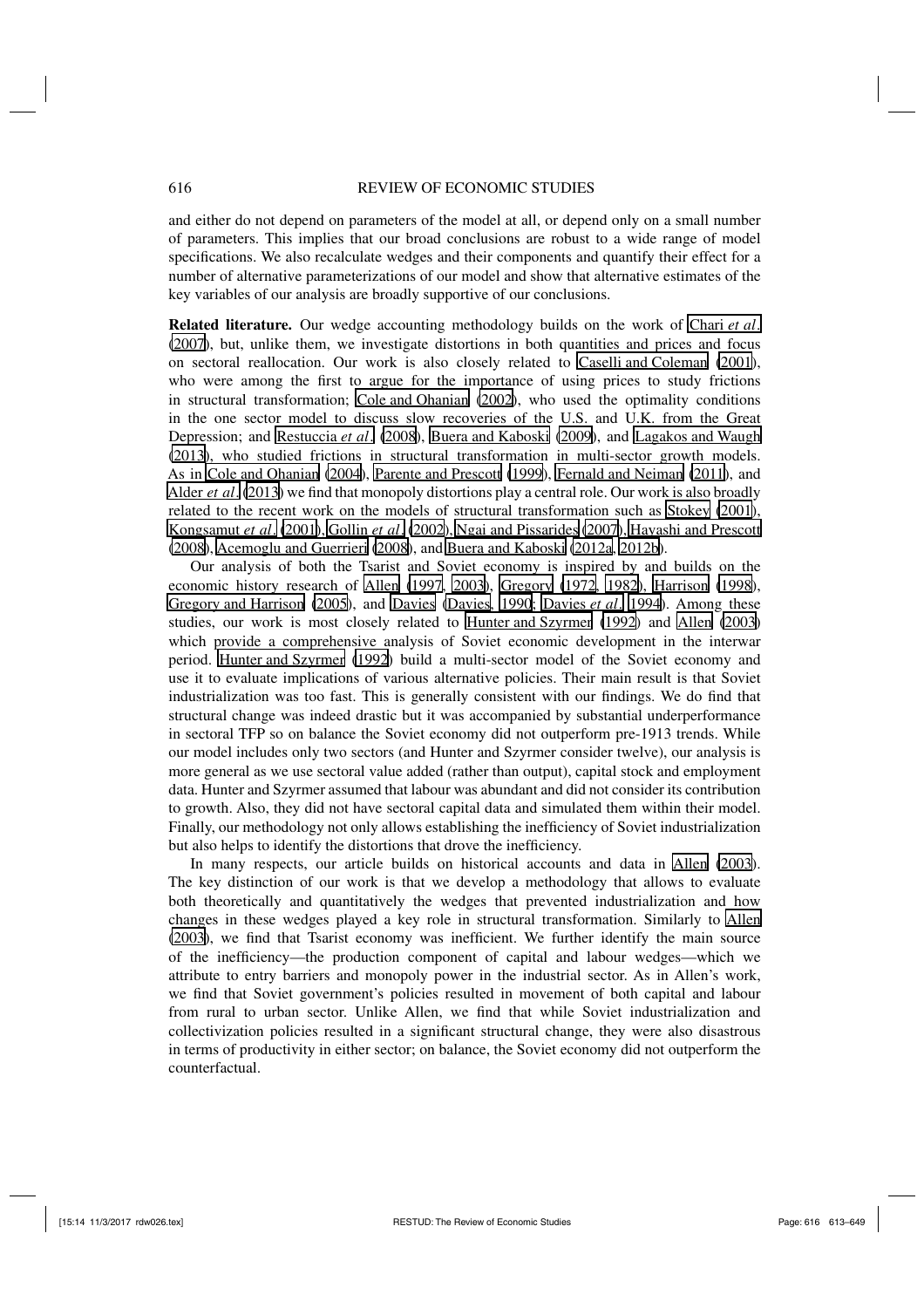# 2. HISTORICAL OVERVIEW

<span id="page-4-0"></span>The purpose of this section is to provide a concise summary of the main features of the Russian economy and the most significant economic polices in Russia from the middle of the nineteenth century to the beginning of World War II. We also discuss some of the main theories that were proposed to explain the patterns of structural change in Russia during this period.

After the defeat in the Crimean War in 1856, Russia undertook major economic reforms. Their most significant part was the abolition of serfdom in 1861. Russian peasants received freedom and land rights in exchange for redemption payments. The land was given to communal property of villages (*obshchina*) rather than transferred to private property of individual households. A popular view, shared by Tsarist reformers, Bolsheviks and some Western economic historians, is that the institution of commune was a major impediment to labour mobility and modernization of the Russian economy.<sup>7</sup> Attempts to reform communes were undertaken in the early twentieth century by the Imperial government. Russian prime minister Pyotr Stolypin issued a series of decrees in 1906–10 that allowed individual sales of land and greatly facilitated exit from the repartition communes. Stolypin was assassinated in 1911, and his reforms largely failed to take off.<sup>8</sup> Even by 1914, only 10% of households in European Russia lived in farms independent from communes [\(Davies](#page-35-0) *et al*., [1994](#page-35-0), p. 107). On the other hand, the role of communes in Russia's agriculture should not be overestimated: according to the Land Ownership Statistics (Central Statistical Committee of the Interior Ministry, 1907, p. 11) in 1905, 39% of land was owned by the government and 26% was in private ownership (*i.e.* owned by landlords); the communes accounted for only 35% of total land, or 58% of non-government land.

The historical literature often describes peasants as subsistence-oriented, with limited involvement in market activity [\(Blackwell, 1974](#page-34-0), p. xxvii). While food production significantly increased with the abolition of serfdom, most food was still consumed by the families who produced it or by households within the same village [\(Davies](#page-35-0) *et al*., [1994,](#page-35-0) p. 2).

The size of Russian industry at the end of the nineteenth century was relatively small with significant barriers to entry and widespread monopolies. Russian tsars traditionally distrusted capitalist institutions seeing them as a threat to their absolute power [\(Pipes](#page-36-0), [1997\)](#page-36-0). Significant barriers remained even after attempts by the Tsarist government to modernize industry in the second half of the nineteenth century. Under the Russian corporate law, the registration of any joint stock company required a special concession from the tsar who personally signed corporate charters. This stands in contrast with corporate laws of Germany, France, the U.K., and the U.S. in the late nineteenth century, all of which had generated incorporation system that allowed inexpensive and speedy registration [\(Guinnane](#page-35-0) *et al*., [2007\)](#page-35-0). [Shepelev](#page-36-0) [\(1973\)](#page-36-0), [Anan'ich](#page-34-0) [\(1983](#page-34-0)), and [Owen](#page-36-0) [\(1991\)](#page-36-0) document repeated futile attempts of Russian economic reformers to remove these barriers. The reformers understood very well [\(Blackwell](#page-34-0), [1974](#page-34-0), p. xxvii) that Russia's industrialization required "importation of foreign capital and technology"; however, tsars did not want to give up the control over the economy to foreigners—and kept significant barriers in place. Not surprisingly, by 1914, Russia only had 2,263 corporations—substantially lagging behind Germany and England which had 5,488 and 65,700 corporations, respectively [\(Shepelev](#page-36-0), [1973](#page-36-0), p. 232).

7. For example, the leader of the Bolsheviks, Vladimir Lenin, argued that obshchina's imposed restrictions on free labour mobility was a serious constraint on the industrial development of Russia [\(Lenin, 1972](#page-36-0), p. 455). A prominent American economic historian Alexander Gerschenkron asserted that "the obschina restrictions on labour ... mobility were an obstacle to industrial progress" [\(Gerschenkron](#page-35-0), [1965](#page-35-0), p. 767).

8. The recent work by [Chernina](#page-35-0) *et al*. [\(2014\)](#page-35-0) shows that the Stolypin reforms in 1905–06 that removed the communes had a positive impact on rural–rural geographical mobility. [Castaneda Dower and Markevich](#page-34-0) [\(2015](#page-34-0)) argue that communes used labour more inefficiently than private farms.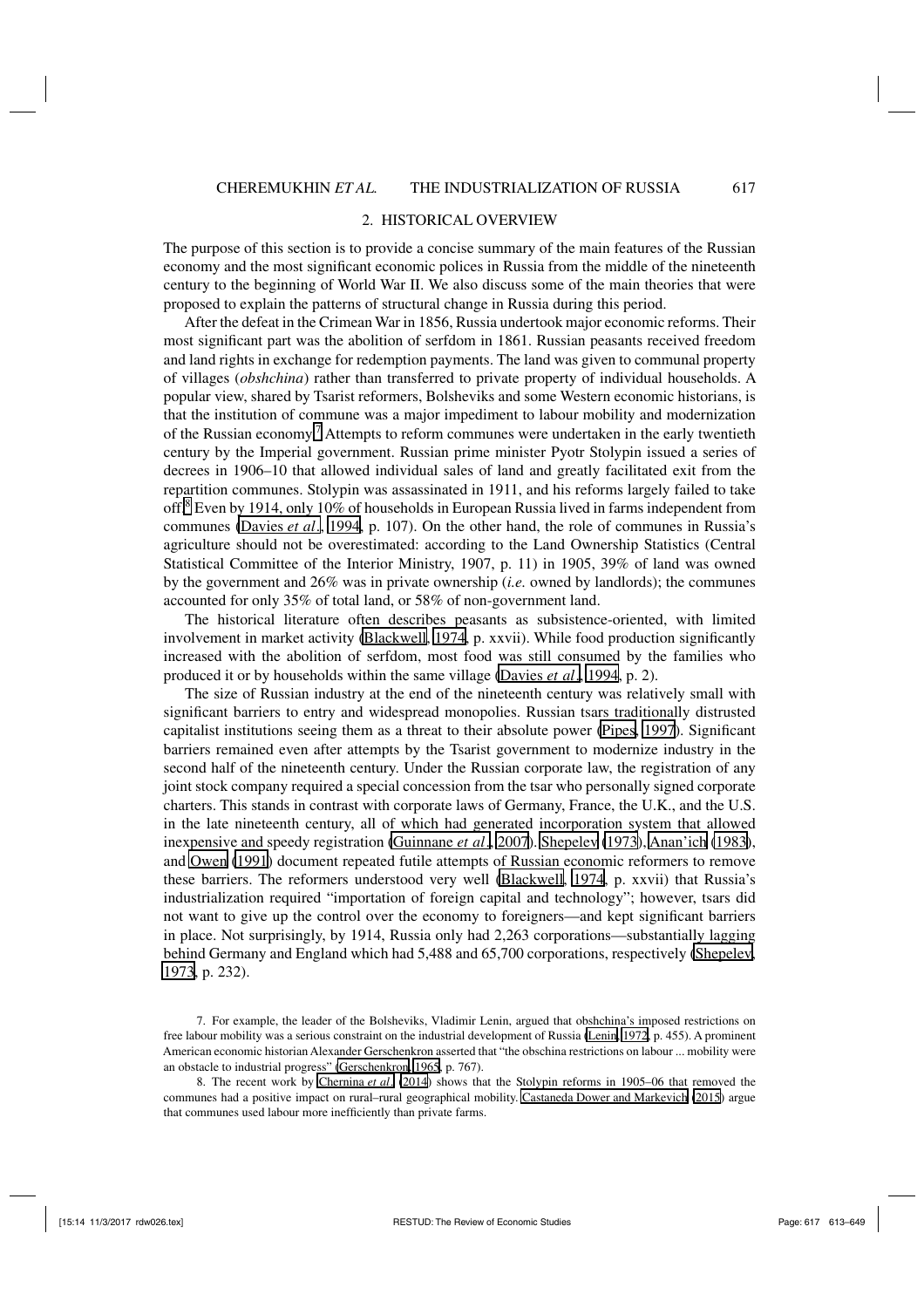Such barriers benefitted incorporated incumbents: those who were allowed to register grew faster and became larger. In 1914, the equity capital of an average Russian corporation was 40% higher than that of a German one and five times as high as that of an English one [\(Shepelev,](#page-36-0) [1973,](#page-36-0) p. 232). [Gregg](#page-35-0) [\(2015\)](#page-35-0) compiles a panel data of Russian factories and finds a large causal effect on capital and productivity from incorporation. In addition, many Russian industrialists received a significant part of their income through state subsidies, tariffs, and preferential state orders [\(Gregory and Stuart](#page-35-0), [1986](#page-35-0), p. 31). Russian industrialists had market power not only in the product market but in the labour market as well. In his classical study of factories in the nineteenth century Russia, [Tugan-Baranovsky](#page-36-0) [\(1898](#page-36-0)) describes the factory owner as an absolute sovereign not constrained by any laws in his relations with his workers. He argues that Russian workers had "low wages, long working hours, and no voice" relative to their Western counterparts. [Crisp](#page-35-0) [\(1978](#page-35-0), p. 412) estimates that Russian wages were one quarter or one-third of the ones in Western Europe.

In 1890s, the importance of cartels significantly increased, and they started to dominate most industries such as iron, steel, oil, coal, and railway engineering. These cartels decided on sales quotas for their members and determined wholesale prices [\(Davies](#page-35-0) *et al*., [1994,](#page-35-0) p. 2). [Kazer](#page-36-0) [\(1978](#page-36-0), p. 477) describes cartels as a prevailing economic institution in Russian industry (he even refers to "cartels as an alternative government"). The traditional Soviet historical narrative describes this period as "monopoly capitalism". Many historians, both in the West and in Russia, argued that distortions of monopoly capitalism were a serious impediment to Russia's economic development at the turn of the nineteenth century, substantially greater than in other advanced economies at that time.<sup>9, 10</sup> [Falkus](#page-35-0) [\(1972](#page-35-0), p. 71–73) discusses the ubiquity of cartels and syndicats in Russian industries; by 1914 there were over 150 of them covering not only the heavy industry but also certain branches of light industry (such as textile). Falkus emphasizes that the syndicates had "extensive control over operations within individual industries" and refers to the reports of them deliberately restricting output to raise prices. [Kazer](#page-36-0) [\(1978](#page-36-0), p. 478) describes the petroleum syndicate formed in 1892 with the blessing of the government; market-sharing agreement among sugar refiners (1887) which was transformed into a state-registered cartel. In metallurgy, the joint selling agency Prodamet (established in 1902) controlled 70% of national production by 1908. In pipes and railway wagons, the respective selling agencies Truboprodazha (1902) and Prodvagon

9. In his authoritative study of Russian corporate law, [Owen](#page-36-0) [\(1991,](#page-36-0) p. 19) observes that "Both the concession system and the issuing of special favours [monopoly rights] figured prominently in the policies of the European states in the 1820s and 1830s, but nowhere did these principles persist with such force into the twentieth century as in the Russian empire." [Spulber](#page-36-0) [\(2003](#page-36-0)) cites a well-known Soviet historian Liashcenko who concludes that Russian monopolies were characterized by "wide prevalence, great proportions and high degree of concentration". Russian historians Vladimir Mau and Tatyana Drobyshevskaya in their overview of the Tsarist economy write "The new state economic structures that emerged at the turn of the nineteenth and twentieth centuries assumed a particular form because of certain peculiarities in the development of productive forces in Russia: the rate of concentration of production was very rapid; powerful monopolies were formed and these trends in economic organization in turn had a significant, if not decisive impact upon the direction and tempo of development" [\(Mau and Drobyshevskaya, 2013](#page-36-0)). They also provide several illustrations of the prevalence of cartels and monopolies. An alliance of distillery companies was responsible for 80% of marketed output in the sector, the Society of Cotton Cloth Manufacturers and the Special Office for Allocating Orders in the match industry were responsible for 95%of output.

10. Large cartels emerged in other advanced economies at the same time but Russia provided particularly favourable condition for their growth. As [Chandler](#page-35-0) [\(1977](#page-35-0), p. 144) notes, the first "Great Cartels" established by the U.S. railroads largely failed—both because of their inability of control competition and because the U.S. Congress considered legalized monopoly inconsistent with basic American attitudes and values. The antitrust policy has culminated in the passage of the Sherman Act in 1890 which has prevented emergence of new cartels as well as "helped to create oligopoly where monopoly existed and to prevent oligopoly from becoming monopoly." [\(Chandler](#page-35-0), [1977](#page-35-0), p. 376). This stands in a stark constrast with the Russian government's attitude which explicitly allowed owning stock of companies in the same industry and was perfectly aware that it resulted in growth of monopolies [\(Shepelev](#page-36-0), [1973](#page-36-0), p. 233, 283–284).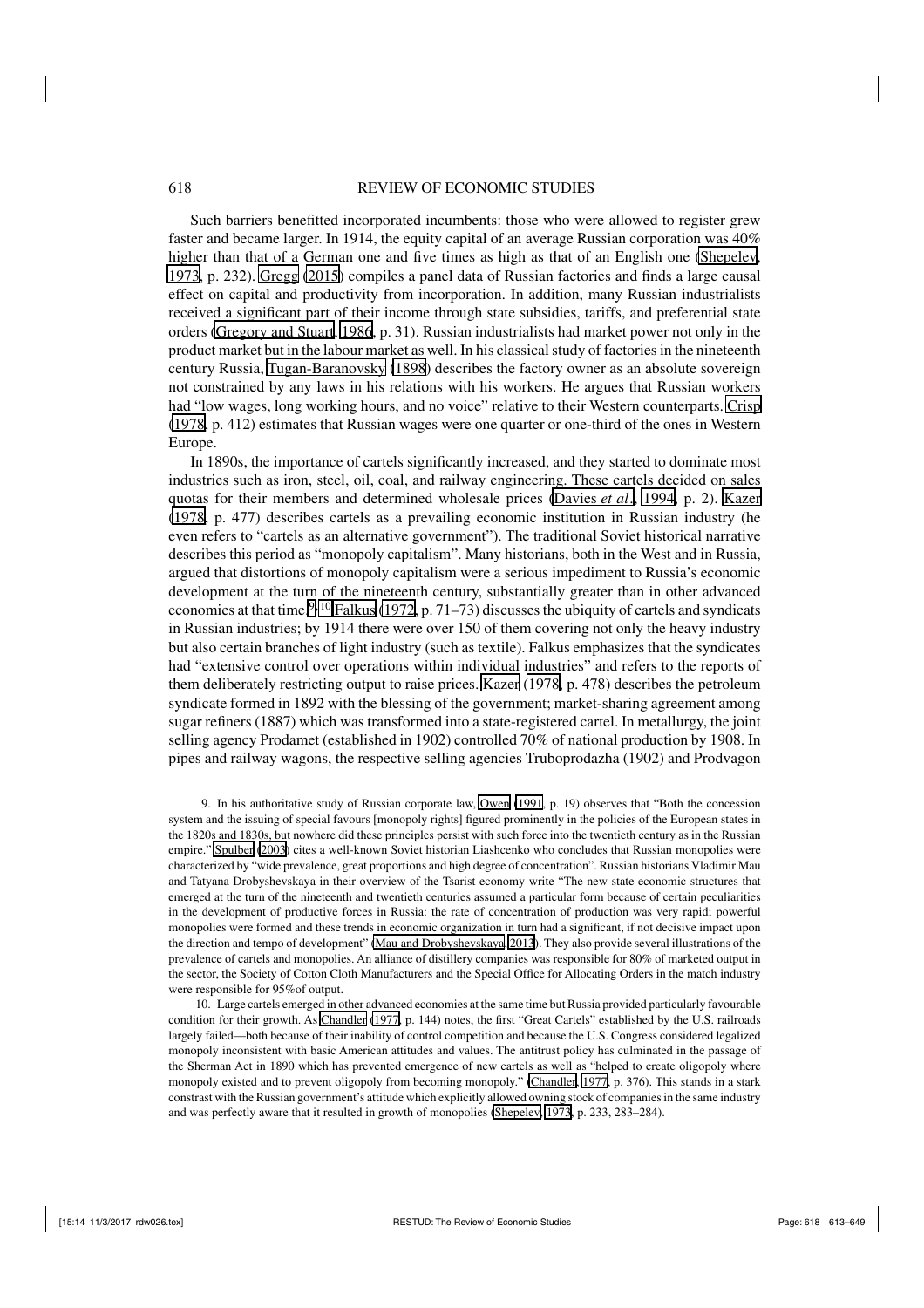(1904) accounted for all but 3% of sales. The coal syndicate Produgol (1906) controlled 75% of the Donetsk coal basin production. [Crisp](#page-35-0) [\(1978](#page-35-0), p. 415) also points to significant entry costs and market power exercised by largest industrial firms.

Russian companies were also protected from competition by trade policy. The government imposed high tariffs on non-agricultural imports.<sup>11</sup> [von Laue](#page-36-0) [\(1974](#page-36-0), p. 205) refers to the tariffs introduced in 1891 as "monster tariffs". [Allen](#page-34-0) [\(2003,](#page-34-0) p. 31) discusses the use of tariffs to stimulate industrialization: "Tariffs on most industrial goods were high from the 1880s to the First World War, and Russian prices exceeded world prices by a premium that remained stable for most goods." He argues that the tariffs for non-agricultural goods resulted in higher retail prices for them and, therefore, stagnating real wages. The impact was substantial: while terms of trade improved for agriculture by about 30% in 1890–1913, due to tariffs retail non-agricultural prices rose so much that relative food/non-food retail prices did not change [\(Allen, 2003](#page-34-0), Figures 2.1, 2.2, p. 254). This is consistent with data reported by [Falkus](#page-35-0) [\(1972](#page-35-0), p. 57): tariff revenues as a share of import value were 13% in 1869–76 and then increased to 28% in 1885–90 and further to 33% in 1890s.

In 1914, Russia entered World War I which was followed by the Revolution and Civil War. The Bolsheviks who came to power in 1917 initially abolished private property in agriculture and industry. In 1921, Soviet government reintroduced significant elements of market economy allowing peasants and small-scale private industry to operate freely (this period is usually referred to as the New Economic Policy, or NEP). NEP resulted in fast economic growth so that by 1928 per capita income recovered to 1913 levels.

In 1928, Stalin reversed these policies and resorted to expropriating agricultural surplus in order to finance industrialization. Villages received quotas for grain procurement at below-market prices, with a higher burden falling disproportionately on more prosperous peasants, the *kulaks*. By the early 1930s, the Soviet government had attempted to socialize all agricultural livestock and ban private agricultural markets. Peasants were forced to join newly formed collectives.<sup>12</sup> Peasants responded with widespread slaughtering of livestock; $13$  agricultural production plummeted, and the severe famine of 1932–33 followed. The effect of the reduction in agricultural output on population is a glaring example of the inefficiencies of Soviet policies. Although agricultural production dropped in 1931–33 relative to its 1928 level, in per capita terms it was still above the levels of production in the late nineneteenth century. Since total agricultural output exceeded subsistence needs, the increase in mortality could be avoided. Instead, Soviet policies of food collection and distribution led to the most severe famine in Russian history, resulting in millions of deaths. $14,15$ 

11. Tsarist Russia mostly exported agricultural goods and imported non-agricultural ones. According to [Dohan](#page-35-0) [\(1990](#page-35-0)), share of foodstuffs in imports was only 20% (and these were mostly herring and tea not competing with domestic production); 76% exports were agricultural, 14% exports were natural resources (timber, oil, mining).

12. The *dekulakization* campaign of 1929–31 affected 5–6 million peasants, 1 million out of 25 million peasant households [\(Davies](#page-35-0) *et al*., [1994](#page-35-0), p. 68). These most successful and knowledgeable peasants were expropriated and exiled or executed.

13. By 1933, the animal tractive power was only 15.8 million horse power—only half of 28.9 in 1928 [\(Hunter,](#page-35-0) [1988\)](#page-35-0). The ongoing mechanization of agriculture did not make up for this fall: the machine tractive power rose from 0.3 in 1928 to only 2.6 million horsepower in 1933. Mechanization accelerated in the second half on 1930s but even by 1939 the total tractive power was below the one in 1928.

14. [Davies](#page-35-0) *et al*. [\(1994](#page-35-0)) review different available estimates and conclude (p. 77) that "the total number of the excess deaths may have amounted to 8.5 million in 1927–36 ... most of the deaths took place during the 1933 famine."

15. [Meng](#page-36-0) *et al*. [\(2015\)](#page-36-0) provide important evidence on the causes of famine in another centrally planned economy, China, in 1959–61. Many features of the two famines are very similar. In both cases, although there was sufficient food production to avoid malnutrition, government policies led to relative scarcity of food in the countryside compared with the cities, and the most fertile regions experienced some of the most severe famines. The similarity of institutions and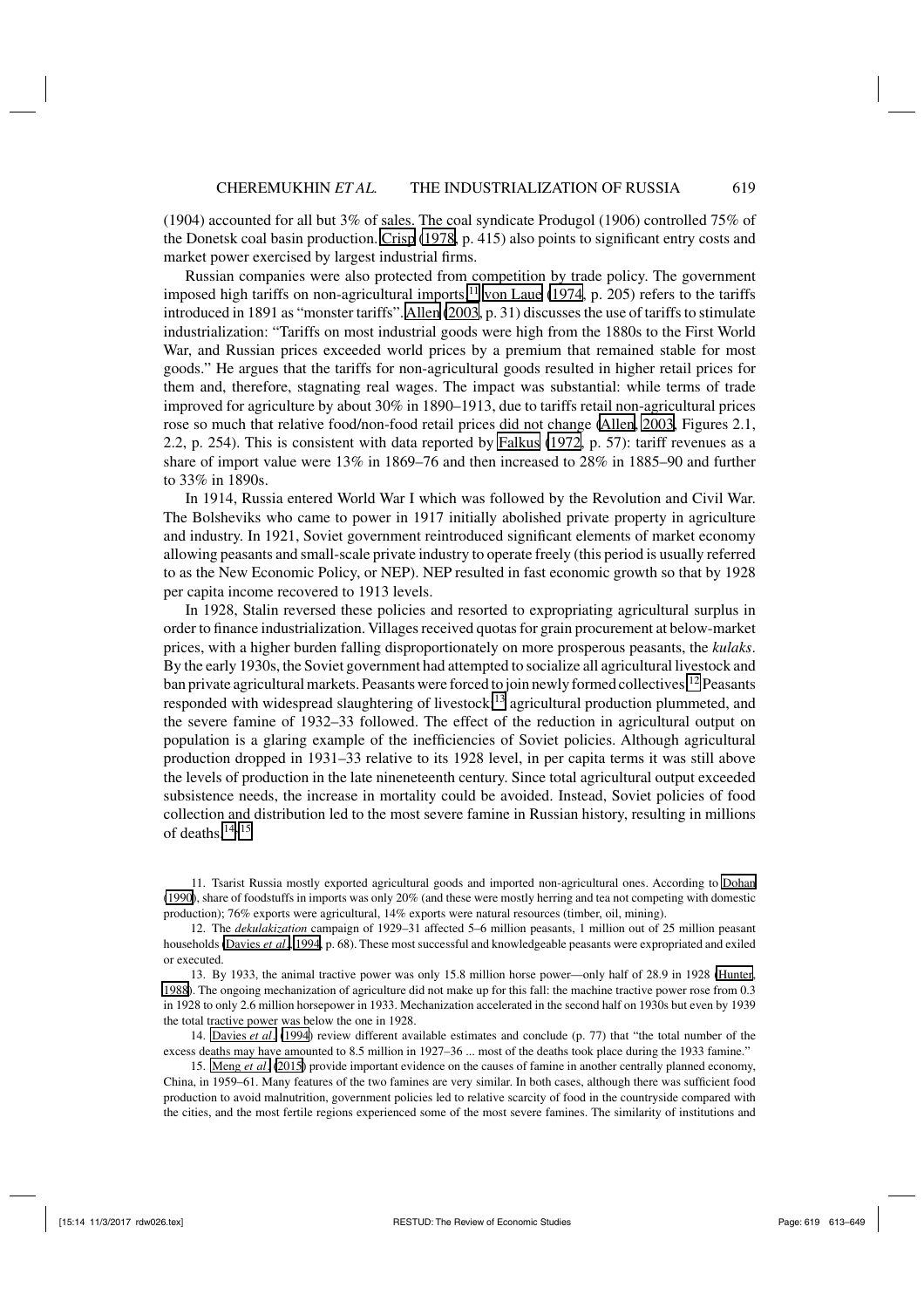Simultaneously with the collectivization policies in agriculture, Stalin pursued industrialization policies by greatly expanding manufacturing production. In 1928, a system of economy-wide 5-year plans was introduced. The plans were ambitious, especially for industrial production. One of the main goals of the economic strategy of the Soviet government was to overtake advanced capitalist economies in industrial output per head as quickly as possible. As a result, large-scale industry expanded rapidly [\(Davies](#page-35-0) *et al*., [1994,](#page-35-0) p. 137–140). The Soviet government nationalized trade, eliminated the remaining private industry, $^{16}$  introduced price controls, and rationed consumer goods.

The precipitous drop of agricultural output and widespread famine in 1932–33 forced Stalin to curb his economic policies.<sup>17</sup> Compulsory delivery quotas in agriculture were reduced, and free peasant markets, on which peasants were allowed to sell their remaining surplus, were legalized.A limited ownership of small plots of land and livestock was allowed. By 1935, all rations had been abolished, and consumers could freely spend their income in state shops or free farm markets. By 1937, there were no apparent shortages of consumption goods and free market prices equalized with those in state stores [\(Allen](#page-34-0), [1997\)](#page-34-0). Workers could generally freely move across occupations within cities, although a passport system was introduced in 1933 to stem the flow of peasants from villages who were escaping collectivization and famine that ravaged the countryside.<sup>18</sup>

# 3. THEORETICAL FRAMEWORK

We build on the insights of [Chari](#page-35-0) *et al*. [\(2007](#page-35-0)) and [Cole and Ohanian](#page-35-0) [\(2004](#page-35-0)) that economic policies and frictions can be mapped as distortions, or wedges, in a prototype neoclassical growth model. These wedges can then be measured in the data. Policies and frictions that lead to similar economic outcomes often have distinct predictions about wedges that they affect. By studying the measured wedges one can distinguish among the types of policies that may account for the observed behaviour in the data and rule out some alternative explanations.

We analyse a two-sector growth model that is used extensively in the growth literature to study structural transformations. We develop a novel wedge decomposition in that model. Our key innovation is to measure distortions not only in the observed quantities but also in prices. Introducing prices is important for several reasons. First, different explanations of structural change or the lack thereof have sharply different implications for price behaviour.<sup>19</sup> By using prices in our wedge decomposition we identify the most salient explanations. Secondly, economists have long been sceptical about the ability of central planning authorities to set prices that clear markets. Our decomposition enables the use of observed Soviet intersectoral quantities and prices to evaluate how different those prices are from the predictions of the neoclassical growth model.

outcomes in the two economies suggests that similar mechanisms are likely to have led to high mortality rates in Soviet Russia in 1931–33.

16. By 1929 virtually all small scale private industry had been eliminated [\(Davies](#page-35-0) *et al*., [1994,](#page-35-0) p. 137).

19. See [Caselli and Coleman](#page-34-0) [\(2001\)](#page-34-0) who were among the first to stress this point in the context of the U.S. experience in the nineteenth century.

<sup>17.</sup> The discussion here is closely based on [Davies](#page-35-0) *et al*. [\(1994,](#page-35-0) p. 14–20).

<sup>18.</sup> [Davies and Wheatcroft](#page-35-0) [\(2004,](#page-35-0) p. 407) note, "By the autumn of 1932, peasants were moving to the towns in search of food. The growth of urban population ceased, and was partially reversed, only as a result of restrictions on movement and the introduction of an internal passport system."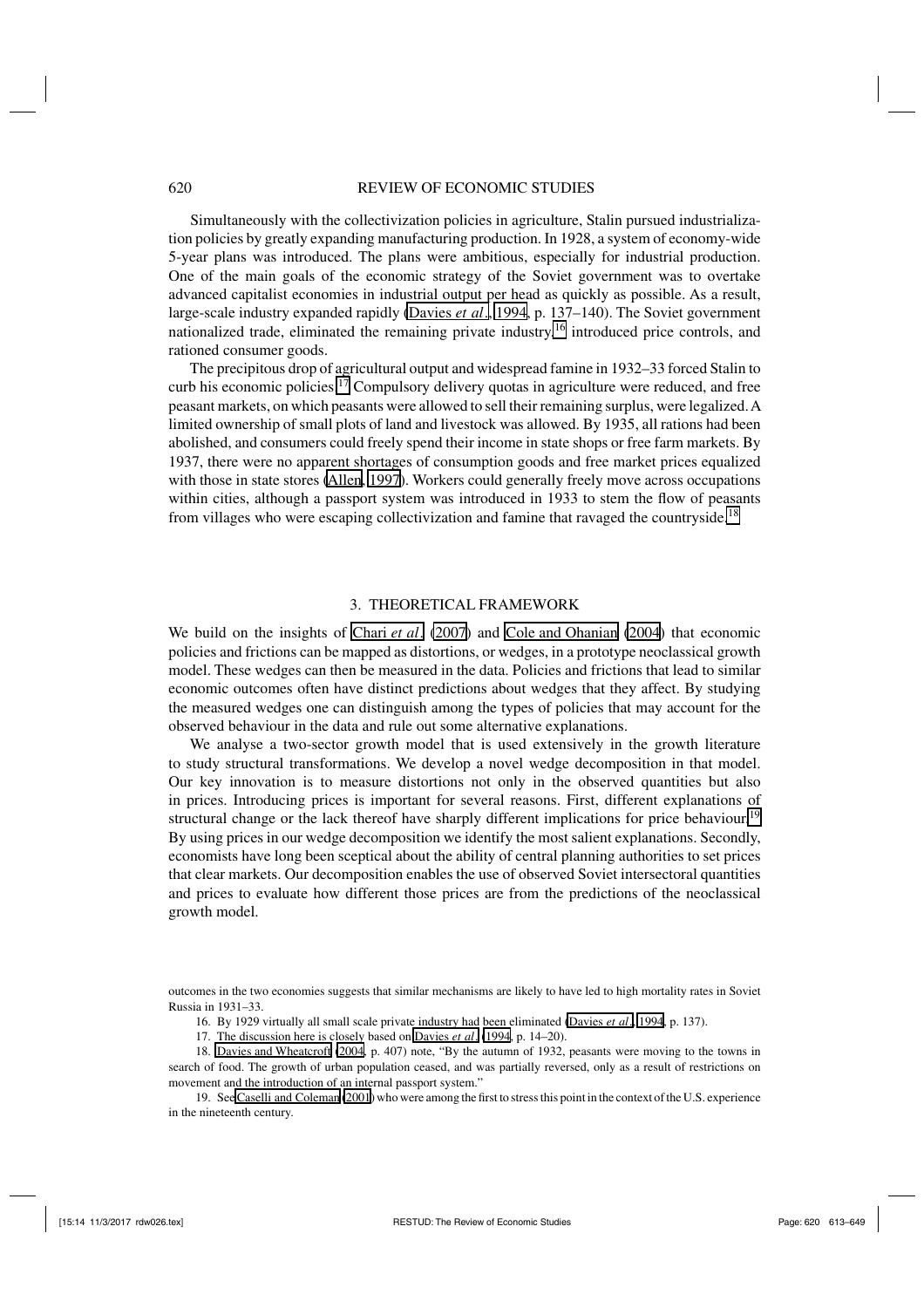#### <span id="page-8-0"></span>3.1. *A prototype growth model*

We build on a version of the [Herrendorf](#page-35-0) *et al.* [\(2013](#page-35-0)) neoclassical growth model which nests several specifications frequently used in the literature. There are two sectors in the economy, agricultural (*A*) and non-agricultural (*M* ).<sup>20</sup>

The economy is populated by a continuum of agents with preferences

$$
\sum_{t=0}^{\infty} \beta^t \frac{U(c_t^A, c_t^M)^{1-\rho} - 1}{1-\rho},
$$
\n(1)

where

$$
U\left(c_t^A, c_t^M\right) = \left[\eta^{\frac{1}{\sigma}}\left(c_t^A - \gamma^A\right)^{\frac{\sigma-1}{\sigma}} + (1-\eta)^{\frac{1}{\sigma}}\left(c_t^M\right)^{\frac{\sigma-1}{\sigma}}\right]^{\frac{\sigma}{\sigma-1}},
$$

 $c_t^A$  is per capita consumption of agricultural goods and  $c_t^M$  is per capita consumption of nonagricultural goods. The subsistence level of consumption of agricultural goods is denoted by  $\gamma^A \geq 0$ . The discount factor is  $\beta \in (0,1)$  and  $\sigma$  is the elasticity of substitution between the two consumption goods. Each agent is endowed with one unit of labour services that he supplies inelastically. We shall denote  $U_{i,t}$  the marginal utility with respect to consumption of good  $i \in$ {*A*,*M* } in period *t*. This preference specification nests two traditional mechanisms used to explain structural change (see, *e.g.* Chapter 20 in [Acemoglu, 2008\)](#page-34-0). The demand-side mechanism explains structural change through preference non-homotheticity and relies on the income elasticity of demand for agricultural goods being less than one. This effect is captured by our preferences when  $\gamma^A > 0$ . The supply-side theories explain structural change through uneven productivity growth in different sectors and low substitutability between goods. Our preferences capture this effect when  $\sigma$  < 1.

Output in sector  $i \in \{A, M\}$  is produced using the Cobb–Douglas technology

$$
Y_t^i = F_t^i\left(K_t^i, N_t^i\right) = X_t^i\left(K_t^i\right)^{\alpha_{K,i}}\left(N_t^i\right)^{\alpha_{N,i}},\tag{2}
$$

where  $X_t^i$ ,  $K_t^i$ , and  $N_t^i$  are, respectively, total factor productivity, capital stock, and labour in sector *i*. The capital and labour shares  $\alpha_{K,i}$  and  $\alpha_{N,i}$  satisfy  $\alpha_{K,i} + \alpha_{N,i} \leq 1$ . Land is available in fixed supply, and its share in production in sector *i* is  $1-\alpha_{K,i}-\alpha_{N,i}$ . We denote by  $F_{K,t}^i$  and  $F_{N,t}^i$  the derivatives of  $F_t^i$  with respect to  $K_t^i$  and  $N_t^i$ .

Population growth is exogenous. The total population in period *t* is denoted by *Nt*. The amount of labour allocated to the agricultural and the non-agricultural sector in period  $t$  is denoted, respectively, by  $N_t^A$  and  $N_t^M$ . The feasibility constraint for labour is

$$
N_t^A + N_t^M = \chi_t N_t,\tag{3}
$$

where  $\chi_t$  is an exogenously given fraction of working age population.

We assume that new capital  $I_t$  can be produced only in the non-agricultural sector. The aggregate capital stock satisfies the law of motion

$$
K_{t+1} = I_t + (1 - \delta)K_t,
$$
\n(4)

20. In the model, we use terms "non-agriculture" and "manufacturing" interchangeably. In the data, sector *M* corresponds to all sectors in the economy which are not agriculture.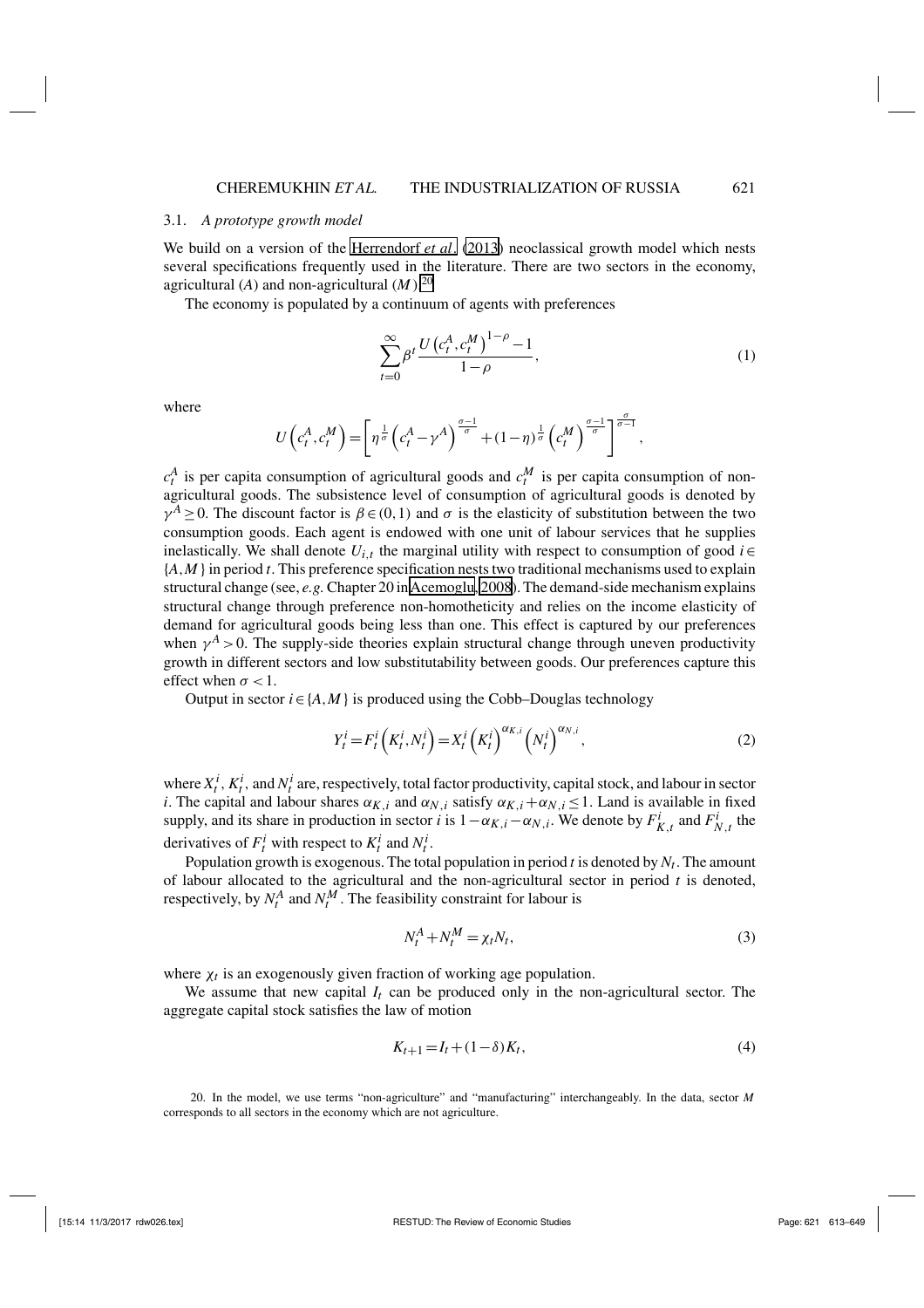<span id="page-9-0"></span>where  $\delta$  is the depreciation rate. Denoting by  $K_t^A$  and  $K_t^M$  the capital stock in agriculture and manufacturing, the feasibility condition for the intersectoral capital allocation is

$$
K_t^A + K_t^M = K_t. \tag{5}
$$

The net exports of agricultural and manufacturing goods,  $E_t^M$  and  $E_t^A$ , and government expenditures on manufacturing goods,  $G_t^M$ , are exogenous. The feasibility conditions in the two sectors are

$$
N_t c_t^A + E_t^A = Y_t^A,\tag{6}
$$

and

$$
N_t c_t^M + I_t + G_t^M + E_t^M = Y_t^M.
$$
\n(7)

We now define three wedges that correspond to the three optimality conditions on the intersectoral and intertemporal allocation of resources in the neoclassical growth model. The intersectoral labour wedge  $\tau_{W,t}$  is defined by

$$
1 + \tau_{W,t} = \frac{U_{M,t}}{U_{A,t}} \frac{F_{N,t}^M}{F_{N,t}^A},
$$
\n(8)

the intersectoral capital wedge  $\tau_{R,t}$  is defined by

$$
1 + \tau_{R,t} = \frac{U_{M,t}}{U_{A,t}} \frac{F_{K,t}^M}{F_{K,t}^A},
$$
\n(9)

and the intertemporal wedge  $\tau_{K,t}$  is defined by

$$
1 + \tau_{K,t} = \left(1 + F_{K,t+1}^M - \delta\right) \beta \frac{U_{M,t+1}}{U_{M,t}}.
$$
\n(10)

The efficient allocations in the neoclassical growth model require that the three wedges are equal to zero.

The definition of the three wedges depends only on quantities of capital, labour, and consumption. The wedges can be further decomposed using prices. Let *pi*,*t* be the price of good produced in sector *i* and  $w_{i,t}$  be the wage paid in sector *i* for  $i \in \{A, M\}$ . Then the intersectoral labour wedge can be written as a product of three terms, to which we refer as *consumption*, *production,* and *mobility components*:

$$
1 + \tau_{W,t} = \underbrace{\frac{U_{M,t}/p_{M,t}}{U_{A,t}/p_{A,t}}}_{\text{consumption component}} \times \underbrace{\frac{p_{M,t}F_{N,t}^{M}/w_{M,t}}{p_{A,t}F_{N,t}^{A}/w_{A,t}}}_{\text{production component}} \times \underbrace{\frac{w_{M,t}}{w_{A,t}}}_{\text{mobility component}}.
$$
 (11)

In the competitive equilibrium that decentralizes the efficient allocation in the neoclassical growth model all three components are equal to one. Each of these components is an optimality condition in one of the three markets. The first, consumption, component is the optimality condition of consumers. The second, production, component is the optimality condition of competitive pricetaking firms. The third, mobility, component is equal to one whenever workers can freely choose in which sector to work. An analogous decomposition using rental capital rates can be done for the intersectoral capital wedge (9).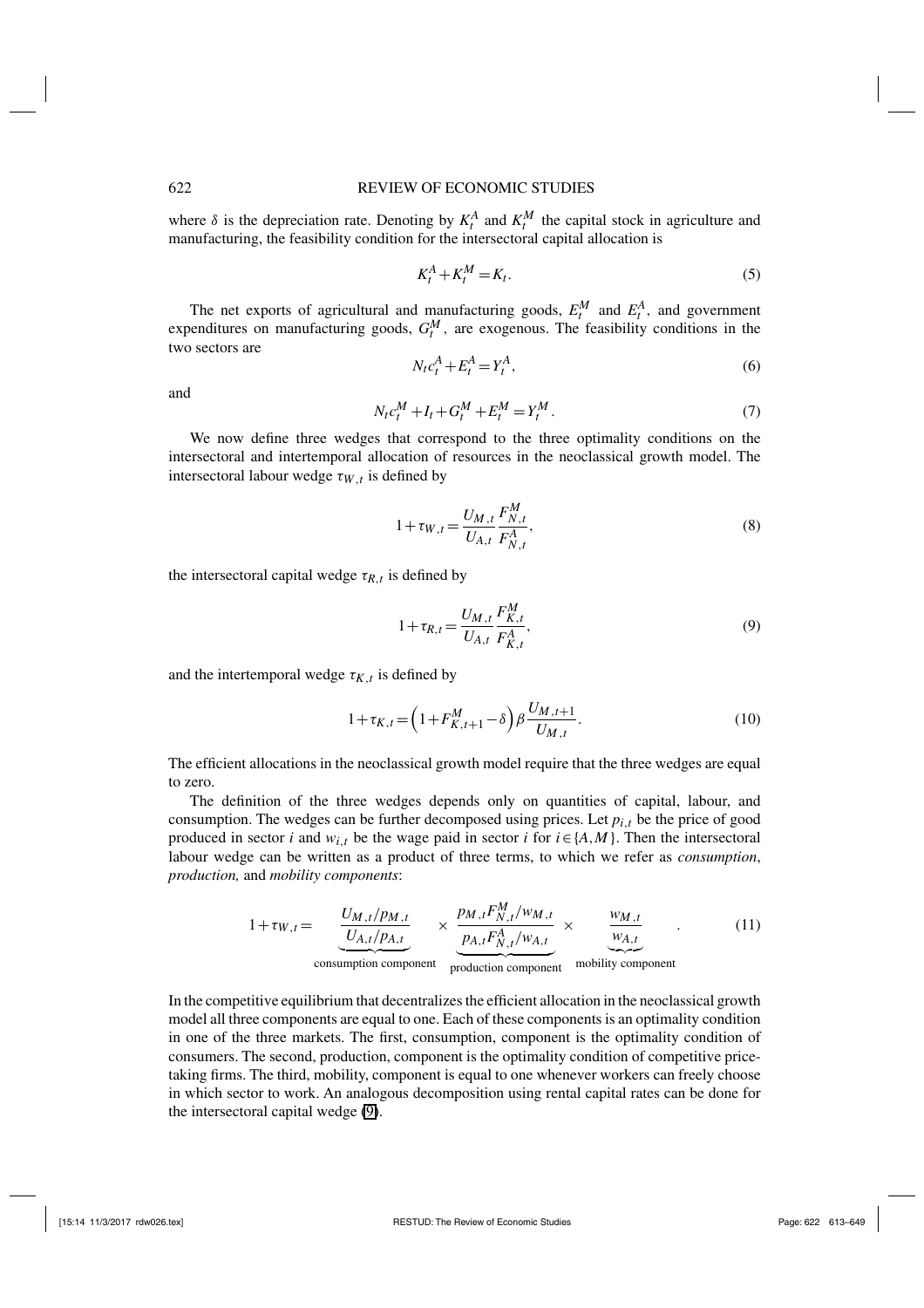#### <span id="page-10-0"></span>3.2. *Mapping of frictions into wedges in the prototype economy*

In the data, the wedges  $1+\tau_{W,t}$ ,  $1+\tau_{R,t}$ , and  $1+\tau_{K,t}$  and their components are not necessarily equal to one. This can be due to the economic policies preventing efficient allocation of resources, institutional constraints or economic mechanisms that are absent in the prototype growth model. We refer to all such policies and mechanisms as frictions.<sup>21</sup> Studying the behaviour of wedges, their components, and sectoral productivities  $X_t^A$  and  $X_t^M$  is a useful way to summarize data as it provides a diagnostic tool to determine the types of frictions that are most likely to affect the economy and rule out some alternative explanations. As we discuss in this section, different frictions manifest themselves as distortions in the different wedges and their components; therefore, studying their behaviour allows us to narrow the set of possible frictions that affect the economy. To streamline the exposition, we provide all the formal arguments in Appendix B.

**3.2.1. Peasant communes.** In Section [2,](#page-4-0) we described the particular land ownership institutions that emerged in Tsarist Russia after the abolishment of serfdom in 1861 and a popular theory that communal land ownership was a major barrier to rural–urban labour migration. According to that theory, communes prevent efficient allocation of labour because they do not allow peasants to freely sell their land. When the peasant works in agriculture, his income consists of his marginal product of labour as well as of the rent accrued to him through the communal ownership of land. Once that person moves to the city he loses this rent. Therefore, in equilibrium wages in manufacturing should be equal to wages in agriculture plus the accrued land rent. This mechanism represents itself as mobility component that takes value greater than one.

Communes are not the only mechanisms that map into the mobility component being greater than one. Costly accumulation of human capital required by the manufacturing sector, as in [Caselli and Coleman](#page-34-0) [\(2001](#page-34-0)), higher urban living expenses and other costs of being separated from traditional family networks all result in a wage premium in the manufacturing sector.

**3.2.2. Limited competition (monopoly capitalism).** As we discussed in Section [2,](#page-4-0) the manufacturing sector in the Russian economy was small, faced severe legal barriers to creation of corporations, and was dominated by cartels and monopolies. As is well known, a firm that can excercise monopoly power optimally sets the price for its good above the marginal cost. This pricing behaviour maps into the production component of intersectoral wedges. If the manufacturing sector is more monopolized than the agricultural sector, the production component should be greater than one.

**3.2.3. Segmented consumer goods markets, rationing, stockouts.** Various frictions in consumer markets map into the consumption component of the labour wedge. Consider, for example, the implications of a high cost of accessing markets for some peasants due to a poor transportation network, as discussed in Section [2.](#page-4-0) Such costs would preclude some peasants from reaching urban markets and exchanging their produced agricultural products for goods and services. As a result, they would not be able to equalize their marginal rate of substituion between agricultural and non-agricultural goods to the relative prices of those goods. The aggregate consumption data then would imply that the consumption component is greater than one.

21. This definition of frictions also incorporates various other economic mechanisms not modelled in the prototype growth model, for example, frictions due to non-convexities in the production set or due to imperfect competition.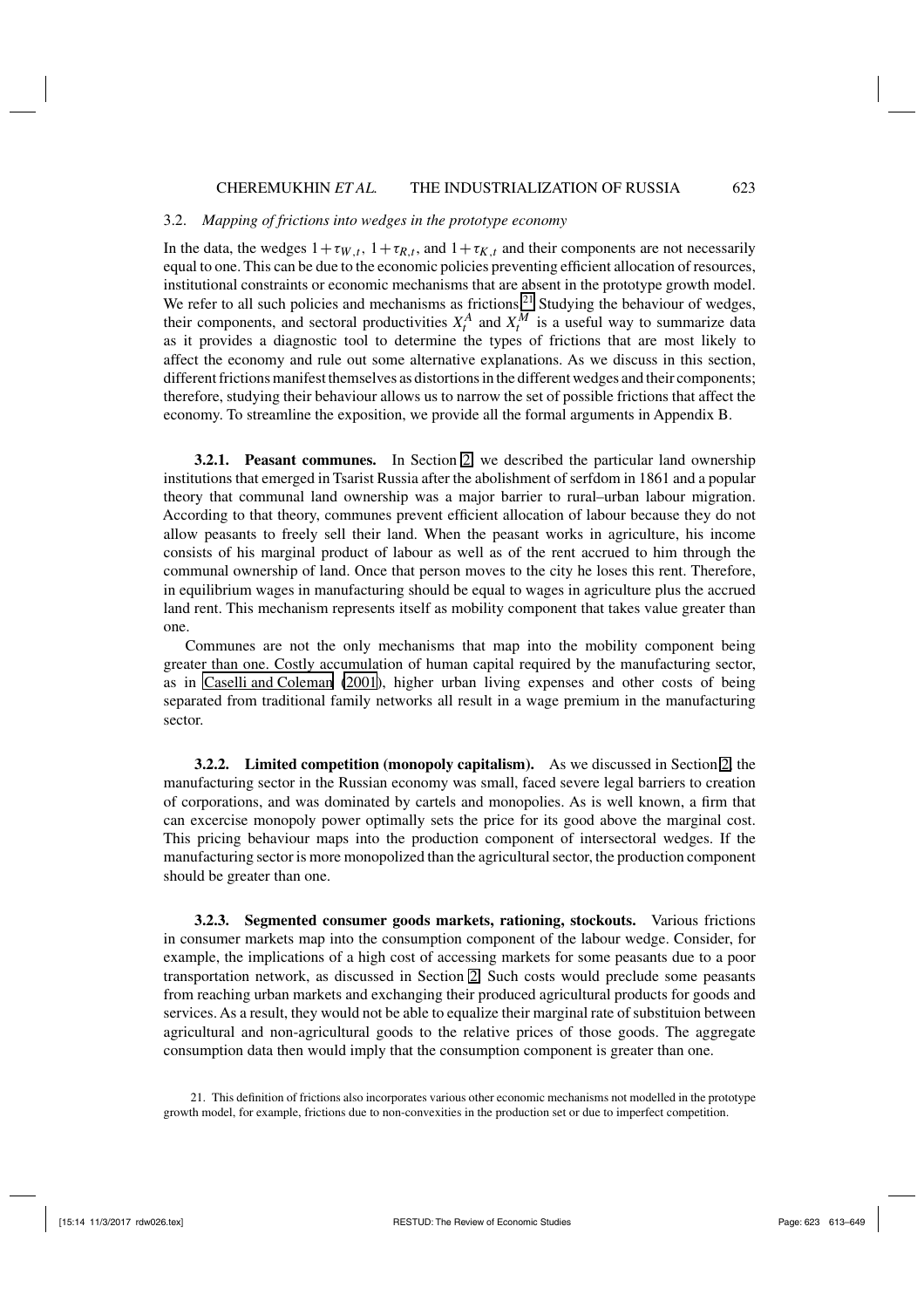Other frictions in consumer markets have similar effects. For example, if demand for any good, given observed prices exceeds supply, and the goods are rationed (as occurred, for example, in Soviet Union in 1929–34), the ratio of marginal utilities of the two consumption goods may systematically depart from the ratio of relative prices. The consumption component may be greater or smaller than one depending on the relative prices set by the government.

**3.2.4. Industrialization and collectivization.** The Soviet government pursued a range of policies in industry and agriculture often referred to as industrialization and collectivization. We briefly comment on the implications of some of those policies for the production component of the labour wedge. If the Soviet government starts with the Tsarist economy, distorted by monopolies in manufacturing, and channels resources into that sector ignoring a monopolist's optimality condition, the markup in manufacturing, all other things being equal, should decrease. Specific examples of such policies are explicit directions for state enterprises to meet ambitious output targets or the "soft budget constraints" that subsidized state enterprises to expand employment and investments.

The production component is a function of the relative markups in manufacturing and agriculture, and it can be reduced both by decreasing markups in manufacturing and increasing them in agriculture.As we discussed in Section [2,](#page-4-0) one popular view is that the movement of labour into manufacturing was caused by the collectivization campaign that reduced the standards of living of agricultural workers. A range of policies, such as the expropriation of agricultural output and the creation of agricultural monopsony employers, the collective farms, would lead to an increase in the wedge between the marginal product of labour in agriculture and the income of agricultural workers, that maps into a higher markup in agriculture—hence implying a lower production component.

**3.2.5. Non-convexities, multiple equilibria and the "Big Push".** One of the main explanations of Soviet industrialization is the "Big Push" theory. Big Push setting assumes that due to coordination failure a decentralized market economy may get stuck in a low-level "traditional" equilibrium, while switching to a "modern" equilibrium with high level of industrial output and standards of living requires a top-down effort. The standard way to formalize this idea is to assume that modern technology involves increasing returns to scale.

Although our baseline framework uses constant returns to scale, it can also be applied to the setting where the underlying technology has increasing returns. In the Appendix B, we consider a well-known modern formalization of the "Big Push" idea by [Murphy](#page-36-0) *et al*. [\(1989\)](#page-36-0) and apply our procedure to their setting, augmented with the agricultural sector. Here we summarize the main insights of the model from the Appendix B and explain why they hold in many other formalizations of the "Big Push" idea.

If the manufacturing sector is stuck in a bad equilibrium then capital and labour are utilized inefficiently.As a result, the productivity of those factors is low.Any policy that shifts the economy to a good equilibrium increases efficiency of factor utilitization. Therefore, such policies should lead to an increase in  $X^M$  in our framework. In the [Murphy](#page-36-0) *et al.* [\(1989\)](#page-36-0) model there is a bad equilibrium, where firms do not adopt efficient modern technologies due to the aggregate demand externalities. There is also a good equilibrium, where the firms pay the fixed cost of introducing modern technology and capture some of the gains from aggregate demand spillovers due to sufficient monopoly power. This implies that switching from the bad to the good equilibrium also results in a higher labour wedge τ*W* , in particular in a higher production component of the labour wedge.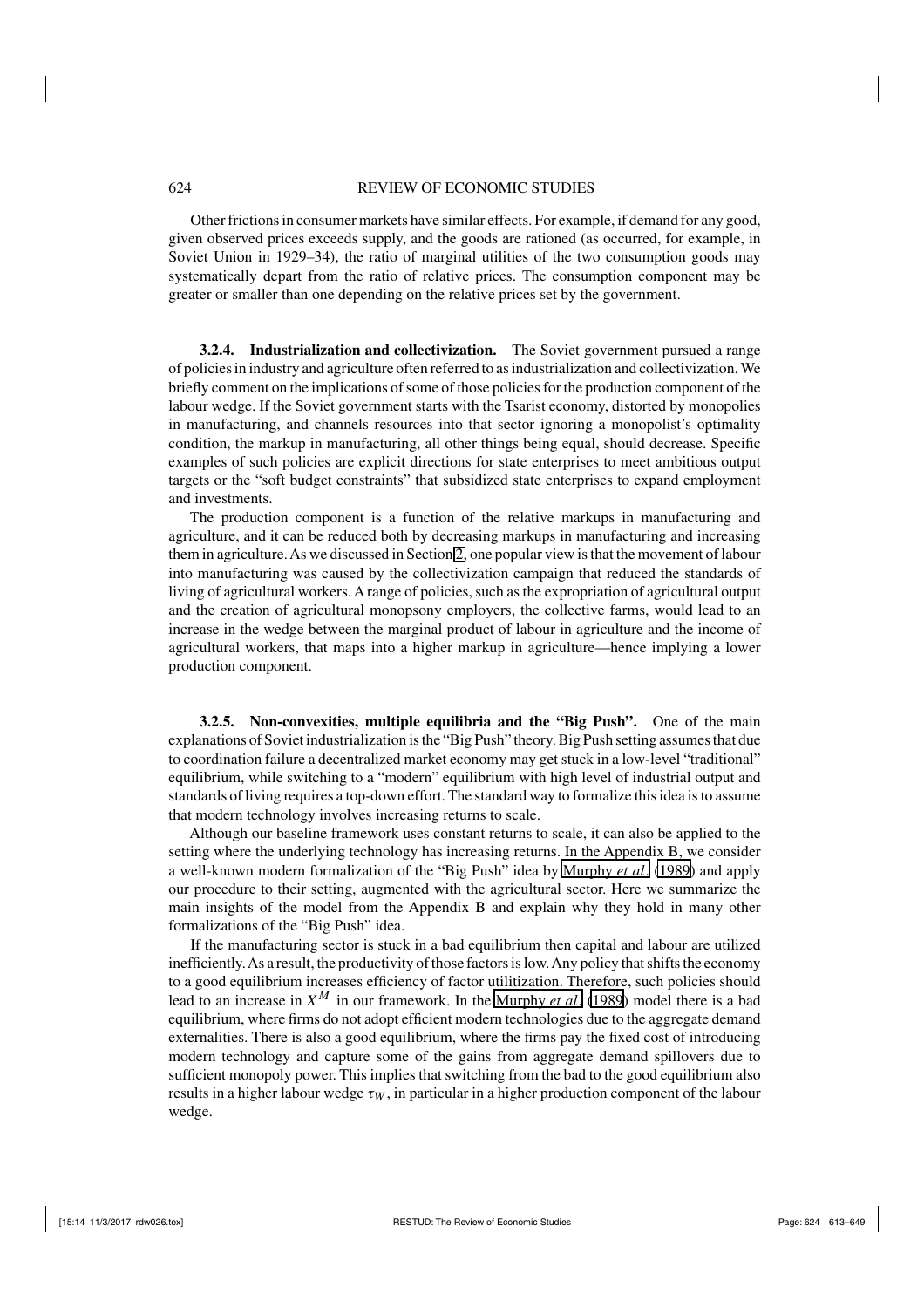| Parameter      | Description                     | Value |  |  |  |  |
|----------------|---------------------------------|-------|--|--|--|--|
| $\alpha_{K,A}$ | Factor shares                   | 0.21  |  |  |  |  |
| $\alpha_{N,A}$ | of the                          | 0.60  |  |  |  |  |
| $\alpha_{K,M}$ | production                      | 0.34  |  |  |  |  |
| $\alpha_{N,M}$ | functions                       | 0.66  |  |  |  |  |
| $\gamma^A$     | Subsistence level               | 27.5  |  |  |  |  |
| η              | Asymptotic share of agriculture | 0.15  |  |  |  |  |
| β              | Discount factor                 | 0.96  |  |  |  |  |
| σ              | Elasticity of substitution      |       |  |  |  |  |
| $\rho$         | Intertemporal elasticity        | 0     |  |  |  |  |
| δ              | Depreciation                    | 0.05  |  |  |  |  |
|                |                                 |       |  |  |  |  |

TABLE 1 *Parameters*

# 4. MEASUREMENT OF WEDGES IN THE DATA

In this section, we discuss the data sources and the parameters that we use to measure sectoral productivities, wedges [\(8–10\)](#page-9-0), and their components.

#### 4.1. *Parametrization*

We draw on a large body of literature that used the prototype two-sector growth model of Section [3.1](#page-8-0) to study growth and structural transformation in various historical contexts.<sup>22</sup> This literature has a broad consensus regarding the values for some of the key parameters. The parameter  $\eta$ , that determines the long-run share of agricultural expenditure in the total consumption basket, is believed to be small, the elasticity of substitution between consumption goods,  $\sigma$ , to be no greater than 1, and the labour shares in production,  $\alpha_{A,N}$  and  $\alpha_{M,N}$ , to be quite large, at least 0.5 and possibly as high as 0.7 in manufacturing.

For the parameters  $\sigma$ ,  $\eta$ , and  $\gamma^A$  we choose the values at the higher ends of the ranges used in the literature; lower values would make our results stronger. In particular, we choose a commonly used Stone–Geary specification  $\sigma = 1$ . We set the long-run share of agricultural consumption  $\eta$ to 0.15. We set subsistence parameter  $\gamma^A$  so that in 1885 the per capita agricultural consumption is 25% above the subsistence level. We cannot choose a larger subsistence level since in that case agricultural consumption in the data drops below the subsistence level during the bad harvest of 1891. We base our technology specification on [Caselli and Coleman](#page-34-0) [\(2001](#page-34-0)), with the exception that we set the land share in manufacturing to 0 rather than 0.06. For the fraction of the labour force in the population, we set  $\chi_t$  =0.53 for 1885–1913 (based on the Russian census of 1897) and  $\chi_t$  =0.52 (based on the 1926 and 1939 censuses). All our parameters are given in Table 1. The subsistence level is given in 1913 rubles.

Before we proceed, we want to discuss the implications of parameter choices for our main results. Our quantitative section focuses on two main sets of experiments. The first set of experiments measures the wedges in the Tsarist economy to study the main sources of frictions during that period. Our preference specification is chosen to produce a conservative estimate of those wedges. Lower values of  $\eta$  and  $\gamma^A$  imply larger distortions.

The second set of experiments investigates how the wedges change in 1928–40 and the contributions of those changes to Soviet economic performance. The *qualitative* dynamics of

<sup>22.</sup> For example, [Caselli and Coleman](#page-34-0) [\(2001\)](#page-34-0), [Buera and Kaboski](#page-34-0) [\(2009, 2012a](#page-34-0), [2012b\)](#page-34-0), [Herrendorf](#page-35-0) *et al*. [\(2013](#page-35-0)) applied this model to the economic experience of the U.S. in the nineteenth and twentieth centuries, [Stokey](#page-36-0) [\(2001\)](#page-36-0) to the industrial revolution in England, [Hayashi and Prescott](#page-35-0) [\(2008](#page-35-0)) to Japan in the twentieth century.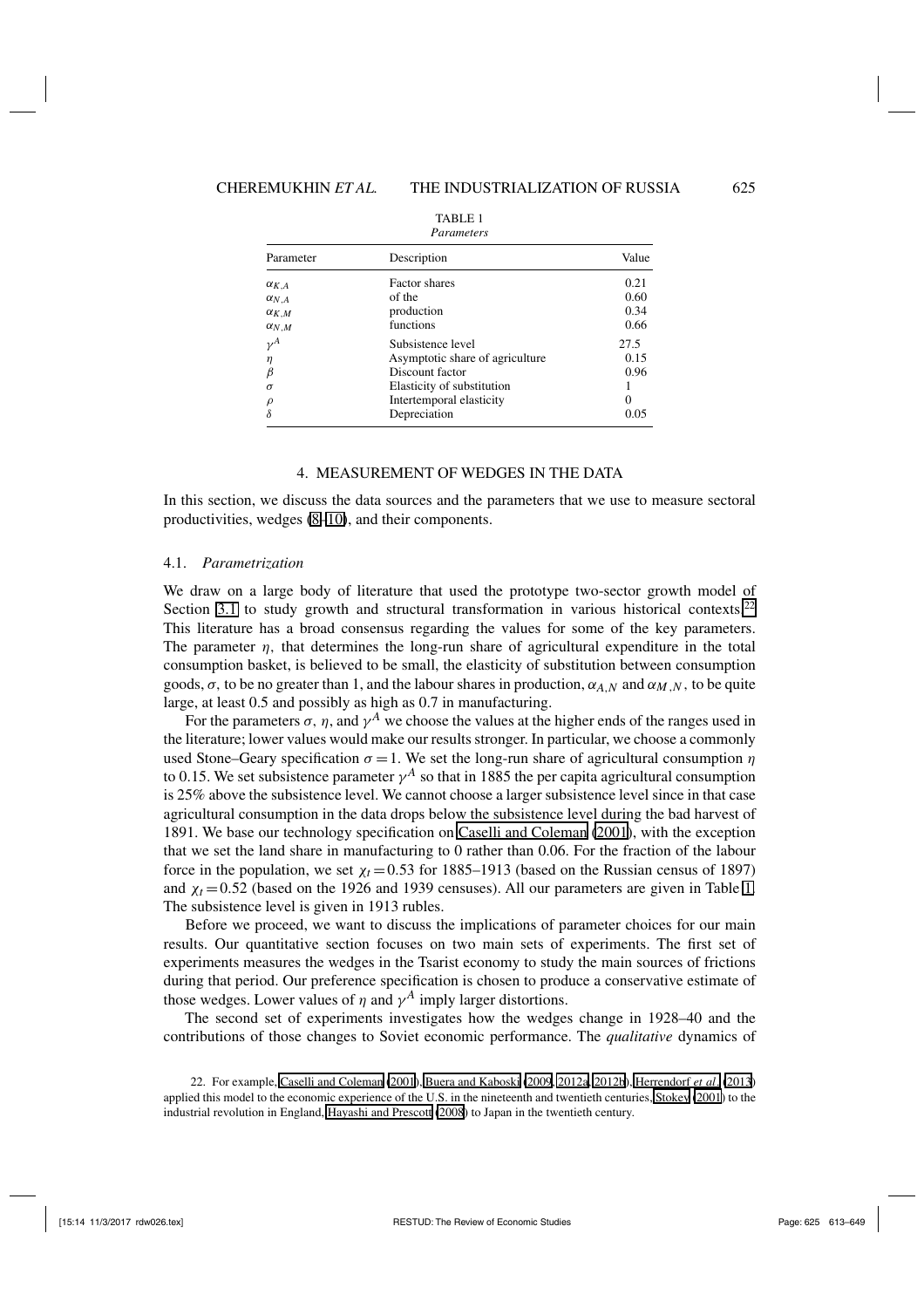those wedges are essentially independent of the specific assumptions. The dynamics of wedges defined in [\(8–10\)](#page-9-0) and their components depend on the behaviour of the sectoral output/labour and output/capital ratios as well as relative prices, wages and consumption of the two goods. The behaviour of those variables can be computed directly from the data. The *quantitative* contribution of the wedges to the economic performance of Soviet Russia depends primarily on the magnitudes of changes in the wedge components during 1928–40. Most parameters, in particular,  $\eta$ ,  $\alpha_{K,i}$ , and  $\alpha_{N,i}$ , cancel out from the expressions for *changes* in wedges, and the contribution of each component is primarily affected by the elasticity of substitution  $\sigma$ . In the [Online Appendix,](http://restud.oxfordjournals.org/lookup/suppl/doi:10.1093/restud/rdw026/-/DC1) we show that our main quantitative insights continue to hold for other values of  $\sigma$  used in the literature.

Finally, we specifically emphasize the role played in our exercise by price and wage data for the Soviet period. In our analysis, we use prices at which Soviet enterprises conducted their transactions and measures of relative income for urban and rural workers. Our analysis does *not* require an assumption that the economic agents can freely make decisions given those prices. As we emphasized in Section [3.2,](#page-10-0) the additional distortions that the command economy introduces given those prices are captured by the components of the wedges that we measure.

# 4.2. *Data*

In this section, we briefly discuss the construction of the data (see Appendix A for the comprehensive description of our data sources). The main source of economic data for output, consumption, and investment for Russia in 1885–1913 is [Gregory](#page-35-0) [\(1982\)](#page-35-0). Gregory compiled data on the net national income and its components using a variety of historical sources, most of them based on the official Tsarist statistical publications. His data are sufficiently disaggregated and allow us to construct the series for consumption and investment in the agricultural and nonagricultural sectors and to use a perpetual inventory method to impute capital stock in each sector. Gregory provides data on the sectoral composition of value added for selected years, and we interpolate between them. Employment is constructed using the census of 1897 and Gregory's estimates of the sectoral employment growth rates over different sub-periods of 1885–1913.

For relative prices we use the price deflator implied by Gregory's series. Our wage data are from [Strumilin](#page-36-0) [\(1960](#page-36-0), [1982](#page-36-0)), which in turn is based on administrative records of the Tsarist period. For agricultural wages we take the average annual wages of a male employee (*batrak*) hired on a year-long contract. For manufacturing wages we take the average annual wages of male factory workers.

Our main source of the Soviet economic data on quantities is from the comprehensive work of [Moorsteen and Powell](#page-36-0) [\(1966](#page-36-0)) which is widely used by Western economic historians. Moorsteen and Powell use official Soviet data to construct sectoral outputs, capital stocks, and value added according to Western definitions. To construct the sectoral employment shares, we use the 1926 and 1939 censuses and Soviet employment records.

We use two versions of price series to construct the relative prices. For our baseline specification, we use wholesale prices at which Soviet companies conducted transactions. We also use indices of retail prices in private markets. Both price indices are from [Allen](#page-34-0) [\(1997\)](#page-34-0).

In order to determine relative wages, we use [Allen](#page-34-0) [\(2003](#page-34-0)) estimates of farm and non-farm consumption per head in  $1928-39$ <sup>23</sup>. For this, he measures the in-kind income in private market prices, adds cash income, and subtracts taxes. He assumes that all income is spent on consumption, which is essentially equivalent to our notion of wages.

One natural concern is whether the official Soviet output series, on which Moorsteeen and Powell base their analysis, and on which most subsequent research builds, are reliable. The

<sup>23.</sup> We do not use the wage data directly as a large fraction of agricultural income was in kind.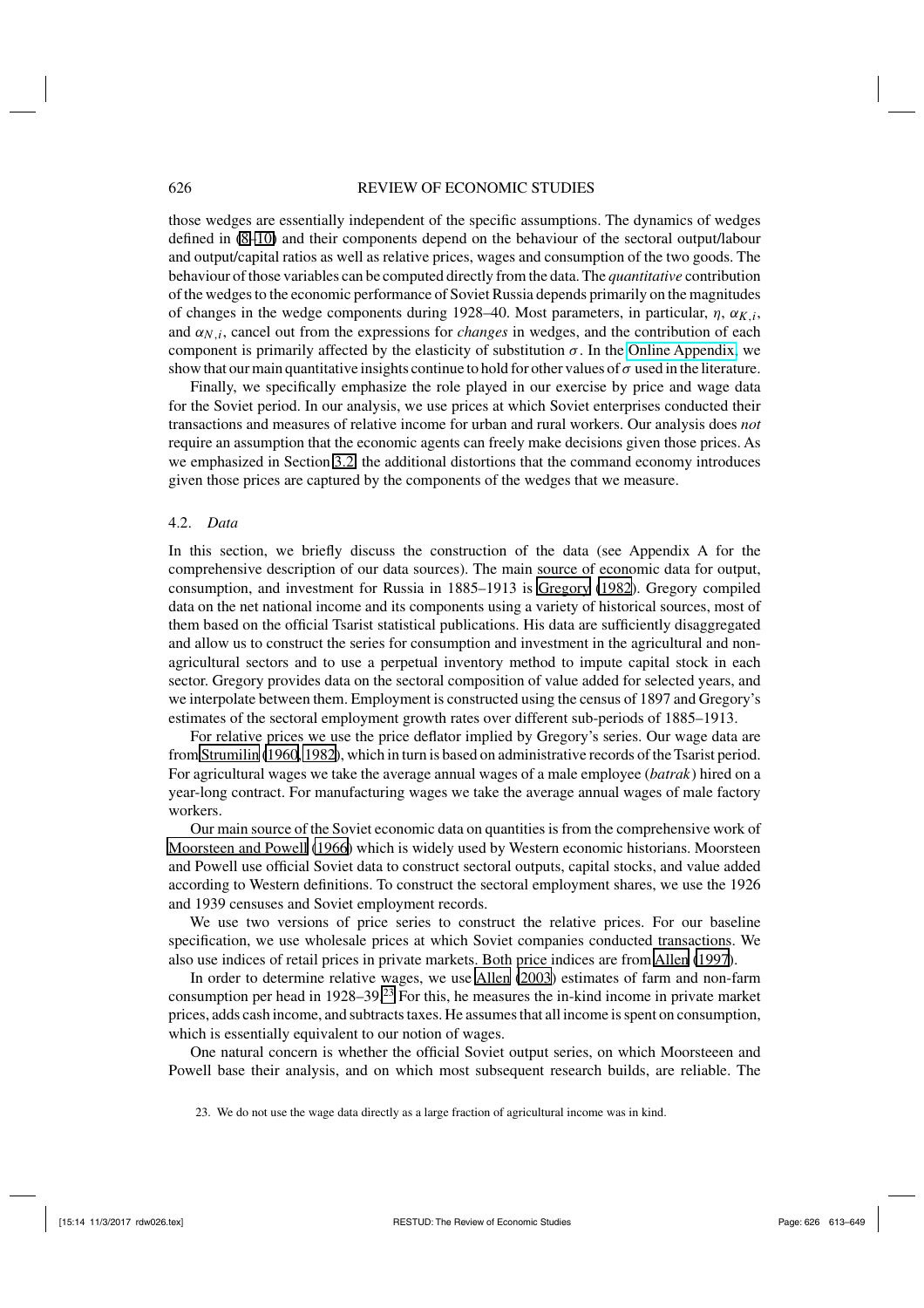

FIGURE 1 Aggregate economic indicators in Russia in 1885–1940

opening of the Soviet archives allowed historians to re-estimate production data using internal documents [\(Davies](#page-35-0) *et al*., [1994](#page-35-0), p. 115–117); these updated numbers turned out to be broadly consistent with the estimates of Moorsteen and Powell. According to [Allen](#page-34-0) [\(2003](#page-34-0), p. 212), "Did the Soviets really produce as many tons of steel or pairs of shoes as they claimed? Many Western scholars have investigated this question, however, and the consensus is that the published Soviet figures for output were basically reliable." The recent archival work and the analysis of Soviet production data using contemporary American input–output relationships did not uncover any significant inconsistencies.

Since the role of government changed dramatically between 1913 and 1928, we define government purchases narrowly as military spending.This definition also allows us to calculate the contribution of military buildup before WWII to structural change. We count all other government spending as non-agricultural consumption.

Figure 1 presents the sectoral data for the Tsarist and the Soviet period.

The Russian economy in 1885–1913 grew at 1.8% per annum in per capita terms. However, the economy did not experience structural transformation from agriculture. The primary occupation for about 85% of the working-age Russian population was agriculture in 1885, and this fraction declined very slowly, to 82% in 1913. The role of agriculture in the value added was also very important, with about 54% of GDP produced in agriculture in 1885, declining only to 47% in 1913. Figure 1 measures the share of value added in agriculture in 1913 prices to isolate the effect of changes in quantities.

The level of GDP per capita and the structural composition of the Russian economy in 1928 were approximately the same as they were in  $1913<sup>24</sup>$  In 1928–40, growth in real GDP (measured in 1913 rubles) is very rapid but it starts from a low base and by 1940 GDP per capita is just above the pre-1913 trend. GDP per capita should also be interpreted with caution due to the so-called "Gerschenkron effect". We report GDP per capita in 1913 prices, at which point the manufacturing sector was relatively small and the relative prices of manufacturing goods were

24. We do not report the data for Tsarist Russia during World War I (1914–17) or for the period between the February Revolution of 1917 and 1927. This period covers the October (Bolshevik) Revolution, the Civil War, War Communism, and the NEP. This is because the availability and quality of data do not allow us to build a data set comparable in quality to the one we construct here. Even though [Markevich and Harrison](#page-36-0) [\(2011a\)](#page-36-0) provide many time series for this period, there are still no data for capital. That is why we are not able to estimate TFP and wedges for those periods.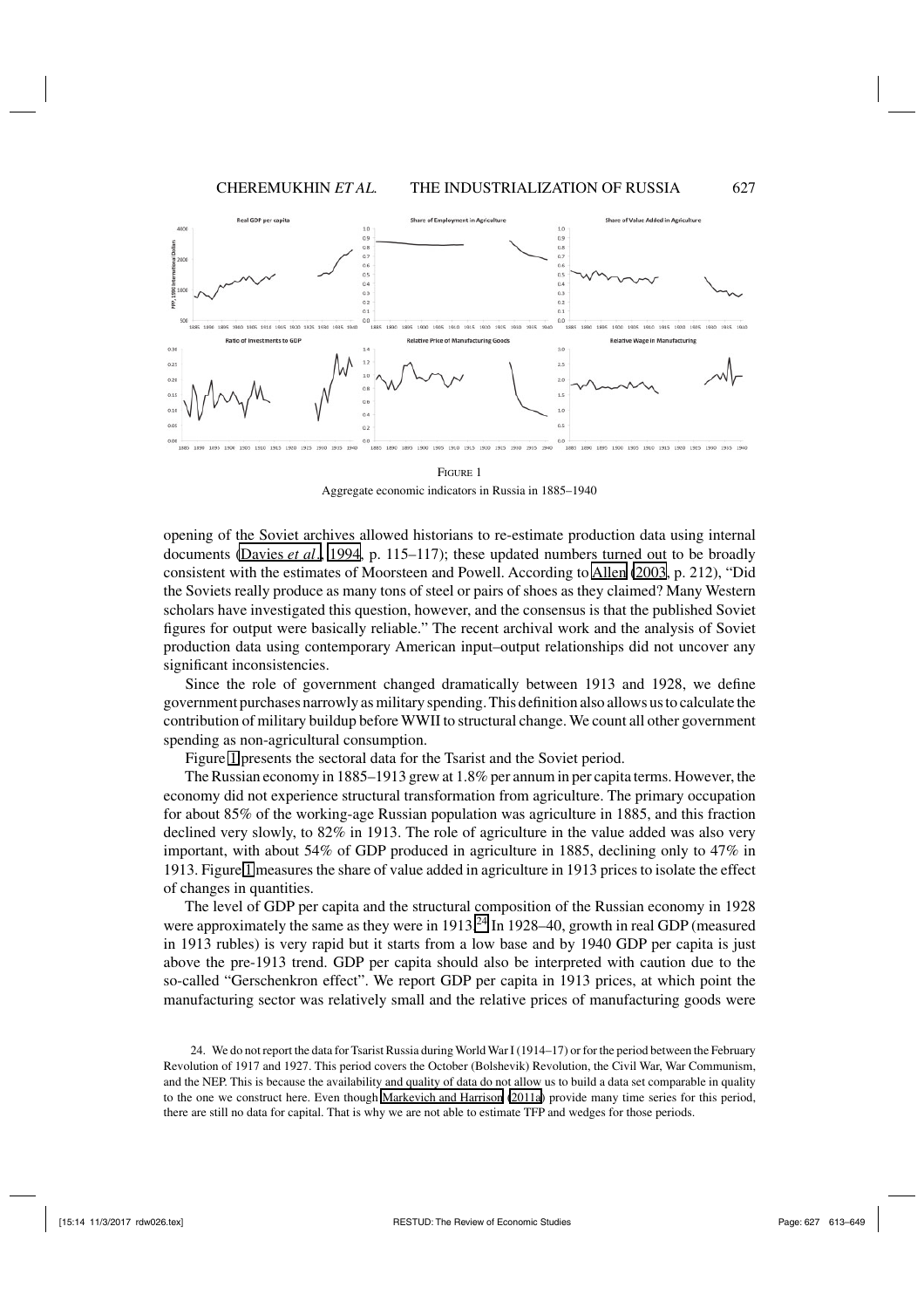<span id="page-15-0"></span>

FIGURE 2

Sectoral TFPs (in logarithms) and wedges in Russia in 1885–1940. Dotted lines: extrapolated trends using 1885–1913 data



Components of intertemporal labour and capital wedges in Russia in 1885–1940

high. Since manufacturing output grew faster than agricultural output after 1928, the baseline prices of early years are particularly favourable to show high rates of GDP growth.

The structural transformation was much faster in 1928–40 than in 1885–1913. In particular, the labour force in manufacturing almost tripled during the 1928-1940 period (from 10.5 to 30.2 million workers, or from 13% to 34% of total employment).

# 5. WEDGE DECOMPOSITION

Figure 2 presents sectoral productivities  $X_t^M$ ,  $X_t^A$  and the wedges  $1+\tau_{W,t}$ ,  $1+\tau_{R,t}$ , and  $1+\tau_{K,t}$ . The dashed lines are the Tsarist trend growth rates for  $X_t^M$  and  $X_t^A$  and the average values of the quantity wedges in 1885–1913 (with the exclusion of the famine years in the early 1890s) for a comparison with the frictions in the Soviet economy.

Figure 3 shows the decomposition of the wedges  $1+\tau_{W,t}$  and  $1+\tau_{R,t}$  into their components. Since there are no data on the sectoral capital rental rates, we compute only a product of the production and mobility components of the intersectoral capital wedge. In our discussion of the results, we mainly focus on the labour wedge decomposition since we can measure its components more precisely.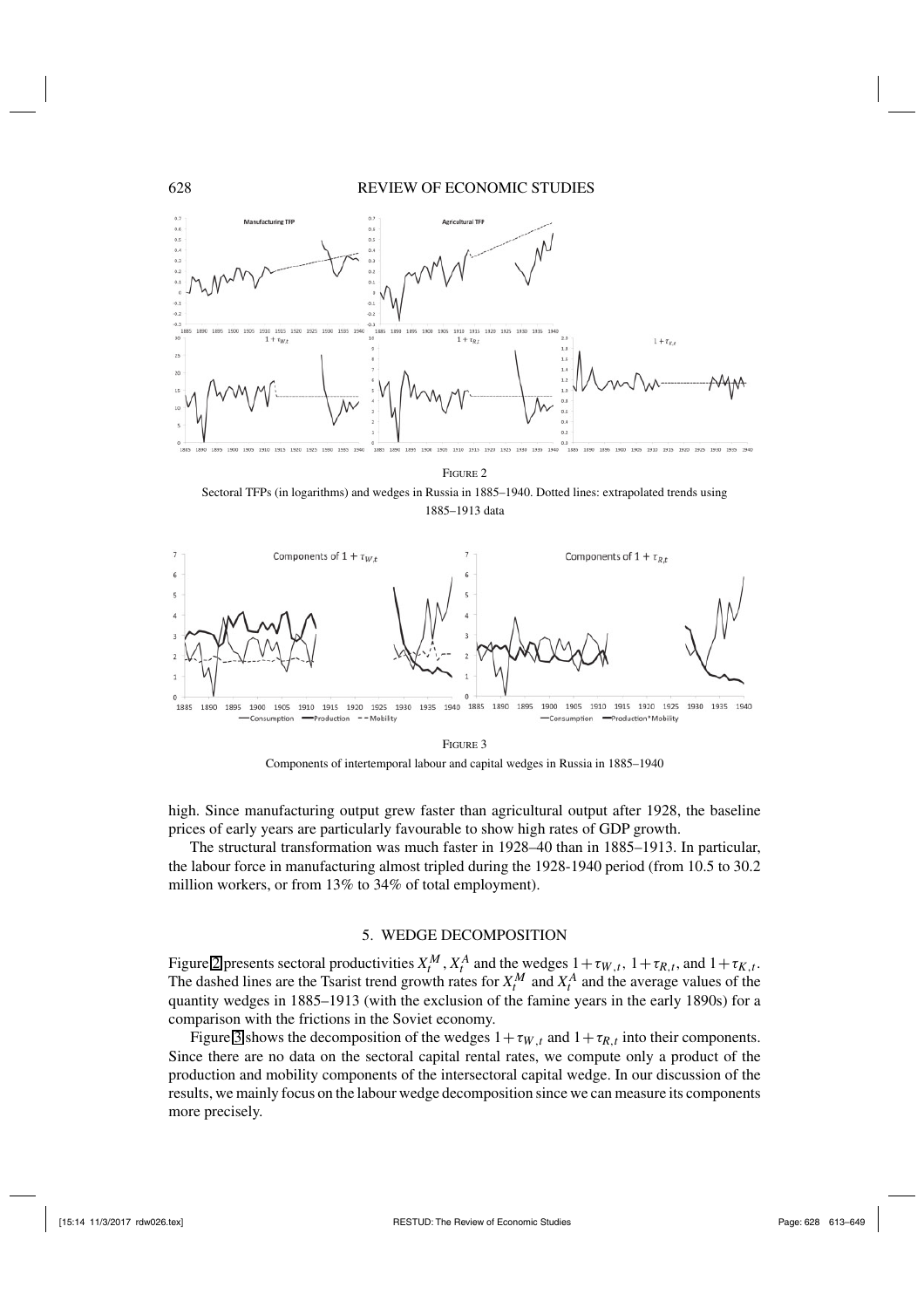# 5.1. *Wedges in 1885–1913 (Tsarist Russia)*

The most important observation regarding the wedges in this period is that the distortions to the intersectoral allocation of factors of production in Tsarist Russia are very high. The average value of the labour wedge during 1885–1913 is 14, which is equivalent to an *ad valorem* tax of 1,300% on moving labour from the agricultural to the manufacturing sector.<sup>25</sup> From the standpoint of the neoclassical growth model, there are large efficiency gains that could be achieved by reallocating labour away from agriculture. All three components of the labour wedge are sizeable but their relative importance is quite different.

The production component of the labour wedge is the most significant one, accounting for half of the overall wedge.<sup>26</sup> It suggests that frictions in the production process that cause underutilization of labour in manufacturing were particularly severe in Tsarist Russia. High values of the production component are consistent with monopoly power in product or labour markets (see our discussion in Section [3.2\)](#page-10-0). Therefore, our decomposition is consistent with the view that cartels, monopolies, and various administrative barriers to creating and running corporations were an important reason for the low share of manufacturing production in Russia before WWI.

Why is the production component large? Our decomposition suggests that markups in nonagricultural production were significant. To check this hypothesis more directly, we calculated the total labour bill in a subset of the non-agricultural sector for which the best data are available industrial factories.<sup>27</sup> [Gregory](#page-35-0) [\(1982\)](#page-35-0) reports that the value added in factories was 3 billion rubles in 1913, and employment records show that factories employed 2.3 million people [\(Gregory](#page-35-0), [1972](#page-35-0)). Factory surveys during the Tsarist period show that the average annual wage in factories was 257 rubles in that year [\(Strumilin](#page-36-0), [1960](#page-36-0); [Allen, 2003\)](#page-34-0), which implies that the total wage bill was less than 20% of the total factory value added. Standard estimates of the labour share in production are in the range of  $60-70\%$ , which implies a markup of  $3-3.5$ , remarkably close to the average markup of 3.5 that we obtain through our decomposition.

The labour mobility component is substantial but it is the smallest of the three components, and its relative significance further falls after 1895. Its average value of 1.8 implies that manufacturing wages are 80% higher than agricultural wages. Higher wages in manufacturing are a common historical phenomenon, and such factors as costly skill acquisition or higher urban living expenses can partially account for that.<sup>28</sup> The agricultural policies in Tsarist Russia that discouraged labour mobility (see our discussion of communes in Sections [2](#page-4-0) and [3.2\)](#page-10-0) are the residual of this component, once wages are adjusted for those factors. Therefore, policies that discourage labour mobility are unlikely to play an important role in slowing labour reallocation from agriculture

25. In 1891, both  $1+\tau_{W,t}$  and  $1+\tau_{R,t}$  decline almost to zero. This is driven by the famine: as the agricultural consumption decreases almost to the subsistence level  $\gamma^A$ , the marginal utility of consumption of the agricultural goods goes to infinity (while the marginal utility of consumption of the non-agricultural goods remains finite).

26. The average value of the production component was 3.5, therefore, it accounted for  $ln(3.5)/ln(14) = 47\%$  of the total labour wedge. The consumption component and the mobility component accounted for 33 and 21%, respectively.

27. According to Gukhman (1926, p. 251), factories accounted for 44% industrial employment in 1913 and 99% of their employment were hired workers. The rest of the industrial sector were small businesses or artisans ("kustars") not covered by the industrial statistics.

28. See [Caselli and Coleman](#page-34-0) [\(2001\)](#page-34-0) for the emphasis on skill composition and its implications for the behaviour of prices and wages in the neoclassical growth model. [Allen](#page-34-0) [\(2003\)](#page-34-0) discusses the importance of skill acquisition in the Russian economy. The only wage series we have for manufacturing workers that contains information about skills is the time series for construction workers in St Petersburg from [Strumilin](#page-36-0) [\(1960](#page-36-0)). The wages for an unskilled construction worker (*chernorabochij*) in that data set are about 50% higher than the average agricultural wages in the European provinces of the Russian empire.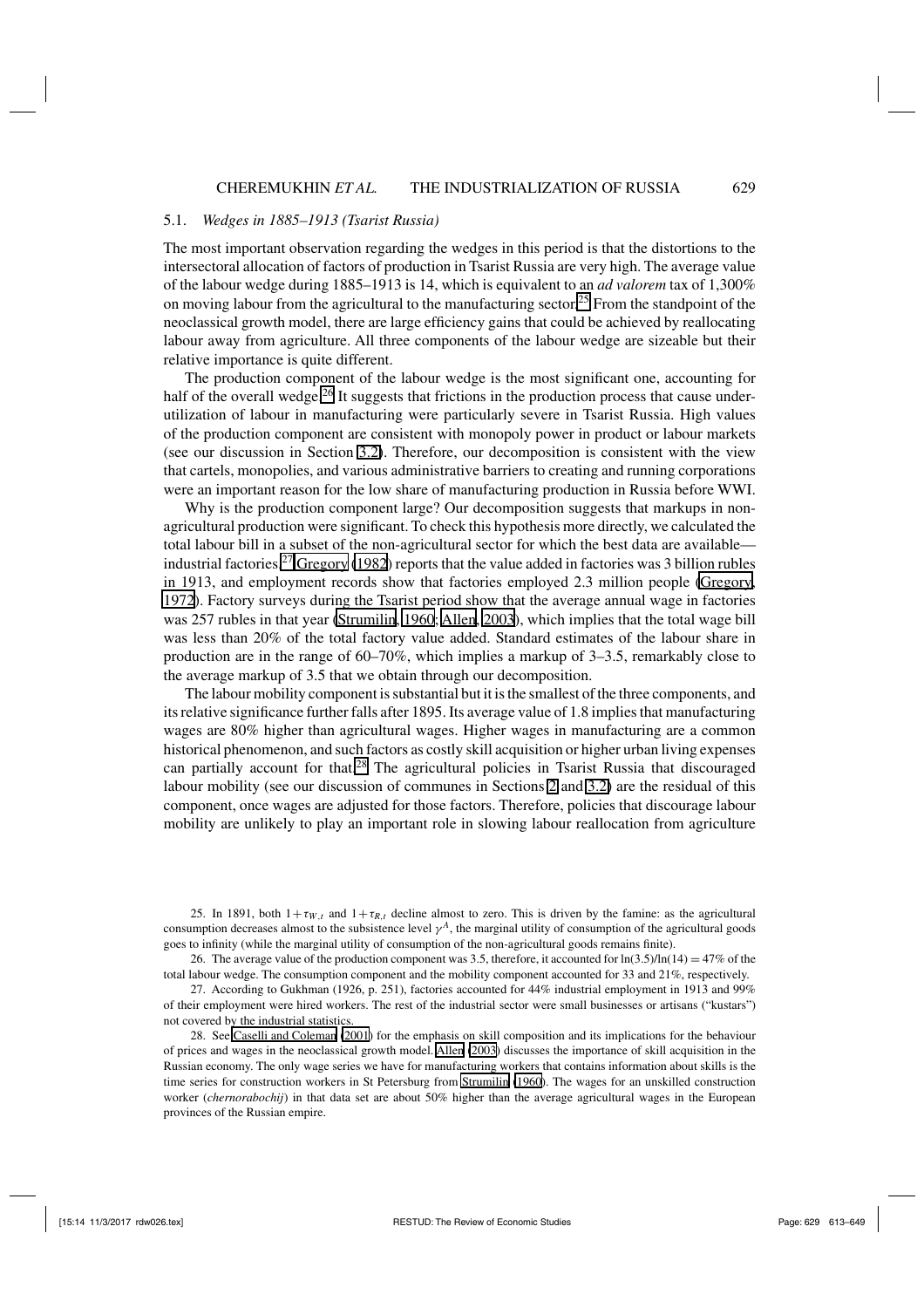to manufacturing. Contrary to the views of Lenin, Gerschenkron and many others, Russian communes do not appear to be among the main barriers to structural transformation.<sup>29</sup>

The consumption component of the labour wedge is sizeable. This is consistent with the evidence that different regional markets were poorly integrated and that many Russian farmers were "subsistence-oriented", producing only a small fraction of their income for commercial sale. As we showed in Section [3.2,](#page-10-0) costly access to centralized markets maps into a positive consumption component in our decomposition.<sup>30</sup>

# 5.2. *Wedges 1928–40 (Soviet Russia)*

The analysis of Figures [2](#page-15-0) and [3](#page-15-0) reveals two broad patterns during 1928–40. Productivity performs poorly in both sectors, and both the labour and the capital intratemporal wedges fall relative to their average Tsarist levels. The drop in the labour wedge is fully accounted for by the drop in its production component. By 1935, this component reaches the level close to one as in the frictionless neoclassical benchmark. The mobility component remains at the average Tsarist level. The consumption component increases, especially after 1933.

Note that both the intersectoral distortions and sectoral productivities are at a local minimum in 1933 coinciding with the peak of the economic disruption, including famine in several parts of the country. The behaviour of wedges and productivity in 1928–35 can be understood by considering the effect of collectivization and industrialization in those years. The collectivization policy starting from 1928 dramatically reduced prices paid to peasants for agricultural goods, introduced state-run collective farms, and expropriated the "surplus" agricultural output. These policies resulted in a significant fall in the agricultural production, the famine in the countryside, and the flight of the peasants to the cities. The industrialization policy in manufacturing substantially expanded investments in the non-agricultural sector, particular in the heavy industry. As we have discussed in Sections [2](#page-4-0) and [3.2,](#page-10-0) these policies have resulted in a reduction in capital and labour wedges, and a decrease in sectoral productivities. In what follows, we consider the impact of collectivization and industrialization on individual wedges and their components.

One of the most salient results is the significant decrease in the production components between 1928 and 1940. The production component is the ratio of markups  $p_{j,t}F^j_{N,t}/w_{j,t}$  in the

<sup>29.</sup> This finding is consistent with the recent work by economic historians who used the available micro-data to study the causal effect of communal land holdings on rural–urban migration. [Crisp](#page-35-0) [\(1978,](#page-35-0) p. 323–325) and [Gregory](#page-35-0) [\(1994\)](#page-35-0) argue that communal restrictions on rural–urban migration were not a binding constraint for industrialization. [Borodkin](#page-34-0) *et al*. [\(2008](#page-34-0)) use time-series evidence for the Saint Petersburg region and [Nafziger](#page-36-0) [\(2010\)](#page-36-0) analyses a household-level data set of villages in the Moscow province to reach similar conclusions.

<sup>30.</sup> See also [Spulber](#page-36-0) [\(2003,](#page-36-0) p. 101) for various administrative measures that hampered domestic trade. Spulber (p. 111) gives the statistics on how inefficient and limited the Russian railroad system was. For example, at the end of 1913, Russia had only 1/12th of railroad coverage in terms of kilometres of railway per 100 square kilometres of territory, compared to Great Britain, Ireland, and Germany. Spulber (p. 76) concludes that "the major part of the peasant farms constituted a subsistence sector, and the limited rest, a commercialized sector". [Metzer](#page-36-0) [\(1973, 1976\)](#page-36-0) compares the contribution of railroads to the Russian economic growth and concludes that it was much smaller than in the U.S. [Gregory](#page-35-0) [\(1994](#page-35-0)) and [Metzer](#page-36-0) [\(1974](#page-36-0)) argue that expansion of railroads did contribute to the spatial integration of commodity markets and reduction in interregional dispersion of agricultural prices. While the interregional dispersion decreased by the end of the period, on average during the period market integration was still low:  $e.g.$  the wheat price differential between Moscow and Rostov was 40% by the end of the period [\(Metzer, 1974,](#page-36-0) Appendix Table II). Also, Metzer's evidence applies only to selected cities, most of them ports so prices there should have converged as they exported grain to the global market; Russian grain exporting cities were well integrated into the global agricultural trade (see [Goodwin and Grennes](#page-35-0), [1998](#page-35-0) who show that wheat prices in Russian ports were correlated with prices in New York and in England and that the gap between prices in Odessa and international prices was low). This does not contradict our theoretical argument which refers to the lack of integration between peasants and cities which was still important as majority of grain harvest was not commercialized [\(Metzer](#page-36-0), [1974](#page-36-0), Table 6).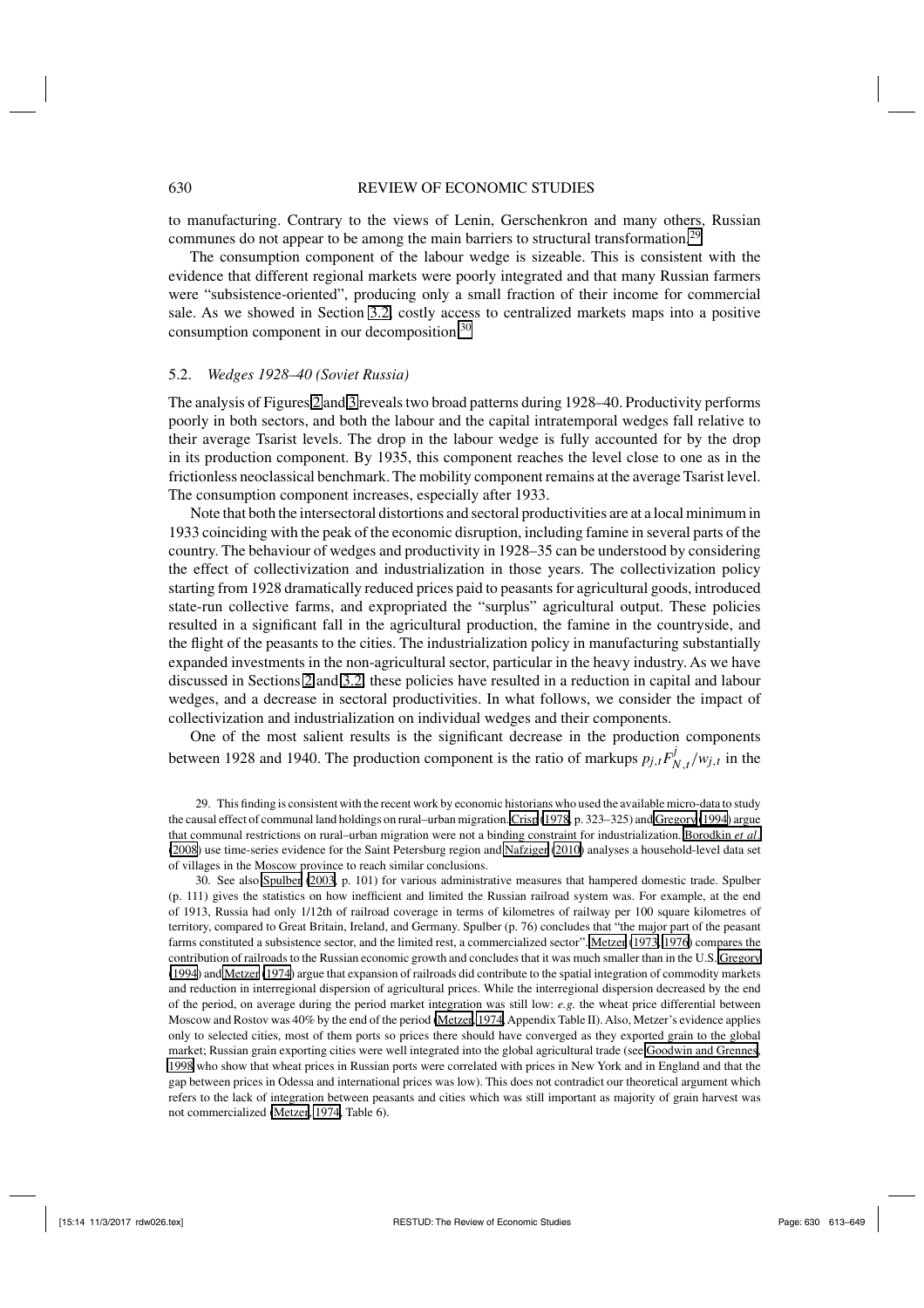non-agricultural and the agricultural sectors. We can further decompose what part of the decrease in the production component is driven by the numerator (the markup in the non-agricultural sector) and by the denominator (the markup in agriculture). Let us denote  $\Delta z = z_t r - z_t r$ , the change in variable  $z_t$  between years  $t'$  and  $t''$ . We have

 $\Delta \ln(p$  roduction component) =  $\Delta \ln(m$ arkup non-agr) –  $\Delta \ln(m$ arkup agr).

In our data, the first term on the right hand side is negative while the second term is positive so that both the reduction in the markup in manufacturing and the increase in the markup in agriculture contributed to the decrease in the production component. Quantitatively, the decrease in the markup in the non-agricultural sector plays a much larger role; it accounts for 84% of the decrease in the production component between 1928 and 1939.

In the Tsarist economy, the high level of the production component was likely driven by the market power of monopolies in the manufacturing sector. These firms maximized their profits by reducing their output below the socially optimal level. Any policy that encourages manufacturing producers to expand output should on the margin reduce the markup in the manufacturing sector, reduce the production component of the labour distortion, and reallocate labour from agriculture to manufacturing. Removal of entry barriers and promotion of competition are examples of such policies in competitive economies. In the Soviet economy, the central government incentivized enterprise managers to achieve ambitious production targets rather than to maximize profit, and channelled resources into industry, which also led to an expansion of industrial output, to reallocation of labour, and to a reduction in the production component of the intersectoral labour wedge. Soviet agricultural policies also contributed to the reduction of the production component as an increase in monopsony power of the state farms over the peasants resulted in higher markups in agriculture, but their effect was small.

In Figure [2,](#page-15-0) we compare the performance of agricultural and non-agricultural TFPs during 1928–40 to their respective Tsarist trends. The non-agricultural TFP was falling throughout the whole period. The agricultural TFP fell drastically in 1928–33. Even though the agricultural productivity recovered later, it remained below the Tsarist trend.

The behaviour of sectoral TFPs is consistent with a view that the Soviet economy, although successful in reallocating resources towards manufacturing, failed to provide the right conditions for efficient utilization of those resources within each sector. While a portion of the productivity drop can be accounted for by other factors such as the large inflow of relatively inexperienced, low-skill workers into manufacturing, the poor performance of agricultural productivity and output are particularly illustrative. [Davies](#page-35-0) *et al*. [\(1994\)](#page-35-0) trace the drop in the agricultural output to several factors. They argue that the state exaction of grain from peasants on its own created dramatic disruptions to agricultural production by reducing incentives to work on collectivized land, by disrupting the system of crop rotation, and by a drastic fall in the number of draught animals. Moreover, the dekulakization campaign led to exile and execution of the most skilled and entrepreneurial farmers.<sup>31</sup>

Our findings are inconsistent with the predictions of "Big Push" theories that sweeping state investments should increase productivity in the manufacturing sector and increase the labour wedge (Section [3.2\)](#page-10-0). We observe exactly the opposite. The labour wedge significantly decreased. TFP fell in both sectors during the main phases of industrialization and collectivization and remained below Tsarist trends in most years.

31. This is not the only possible explanation for the poor performance of the sectoral TFP during this period. The TFP in many industrial countries exhibited a sharp decline in 1930s.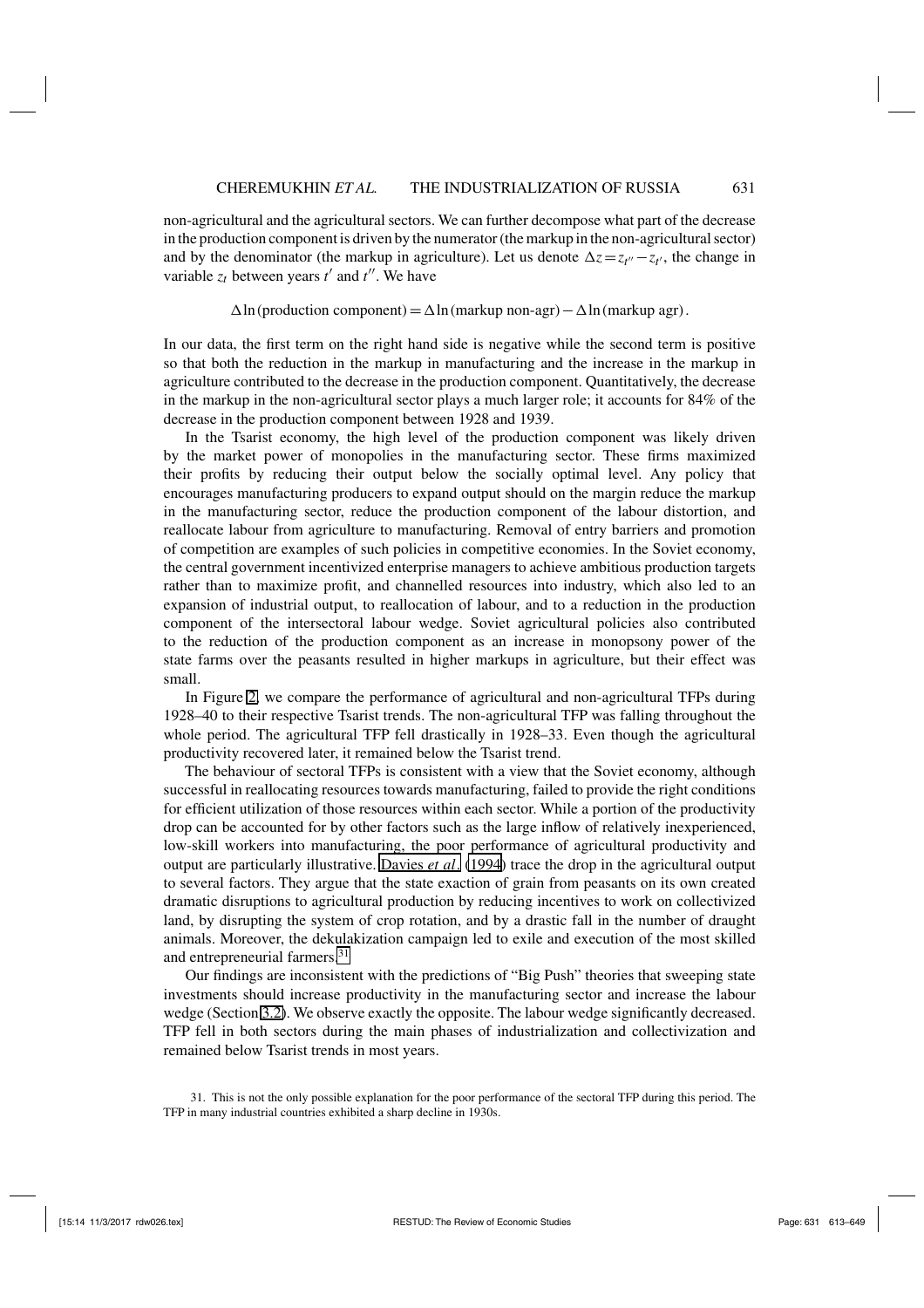Our results are also not consistent with the view that collectivization policies played a major role in changing intersectoral distortions: we show that the decrease in the production component was mostly driven by the reduction of markups in the non-agricultural sector rather than by the increase in markups in argiculture. At the same time, our findings lend support to the view that policies that encouraged expansion of manufacturing, *e.g.* through the use of explicit output targets, "soft budget constraints", etc., significantly affected intersectoral allocation of resources.

# 5.3. *Discussion*

In this section, we discuss which features of the data drive our results. We focus on what we view as our two main findings: (1) the labour wedge and, in particular, its production component, decreased significantly and (2) manufacturing TFP performed poorly between 1928 and 1940. We also explain why during this time period the intertemporal wedge changed little despite a large increase in the investment to output ratio during this time period, and why the consumption component increased.<sup>32</sup>

All these results characterize *the rates of change* of distortions. We show below that these rates can be written in terms of directly measurable economic aggregates in a way that either does not include any parameters of the model at all, or includes only a small number of parameters. This implies that our broad conclusions should be robust to a wide range of model specifications. We demonstrate this point explicitly in the [Online Appendix](http://restud.oxfordjournals.org/lookup/suppl/doi:10.1093/restud/rdw026/-/DC1) where we recalculate wedges and their components and quantify their effect for a number of alternative parameterizations of our model.

**5.3.1. Non-agricultural productivity in 1928–40.** We showed in Figure [2](#page-15-0) that nonagricultural productivity fell during 1928–40. To understand what drives this decline, we write the rate of change in TFP as

$$
\Delta \ln X^M = \Delta \ln Y^M - \left( \alpha_{N,M} \Delta \ln N^M + \alpha_{K,M} \Delta \ln K^M \right).
$$

In our data, output  $Y_t^M$  grew rapidly and increased between 1928 and 1939 by a factor of 2.4.<sup>33</sup> The non-agricultural employment and capital stock increased even faster:  $N_t^M$  increased by a factor of 2.9 and  $K_t^M$  increased by a factor of 3.8. Therefore, as long as we assume that production function in manufacturing has constant returns to scale ( $\alpha_{K,M} + \alpha_{N,M} = 1$ ), we should find that  $X_t^M$  performed poorly for any choice of the factor shares.

Rapid growth in labour and capital in the non-agricultural sector has been well documented. The estimates of non-agricultural labour force are available from the censuses of 1926 and 1939 and from administrative records during 1928–40, and these numbers are broadly consistent with each other. The data on capital stock are less reliable (we discuss them in more details in Section [A.1\)](#page-27-0) but there is little doubt that capital stock in non-agricultural sector increased significantly during this period, most likely even faster than the non-agricultural employment.

The estimates of  $Y^M$  have been controversial, in part because the choice of the base year to calculate the price deflators affects conclusions about the growth rate of the output due to large changes in relative prices during this time period. Our estimates, however, are well within the range available in the literature. Davies *et al*. (1994, Table 24) survey the existing estimates of the

<sup>32.</sup> Section 3 in the [Online Appendix](http://restud.oxfordjournals.org/lookup/suppl/doi:10.1093/restud/rdw026/-/DC1) provides comparison of wedges and productivities in 1928 and 1913.

<sup>33.</sup> Since Soviet borders changed in 1940, we focus on the comparison between 1928 and 1939 to avoid additional data issues.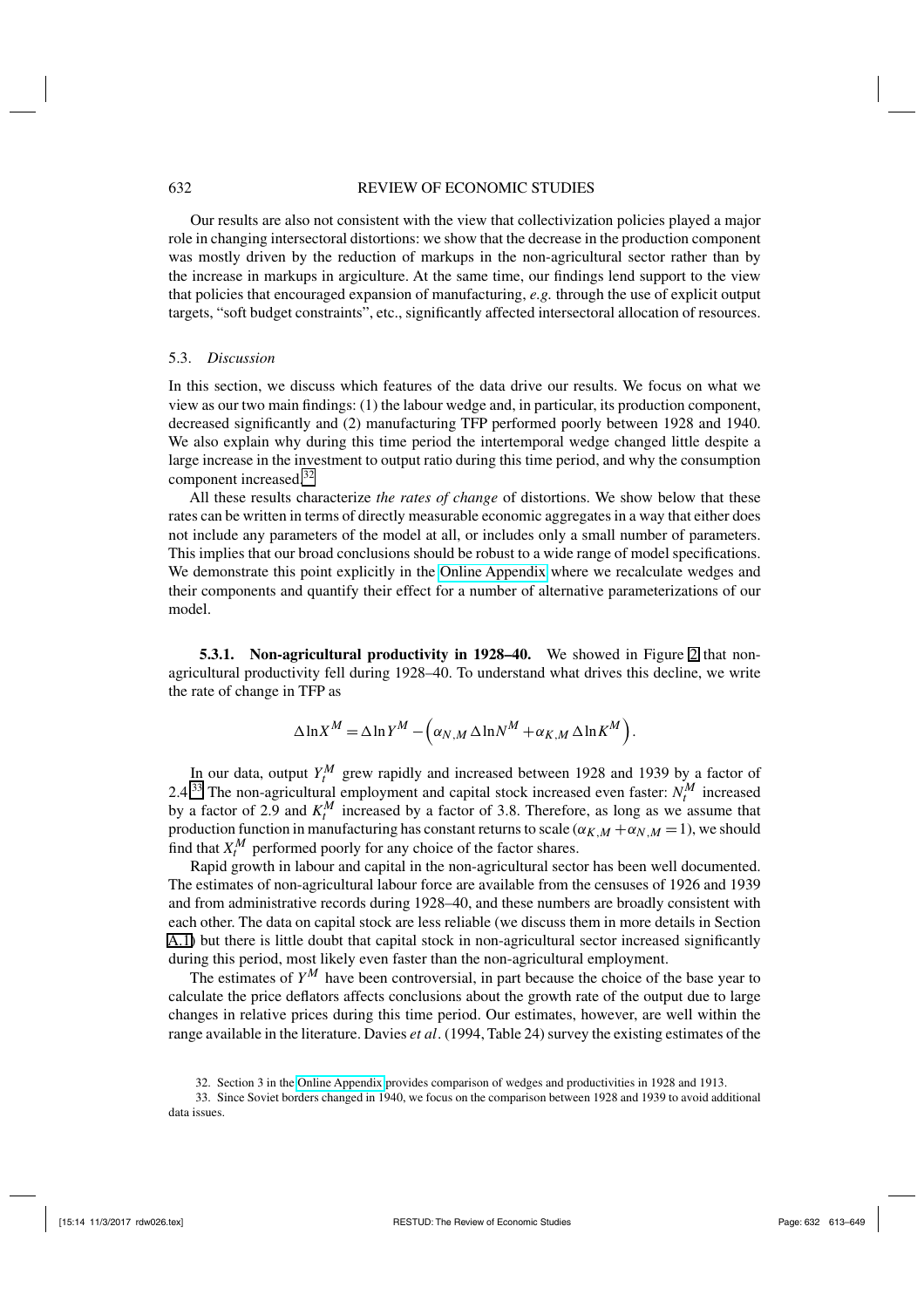annual growth rates of industrial production and show that they range from 7.1 to 13.6%. [Allen](#page-34-0) [\(2003,](#page-34-0) Table 5.4) estimates the growth rate of industrial output to be 11%. In our data set,  $Y^M$ , which includes both industrial production and services, grew by 8.7%, and there is little doubt that the growth rate in services was much slower than the growth rate in manufacturing (see also [Allen](#page-34-0), [2003](#page-34-0)).

**5.3.2. The labour wedge and its production component.** We find that the labour wedge was high in the Tsarist economy. This finding is driven by the fact that we adopted a preference parameterization frequently used in the literature. In the late nineteenth to early twentieth century, the Russian economy was much more agricultural than economies of other countries at similar stages of development. Therefore, the intersectoral wedges would generally be high in Russia if model parameters are chosen at levels consistent with experiences of those countries. The rapid structural change during 1928–40 then should imply a decrease in these wedges.

One of our central findings is that the decrease in the intersectoral labour wedge is driven primarily by the rapid decrease in its production component. The rate of change in the production component is *not* a function of model parameters and can be written as a sum of rates of change of the following macroeconomic time series:

$$
\Delta \ln(\text{production component}) = \Delta \ln\left(\frac{p_M}{p_A}\right) + \Delta \ln\left(\frac{Y^M / N^M}{Y^A / N^A}\right) + \Delta \ln\left(\frac{w_A}{w_M}\right). \tag{12}
$$

In our data set, all three terms on the right-hand side of this expression decrease between 1928 and 1939 and account for 74%, 17% and 9% of the fall in the production component, respectively.

The fall in all three components is consistent with findings in a number of studies of the Soviet economy during this period. The large fall of the relative prices  $\frac{p_{M,t}}{p_{A,t}}$  in Russia is widely documented and has been studied at least since [Gerschenkron](#page-35-0) [\(1951\)](#page-35-0). In our calculations, we use wholesale industrial and agricultural prices from [Allen](#page-34-0) [\(1997](#page-34-0)) as a proxy for the producer prices that are needed for our calculations, which show that  $\frac{p_{M,t}}{p_{A,t}}$  dropped between 1928 and 1939 by a factor of 3.1.

The second term on the right-hand side of equation (12) is negative because output per worker in agriculture grew faster than output per worker in non-agriculture. As we already discussed, the evidence points to a likely fall in non-agricultural output per worker between 1928 and 1939. At the same time, our data show that agricultural output per worker increased by about 30%. This increase comes from the fact that agricultural output was higher in 1939 than in 1928, while agricultural employment was lower. Both higher agricultural output and lower agricultural employment are consistent with the literature. For example, [Davies](#page-35-0) *et al*. [\(1994,](#page-35-0) Tables 18– 22) show that agricultural production in physical units increased in almost all categories. [Allen](#page-34-0) [\(2003,](#page-34-0) Table 5.4) argued that agricultural value added increased by 10%. At the same time, rapid reallocation of labour force to manufacturing implies that agricultural employment was lower in 1939 than it was in 1926; this is confirmed by the censuses of 1926 and 1939.

The least information is available about the behaviour of real earnings in agriculture and nonagriculture. We are only aware of the estimates in[Allen](#page-34-0) [\(2003](#page-34-0), Table 7.4) that relative consumption per head of a farm worker to a non-farm worker decreased by about 12.5% between 1928 and 1939. The observation that the relative standards of living in agriculture fell is also consistent with the introduction of passports and the urban registration system meant to slow the flow of agricultural workers into the cities.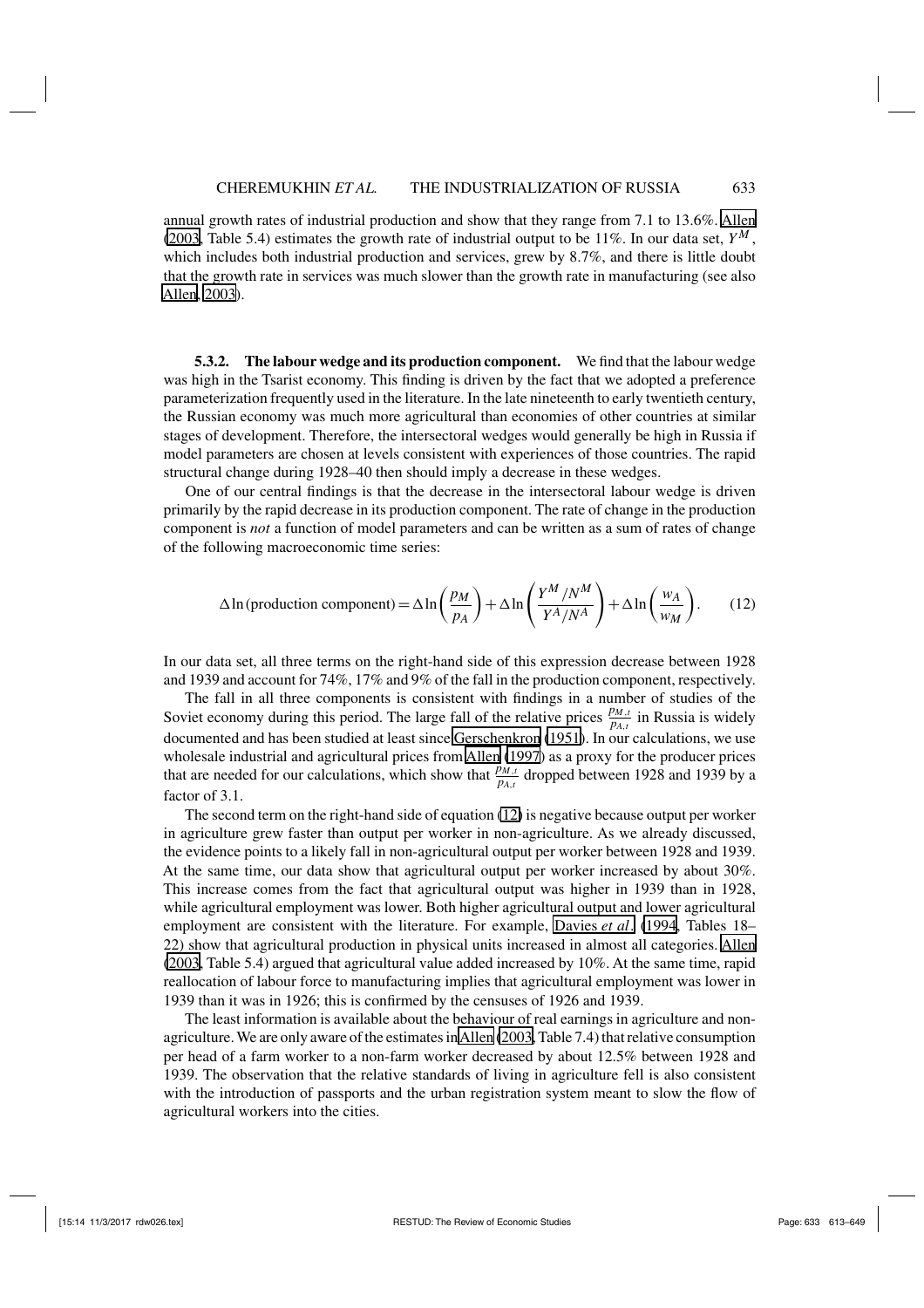**5.3.3. The intertemporal wedge and the consumption component.** Our decomposition shows no changes in the intertemporal wedge  $\tau_t^K$  during 1928–39. This may seem puzzling given that over this period we observe doubling of the investment to output ratio. In this section, we explain this fact and show that it is closely related to our other finding: the increase in the consumption component (especially after 1933).

The flat intertemporal wedge is consistent with rising investment to GDP ratios because the optimal investments in the neoclassical model are determined not only by the intertemporal wedges but also by the expectations of the future behaviour of the intersectoral wedges. The intertemporal wedge [\(10\)](#page-9-0) is a combination of the marginal product of capital in the nonagricultural sector and of the growth rate of non-agricultural consumption. High investment rates lead to a fall in the marginal product of capital. At the same time, the growth rate of non-agricultural consumption also slowed down, offsetting the decrease in the non-agricultural marginal product of capital.

Given the rapid fall in relative prices of manufacturing goods and an increase in the total non-agricultural output, the slow growth rate of non-agricultural consumption  $c_{M,t}$  can only be the case if the consumption component of the intersectoral wedge increases. The rise in the consumption component after 1933 was not caused by rationing: by all accounts, there were no overt deficits in state stores after 1937 and consumers could buy retail goods more or less freely. Rather, the relative prices that consumers faced in those stores behaved differently from the relative *producer* prices: the relative wholesale prices of industrial goods fell 50% faster than the relative retail prices [\(Allen, 1997](#page-34-0)). Let us denote  $q_{A,t}$  and  $q_{M,t}$  the retail prices for agricultural and non-agricultural goods, respectively. We can rewrite the rate of change in the consumption component as

$$
\Delta \ln \text{(consumption component)} = \Delta \ln \left( \frac{U_M / q_M}{U_A / q_A} \right) + \Delta \ln \left( \frac{q_M / q_A}{p_M / p_A} \right).
$$

The difference in the rate of change in wholesale and retail prices  $\Delta \ln \left(\frac{q_M/q_A}{p_M/p_A}\right)$  explains 85% of the change in the consumption component.

The likely explanation of this behaviour is the distortion of allocation within the nonagricultural sector. Soviet industiralization policies favoured heavy industry at the expense of the consumer goods industry and services. Such policies should imply that prices of goods produced by heavy industry fall faster than prices of consumer goods and services. As a result, the ratio  $q_{M,t}/q_{A,t}$  increases, lowering the growth rate of non-agricultural consumption,  $c_t^M$ .

To summarize, the incentives to increase investment can be provided either by changing the intertemporal prices, which corresponds to a gap between interest rates and the marginal product of capital, or by changing the intrasectoral prices over time (as the latter affect the composition of consumption). Our analysis shows that the Soviet government pursued policies that affected investment through the second channel.

# 6. COUNTERFACTUAL ANALYSIS

In addition to inferring the wedges from the macroeconomic data, our framework allows us to construct counterfactual scenarios. In this section, we describe the methodology of our counterfactual analysis and carry out three quantitative exercises. First, we compare the actual Soviet economic data to a counterfactual based on extrapolation of the pre-1913 trends. We decompose the difference between the actual state of the Soviet economy in 1939 and the counterfactual into contributions of individual wedges and their components. The second exercise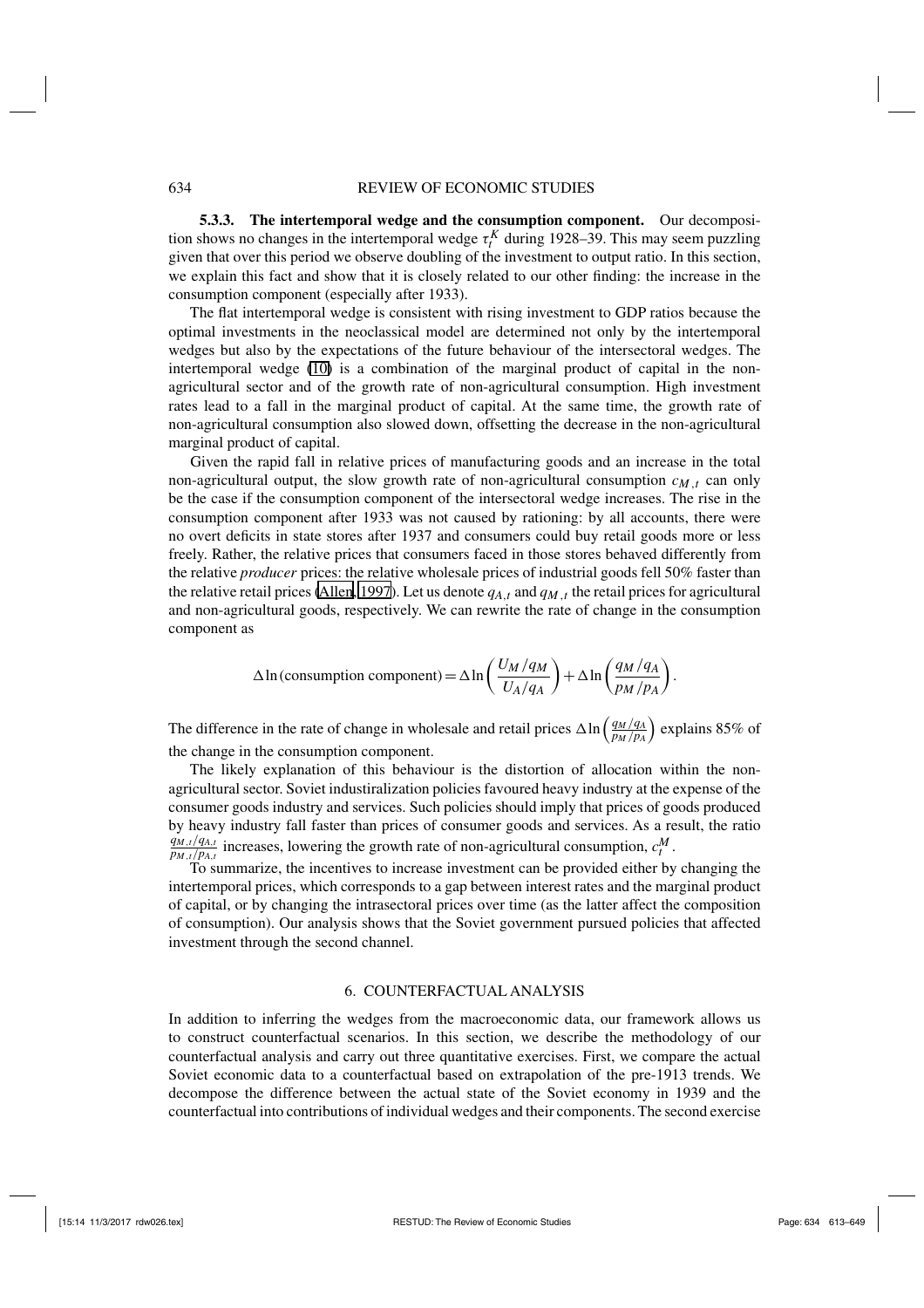is similar but instead of comparing 1939 levels, we analyse the changes over the 1928–39 period. Both exercises point to the key role of the production component. This is why we carry out the third exercise where we project the evolution of the Tsarist economy without the production component of the labour wedge.

# 6.1. *Methodology*

Let us consider any *T*-period sample  $D = \left\{ \left\{ c_t^j, Y_t^j, K_t^j, N_t^j, w_{j,t}, p_{j,t} \right\} \right\}$ *j*∈{*A*,*M* } ,*It T t*=1 . This sample allows computing intersectoral wedges and their components for *T* periods, sectoral productivities in *T* periods and the intertemporal wedge in *T* −1 periods. Let us denote

$$
\kappa_T = I_T / Y_T^M \tag{13}
$$

and let  $\Omega$  be a vector that consists of production, consumption, mobility components in both sectors in *T* periods, sectoral TFPs, net exports, government spending, and demographic variables  $\left\{X_t^A, X_t^M, E_t^A, E_t^M, G_t, N_t\right\}_{t=1}^T, \left\{\tau_t^K\right\}_{t=1}^{T-1}$  as well as  $K_1$  and  $\kappa_T$ . Equations [\(2–](#page-8-0)[11\)](#page-9-0) and (13) define a one-to-one correspondence between *D* and  $\Omega$ . This implies that if we know distortions  $\Omega$ generated by data *D*, we can recover *D*.

Equation (13) provides a simple way to capture expectations. The optimal level of investment in the last period,  $\kappa_T = I_T / Y_T^M$ , is determined by expectations of the future evolution of the macroeconomic variables  $\left\{X_t^A, X_t^M, E_t^A, E_t^M, G_t, N_t, \tau_{t-1}^K, \tau_t^W, \tau_t^R\right\}_{t=0}^\infty$  $_{t=T+1}$ . Any given investment to manufacturing output ratio  $\kappa_T$  is consistent with a continuum of different future paths of these variables. However, all those paths affect variables before period *T* only through κ*T*—holding  $\kappa_T$  constant, distortions in the first *T* periods uniquely pin down allocations in the first *T* periods.

How much of the difference between the data  $D$  and any counterfactual experiment  $D'$  is accounted for by the change in any given distortion ( $\Omega$  versus  $\Omega'$ )? Since any counterfactual sample  $D'$  is uniquely associated with a counterfactual path of distortions  $\Omega'$ , we can replace each element in  $\Omega$  with a corresponding element in  $\Omega'$ , to calculate its marginal contribution. If we start with *D* and replace all elements in  $\Omega$  with those from  $\Omega'$  we obtain *D'*. The marginal contribution of each element depends on the order in which distortions are replaced; in order to address this issue, we compute the Shapley value for the contribution of each distortion.

To separate the contributions of the consumption component through the labour and capital wedges we use the fact that the consumption and non-consumption components of each wedge enter multiplicatively and the product has an overall effect on the equilibrium outcome. We measure the contribution of the consumption component of each wedge by increasing the nonconsumption component of each wedge by a factor equal to the change in the consumption component. This measures the desired quantity by only changing one wedge (*e.g.* labour) without affecting the other (*e.g.* capital).

# 6.2. *Results*

**6.2.1. Comparison with Tsarist trends.** As our benchmark we use an extrapolation of the Tsarist economy into the Soviet period. In particular, we use the extrapolation of Tsarist wedges presented in Figure [2.](#page-15-0) We compute the path of the Tsarist economy up to 1940 assuming that sectoral TFPs follow their average pre-1913 (log-linear) trends and all wedges remain fixed at their average pre-1913 levels. In this benchmark scenario, from 1928 to 1939, the Tsarist trend economy experienced a 15.4% increase in GDP per capita and a 1.5 percentage point decline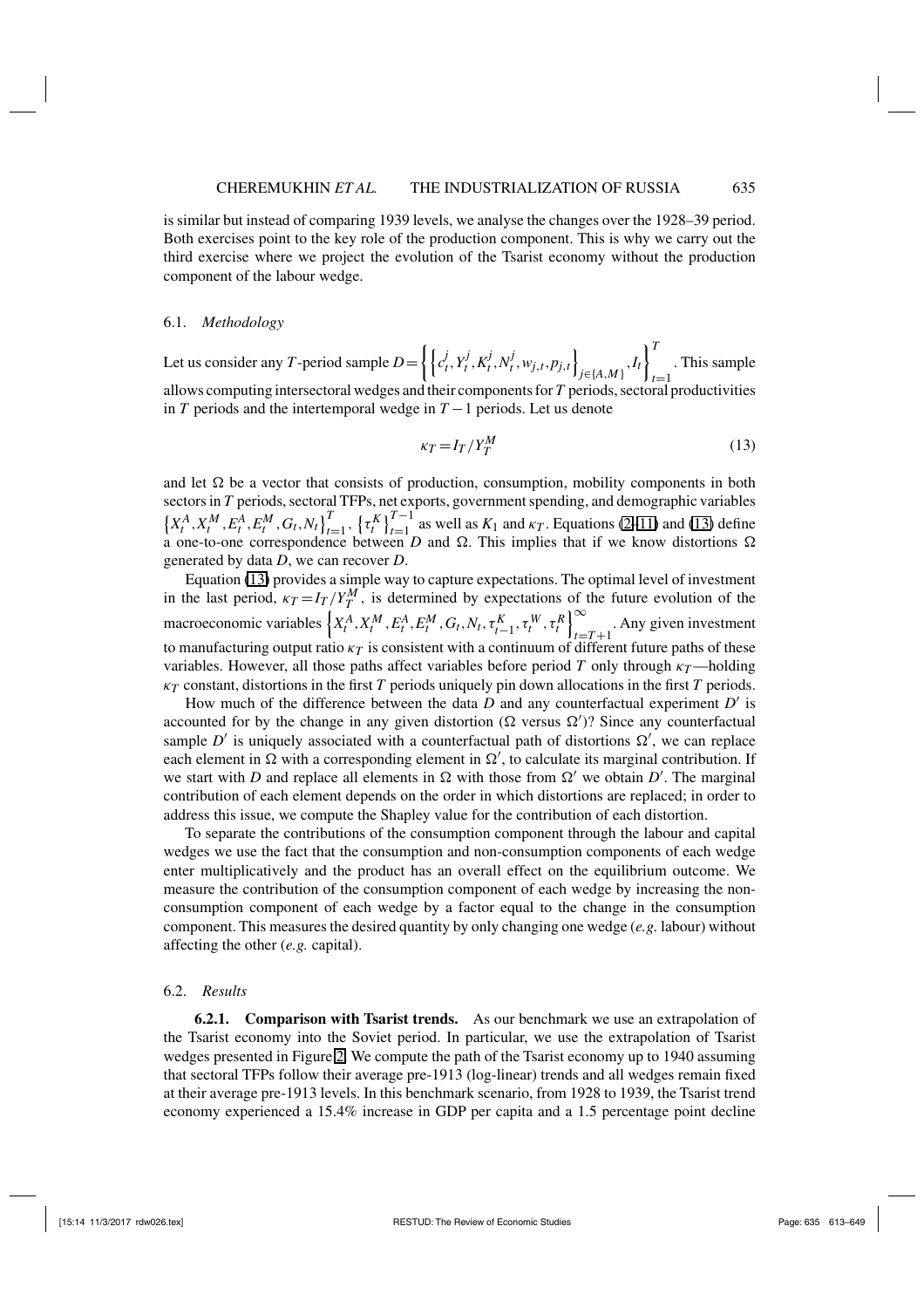<span id="page-23-0"></span>

|                                    | Share of<br>employment<br>in agriculture | <b>GDP</b><br>per<br>capita | Share of<br>employment<br>in agriculture | <b>GDP</b><br>per<br>capita |
|------------------------------------|------------------------------------------|-----------------------------|------------------------------------------|-----------------------------|
|                                    | 1939 level                               |                             | 1928–39 change                           |                             |
|                                    | p.p.                                     | $\%$                        | p.p                                      | $\%$                        |
| 1. Agricultural TFP, $X_A$         | 4.9                                      | $-19.8$                     | 3.2                                      | $-6.7$                      |
| 2. Manufacturing TFP, $X_M$        | $-0.7$                                   | $-2.6$                      | 2.0                                      | $-19.3$                     |
| 3. Labour distortion, $\tau_W$     | $-6.2$                                   | 13.2                        | $-18.8$                                  | 37.4                        |
| 4. Capital distortion, $\tau_R$    | 0.3                                      | 0.3                         | 0.3                                      | 4.2                         |
| 5. Investment distortion, $\tau_K$ | $-1.9$                                   | 3.2                         | $-2.3$                                   | 3.9                         |
| 6. Defense spending                | $-1.3$                                   | 3.7                         | $-2.1$                                   | 5.3                         |
| 7. Foreign trade                   | $-3.0$                                   | 5.7                         | $-0.6$                                   | 1.1                         |
| 8. Population growth               | $-0.5$                                   | 1.5                         | $-0.5$                                   | 1.4                         |
| 9. Expectations, $\kappa$          | $-2.1$                                   | 5.6                         | $-2.1$                                   | 5.5                         |
| 10. Capital accumulation, $K_0$    | 1.3                                      | $-4.7$                      | 2.4                                      | 4.8                         |
| Total                              | $-9.2$                                   | 6.1                         | $-18.5$                                  | 37.6                        |

TABLE 2 *Counterfactual analysis 1928–39*

in the agricultural employment share. In contrast, the Soviet economy under Stalin expanded 53% in per capita terms (although starting with a much lower level in 1928) and the agricultural employment share decreased by 20 percentage points, from 87% to 67%, over the same period of time. By 1939, the Soviet economy had achieved a 6.1% higher level of GDP per capita and a 9.2 percentage points lower level of the employment share.

We compare the projection of Tsarist trends to the actual Soviet data in two ways. First, we measure how much of the difference in levels (of the employment share and GDP per capita) in 1939 is explained by the difference in the levels of wedges and TFPs. Secondly, we measure how much of the growth and structural transformation during the 1928–39 period is explained by changes in each wedge over that period.<sup>34</sup> Our results are presented in Tables 2 and [3.](#page-24-0)

Our first decomposition shows that the 9.2 percentage point difference in the levels of the agricultural employment share in 1939 is explained primarily by the lower intersectoral labour wedge (6.2 percentage points). The beneficial effect from lower wedges on real GDP is being entirely offset by lower productivity in both sectors and, especially, in agriculture. The contribution of *XA* and *XM* has different signs on the sectoral employment despite the fact that both of them are lower in the data than in Tsarist trends. The reason is that in the neoclassical growth model, as long as the elasticity of substitution between agricultural and non-agricultural goods is not too high, improvements in labour productivity in one sector leads to outflow of labour from that sector, hence, the relative productivity drives the pattern of inflows and outflows. The reduction in the intersectoral capital wedge  $\tau_R$  leads to an increase in capital per worker in manufacturing and hence to higher manufacturing labour productivity, which also leads to an outflow of labour from manufacturing.

Both the transition of additional 18.5% of the labour force from agriculture to industry and the additional 37.6% economic expansion from 1928 and 1939 (relative to the Tsarist trend), are explained entirely by the reduction in the intersectoral labour wedge. The negative effects of the

34. The first comparison measures contributions to  $\ln \left( \text{GDP}_{1939}^{\text{Soviet}} / \text{GDP}_{1939}^{\text{Tsar}} \right)$  and  $\left[ (\text{LShare})_{1939}^{\text{Soviet}} - (\text{LShare})_{1939}^{\text{Tsar}} \right]$ The second comparison measures contributions to  $\ln(\text{GDP}_{1939}^{\text{Soviet}}/\text{GDP}_{1939}^{\text{Tsar}}) - \ln(\text{GDP}_{1928}^{\text{Soviet}}/\text{GDP}_{1928}^{\text{Tsar}})$  and  $\left[ (LShare)_{1939}^{Soviet} - (LShare)_{1939}^{Tsar} \right] - \left[ (LShare)_{1928}^{Soviet} - (LShare)_{1928}^{Tsar} \right]$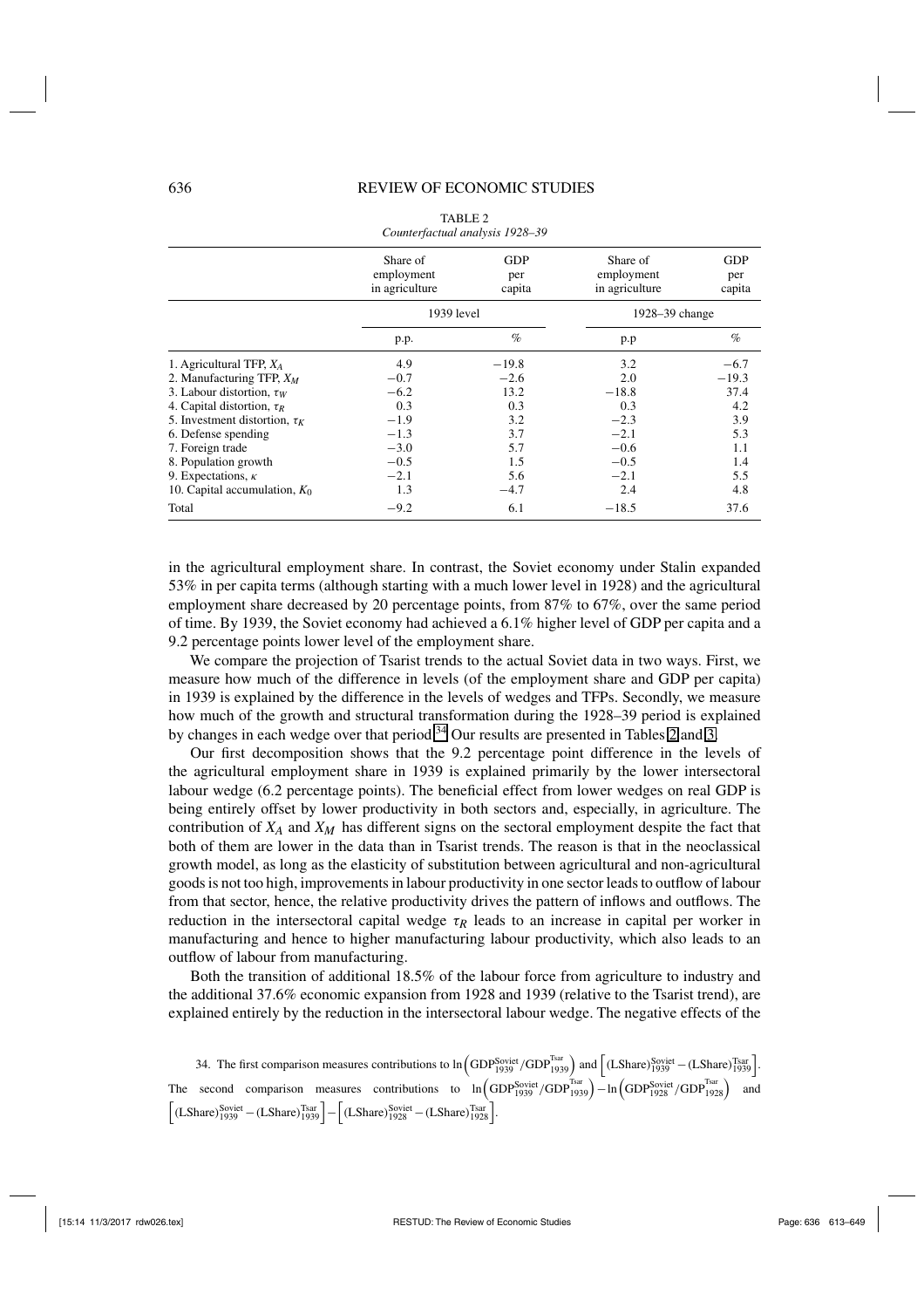<span id="page-24-0"></span>

|                       | Share of<br>employment<br>in agriculture | <b>GDP</b><br>per<br>capita | Share of<br>employment<br>in agriculture | <b>GDP</b><br>per<br>capita |
|-----------------------|------------------------------------------|-----------------------------|------------------------------------------|-----------------------------|
|                       | 1939 level                               |                             | 1928-39 change                           |                             |
|                       | p.p.                                     | $\%$                        | p.p                                      | $\%$                        |
| Consumption component | 6.5                                      | 0.0                         | 4.1                                      | 5.0                         |
| Production components | $-15.9$                                  | 20.6                        | $-25.4$                                  | 42.1                        |
| Mobility component    | 3.6                                      | $-7.0$                      | 2.8                                      | $-5.5$                      |

TABLE 3 *Counterfactual analysis 1928–39*

*Notes:* The first row presents the contribution of the consumption component, the second row presents the contribution of the production component of the labour wedge and of the non-consumption component of the capital wedge, the third row presents the contribution of the mobility component of the labour wedge

declines in sectoral TFPs under Stalin, as compared with the Tsarist trend, are balanced out by positive effects from reductions in other distortions, from a lower starting point in 1928 and from an improvement in expectations of future consumption.

Table 3 focuses on further decomposition of the contributions of wedges into the contribution of each component. To organize this table, we summed the effects of production and consumption components of the two intersectoral wedges. The motivation for this is as follows. Note that the consumption component of the intersectoral capital and labour wedge is the same expression,  $\frac{U_{M,t}/p_{M,t}}{U_{A,t}/p_{A,t}}$ . Most theories of the consumption component (*e.g.* the ones we describe in Section [3.2\)](#page-10-0) would imply that changes in a friction that lead to a reduction in the consumption component would affect both  $\tau_W$  and  $\tau_R$ . Similarly, changes in the monopolistic behaviour of industrial firms should be seen in a simultaneous reduction in the production components of both wedges. Since we do not have sector-specific rental rates, we assume for this calculation that there were no changes in the inter-sectoral capital mobility component.

Both measurements paint the same picture. The reduction in the production component accounts for most of the structural change that occured during Stalin's period, and significantly contributes to the expansion of real GDP per capita. The role of other components is relatively small.

**6.2.2. A counterfactual: Tsarist Russia without monopoly distortions.** Our analysis suggests that barriers to entry and the resulting monopoly distortions in manufacturing were an important reason for "backwardness" of Russia's economy in the end of the nineteenth century. To enjoy high profits, cartels and monopolies kept their production at low levels and their ratios of markups to marginal costs at high levels. This led to inefficiently low demand for capital and labour in the manufacturing sector and to misallocation of resources across sectors.<sup>35</sup> The industrialization policies pursued between 1928 and 1940 forced enterprise management to expand production, essentially breaking monopolistic distortions although in a particularly inefficient and brutal way.<sup>36</sup>

35. Since 1890 Russia experienced a rapid increase in borrowing but it was limited to goverment bonds, railroad bonds, and mortgages [\(Kahan](#page-36-0), [1978,](#page-36-0) p. 270–274). Only in 1909, Russian companies started to issue equity. [Kazer](#page-36-0) [\(1978,](#page-36-0) p. 470) argues that bank lending to firms was mostly short term. [Gattrell and Davies](#page-35-0) [\(1990](#page-35-0), p. 149–150) also point to the importance of the crowding out of private investment by the state bonds.

36. This finding is consistent with a number of recent papers that emphasize the negative effect of monopolies on growth. See [Parente and Prescott](#page-36-0) [\(1999, 2002](#page-36-0)), [Cole and Ohanian](#page-35-0) [\(2004\)](#page-35-0), [Fernald and Neiman](#page-35-0) [\(2011](#page-35-0)), [Alder](#page-34-0) *et al*.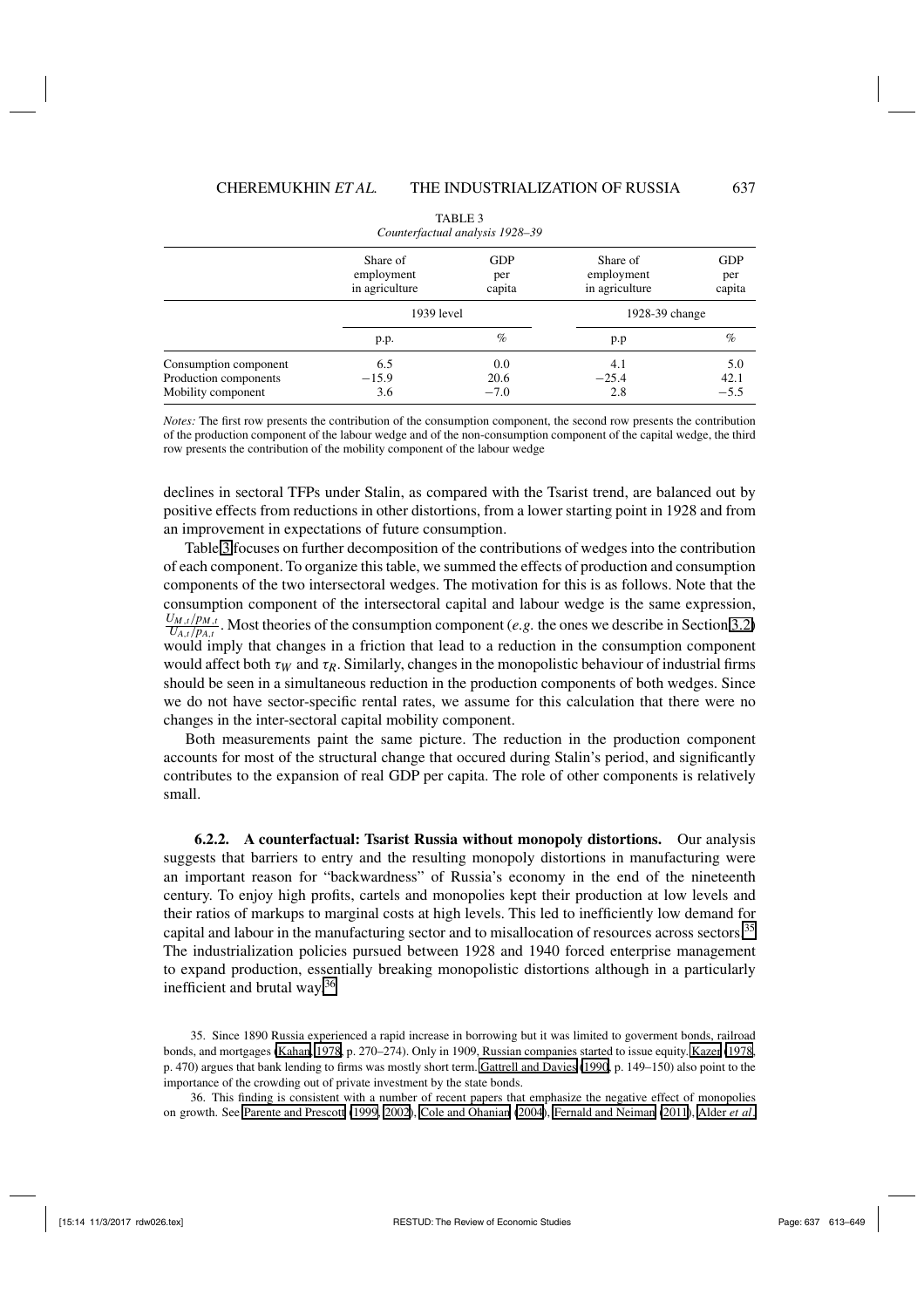<span id="page-25-0"></span>

FIGURE 4

Effects of the reduction of the production components of capital and labour wedges

In this section, we investigate the effect of monopoly distortions in Tsarist Russia.<sup>37</sup> We conduct the following experiment. We fix all the wedges, exports, and government expenditures at their 1913 levels and extrapolate the economy forward using trend TFP growth rates from 1885 to 1913. We compare this simulation with an alternative extrapolation in which the production components of both labour and capital wedges are reduced to zero, while the remaining components are kept at their 1913 levels. This experiment allows us to evaluate the cost of deviations from efficient choices of competitive firms in both sectors.

Figure 4 shows that the production component has a sizeable effect on real GDP and on the share of employment in agriculture. By 1940, real GDP in the absence of Tsarist monopoly distortions is 55% higher than in their presence. Since productivity growth is the same in the two simulations by construction, all additional GDP growth is achieved through reallocation of labour and accumulation of capital. Because the manufacturing sector is more capital-intensive, the elimination of monopoly distortions generates an initial investment boom. It also leads to a reallocation of additional 24 percentage points of employment from agriculture to manufacturing and a drop in the relative prices of manufacturing goods by about 65%. The removal of monopoly distortions results in a large increase in consumption; relative to the actual Soviet data, this counterfactual achieves a much higher GDP per capita. The overall effect is equivalent to a 47% permanent increase in aggregate consumption relative to Soviet data.

The predictions of the neoclassical growth model for the behaviour of labour allocation and prices due to a removal of the production component of distortions are consistent with the behaviour of those variables in the Soviet data. In the actual data, the production component of distortions reduced almost to one by 1935 (Figure [3\)](#page-15-0). The counterfactual drop in relative prices and the reallocation of labour in the scenario without the production component of the

[<sup>\(2013</sup>](#page-34-0)). This literature typically emphasizes that monopolies may lower productivity in a given sector. Our findings also indicate that monopolies further lower welfare by creating a barrier to efficient allocation of resources between sectors.

<sup>37.</sup> Since we do not have data on interest rates, the intersectoral capital wedge can only be decomposed into consumption component and the product of markup and mobility component. For the sake of brevity we refer to the latter as the production component of the capital wedge. [Online Appendix](http://restud.oxfordjournals.org/lookup/suppl/doi:10.1093/restud/rdw026/-/DC1) shows simulations over the effect of the removal of monopoly distortions under alternative assumptions about the timing and the speed of the reforms.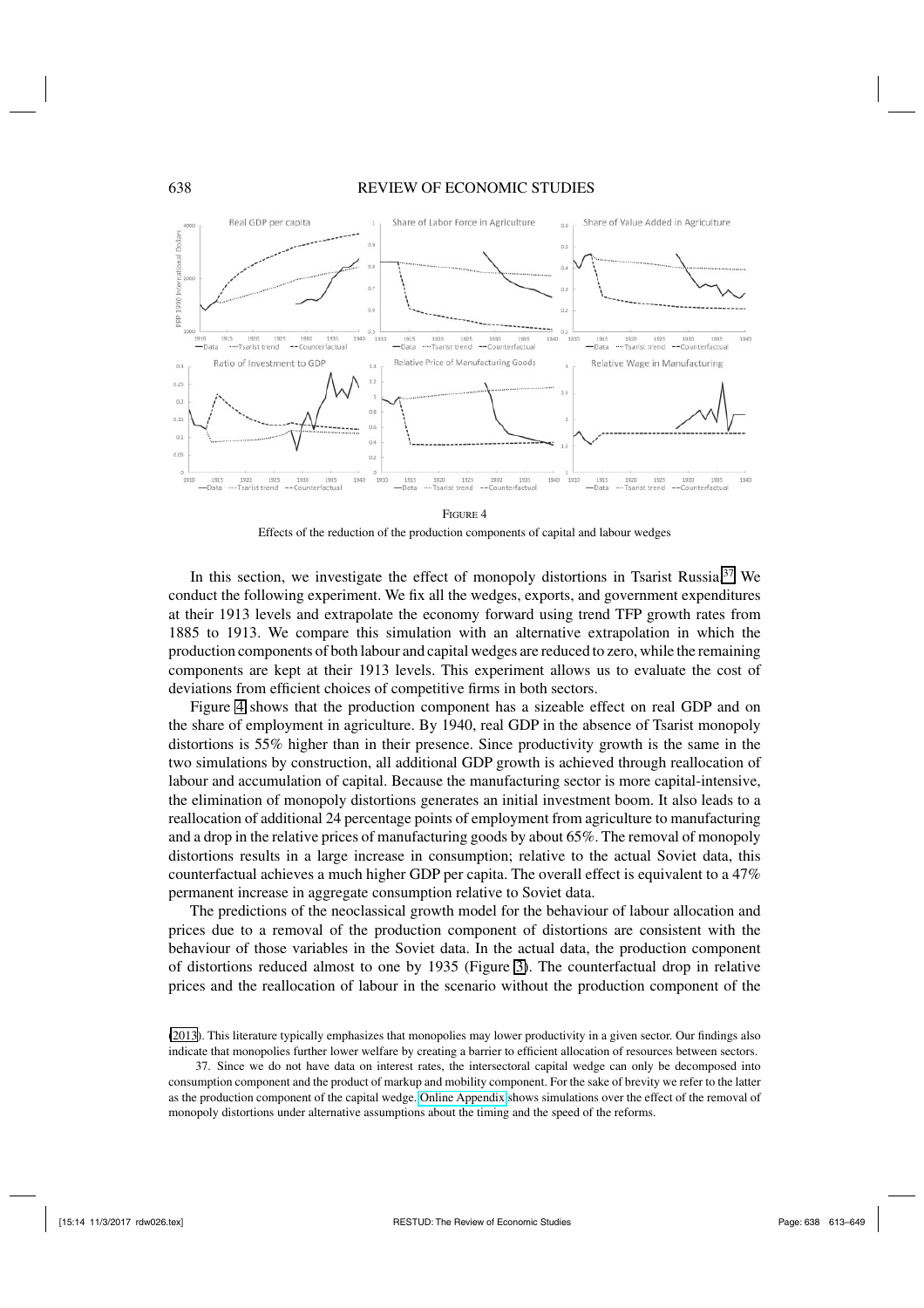labour wedge are also remarkably consistent with the actual data in Soviet Russia (Figure [4\)](#page-25-0). This is also in line with the results in Table [2](#page-23-0) which show that the production components account for more than half of GDP growth and for virtually all labour reallocation. The behaviour of prices in the data is also consistent with the view of economic historians that prices played an important allocative role in the Soviet economy and arose as an outcome of a decentralized bargaining process between Soviet enterprises and government ministries rather than from being set in an arbitrary fashion.<sup>38</sup>

Our analysis also contributes to the classical debate in development economics on whether the rural–urban reallocation was first and foremost driven by the the development of modern industry in the cities or by the productivity growth in agriculture that pushes workers out of that sector.<sup>39</sup> Our results imply that these were the developments in the non-agricultural sector that played a central role in the growth experience of Russia in 1885–1940. We find that distortions in production, such as entry barriers and monopoly power, were the main block to a more efficient allocation of resources between sectors in Tsarist Russia. Structural transformation in 1928– 40 was mainly achieved through the removal of such distortions. While productivity in Soviet agriculture was at or below the Tsarist trend, the reduction in markups and the increase in demand for labour seems to have played a critical role in Russia's structural transformation.<sup>40</sup>

# 7. CONCLUSION

In this article, we use the neoclassical growth model to qualitatively and quantitatively study the structural transformation of Russia in the late 19th and early twentieth century. We extend the wedge accounting methodology by paying special attention to prices in addition to quantities. This allows us to decompose the wedges into their components and to differentiate between various mechanisms. We find that the high level of the intersectoral labour wedge was the main impediment to structural transformation of Tsarist Russia, and its reduction played by far the most significant role during Soviet industrialization. In terms of the analysis of the components of the labour wedge, we find that the key driver of the labour wedge was its production component; this is consistent with the evidence on the importance of monopolies and entry barriers in Tsarist Russia. The reduction in the production component of the wedge in Soviet Russia explains essentially all of the observed structural transformation in 1928–40. Other components of the labour wedge became more distorted. Thus, our findings cast doubt on the most common explanation of slow transformation of Tsarist Russia — that archaic institutions of land ownership precluded labour mobility across sectors. Our findings are also not consistent with the "Big Push" theory. Furthermore, we find little evidence that the difference in TFP growth across sectors is responsible for structural transformation.

We believe that our analysis of the most important barriers to the development of Tsarist Russia and the factors behind Soviet industrialization is useful beyond the interests of economic history.

38. An early comprehensive study of Soviet prices by [Harrison](#page-35-0) [\(1998\)](#page-35-0) based on the archives of the former Soviet planning commission and the statistical office argues that "The [planned] prices were quite distinct from the prices currently prevailing in the Soviet economy at any given time, wholesale and retail, regulated and free-market. These currently prevailing prices played important roles, even in a planned economy ...[" Gregory and Harrison](#page-35-0) [\(2005](#page-35-0)) based on the recently revealed Stalin's archives argue in favour of rational allocative price setting by Soviet firms: "Final allocations of products were achieved through contracting between ministries, ministry main administrations, and enterprises. Decentralized contracting generated a degree of price flexibility, and this tells us much about the motivations, resources, and constraints of the agents involved ... The archives show that price-setting was one of the most important activities of Soviet firms".

39. See the seminal works by [Lewis](#page-36-0) [\(1954](#page-36-0)) and [Harris and Todaro](#page-35-0) [\(1970\)](#page-35-0) on the role of the former and [Nurkse](#page-36-0) [\(1953](#page-36-0)), [Schultz](#page-36-0) [\(1953](#page-36-0)), and [Rostow](#page-36-0) [\(1960](#page-36-0)) on the role of the latter.

40. In our model, a large increase in agricultural productivity would also lead to structural change. However, we do not observe such an increase in the Soviet data; agricultural productivity never caught up to the pre-1913 trend.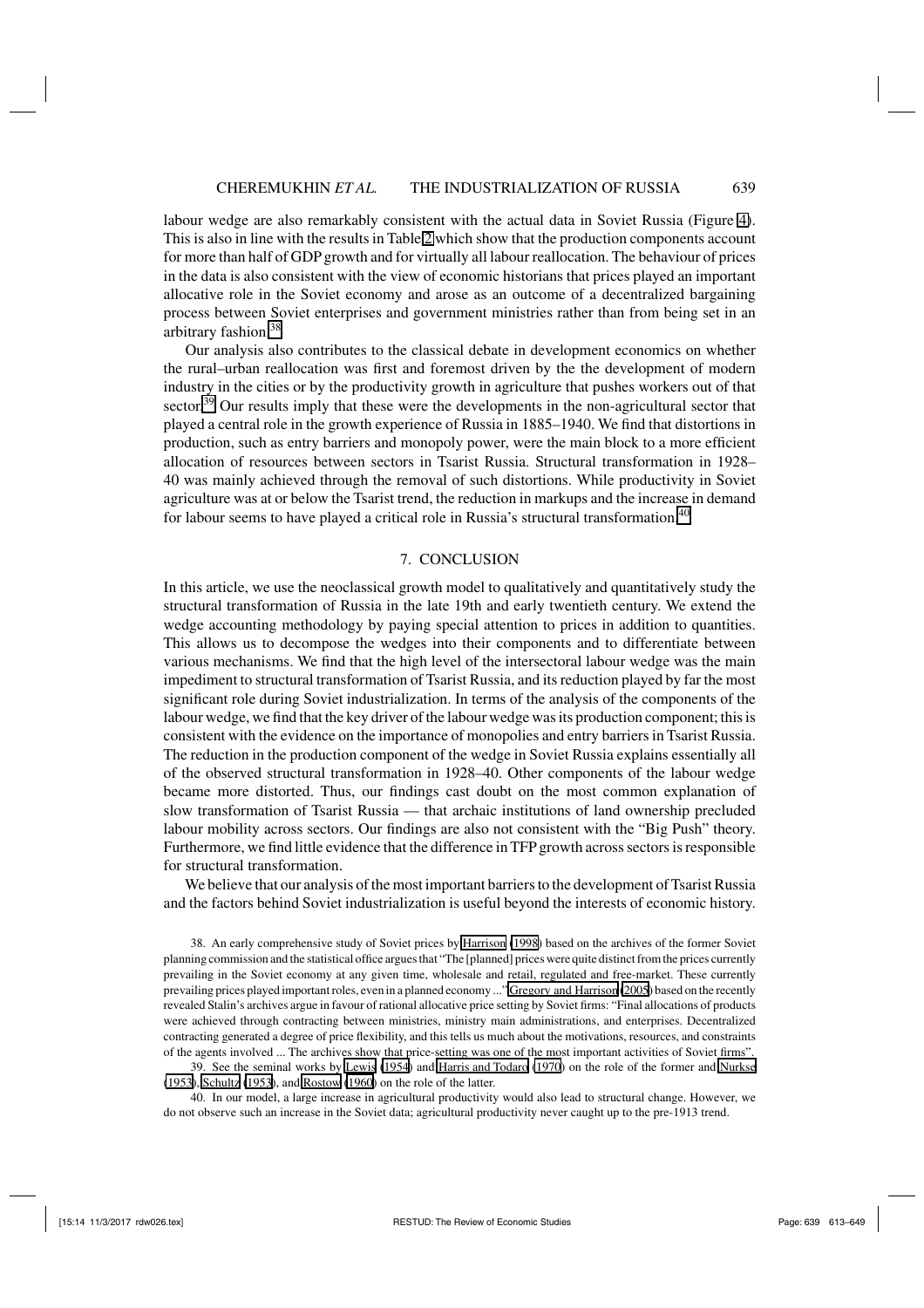<span id="page-27-0"></span>Our methodology of decomposing wedges into price components is applicable more broadly to a variety of other settings. Our findings on the relative importance of components of the labour wedge gives further support to the idea that frictions and prices play a significant role in structural transformation (*e.g.* [Caselli and Coleman](#page-34-0), [2001\)](#page-34-0). The fact that misallocation of resources due to monopoly distortions plays a key role supports and further develops the findings in the contexts of barriers to riches [\(Parente and Prescott](#page-36-0), [2002\)](#page-36-0), the U.S. Great Depression [\(Cole and Ohanian,](#page-35-0) [2004\)](#page-35-0), and the decline of the U.S. Rust Belt [\(Alder](#page-34-0) *et al*., [2013](#page-34-0)). Our findings on the limited role of labour mobility restrictions and the absence of evidence for the role of the "Big Push" is of broader interest to the economic development literature.

We now briefly note some other issues that we did not discuss in this article. First, our working paper version [\(Cheremukhin](#page-35-0) *et al*., [2013](#page-35-0)) provides a much more complete description of the historical accounts, more robustness exercises, and other counterfactuals. Secondly, we on purpose avoided the discussion of welfare implications of various policies. Stalin's era was one of the most terrible episodes of Russian history with millions perishing in the famine of the early 1930s and repressions in the late 1930s. Any welfare calculation must necessarily take a stand on the costs of the lives lost. Thirdly, in this article we did not discuss two periods of Russian history that are of particular interest to scholars of Russia. The period of the Civil War and War Communism following the fall of Tsarist Russia is an example of a significant economic disaster. We refer the reader to an impressive reconstruction of some of the economic statistics during that period by [Markevich and Harrison](#page-36-0) [\(2011a\)](#page-36-0). The brief period of the NEP in the 1920s saw a reintroduction of a limited market economy in Soviet Russia that was cut short by Stalin. We refer an interested reader to a detailed analysis of the NEP in the working paper version [\(Cheremukhin](#page-35-0) *et al*., [2013\)](#page-35-0). Finally, this article focuses on Stalin's industrialization and does not compare it to other examples of top-down industrialization by Communist leaders. We do this in another paper [\(Cheremukhin](#page-35-0) *et al*., [2015](#page-35-0)) where we carry out a similar analysis of industrialization in Mao's China.

# APPENDIX

# A. CONSTRUCTION OF DATA

# A.1. *Capital stock*

**A.1.1. Russia 1885–1913.** For Russia in 1885–1913 all data are from [Gregory](#page-35-0) [\(1982\)](#page-35-0) using 1913 prices. Capital in agriculture is a sum of value of livestock (Table H.1), accumulated agricultural equipment (Table I.1), and net fixed capital stock in agriculture (Table J.1). Agricultural structures include rural residential structures, and Gregory does not provide a separate estimate of those. Gregory provides estimates of livestock and net capital stock but gives investment in agricultural equipment. We derive the stock of agricultural equipment with the perpetual inventory method by assuming a depreciation rate of 5% per year. Capital stock in non-agriculture is defined as the value of accumulated industrial equipment (Table I.1), net stock of industrial structures (Table J.1), industry inventories (Table K.1), and railroads (Table L.1). The values for the stock of structures, inventory, railroads, and urban housing are taken directly from Gregory, while the stock of accumulated industrial equipment is obtained by perpetual inventory method assuming 5% depreciation.

This definition of capital stock includes rural residential housing in agricultural capital stock but does not include urban residential housing in any measure of capital stock. The reason for this is as follows. Ideally, we would like to exclude housing stock from all measures of capital. Gregory does not provide a breakdown of rural capital between residential and non-residential. We do not include urban residential housing into non-agricultural capital stock since the estimates of urban capital stock differ dramatically for pre-1913 and post-1928 Russia which we view as unrealistic. Total capital stock is defined as a sum of capital stock in agriculture and non-agriculture. We computed investments in each sector from the series of capital stocks assuming 5% depreciation.

**A.1.2. Russia 1928–40.** For Russia in 1928–40 we use data from [Moorsteen and Powell](#page-36-0) [\(1966\)](#page-36-0). All data are in 1937 prices. We use the data on the composition of gross residential fixed capital stock (Table 3-3) to find the fraction of urban residential capital stock in gross residential fixed capital stock. We assumed that the same ratio holds for net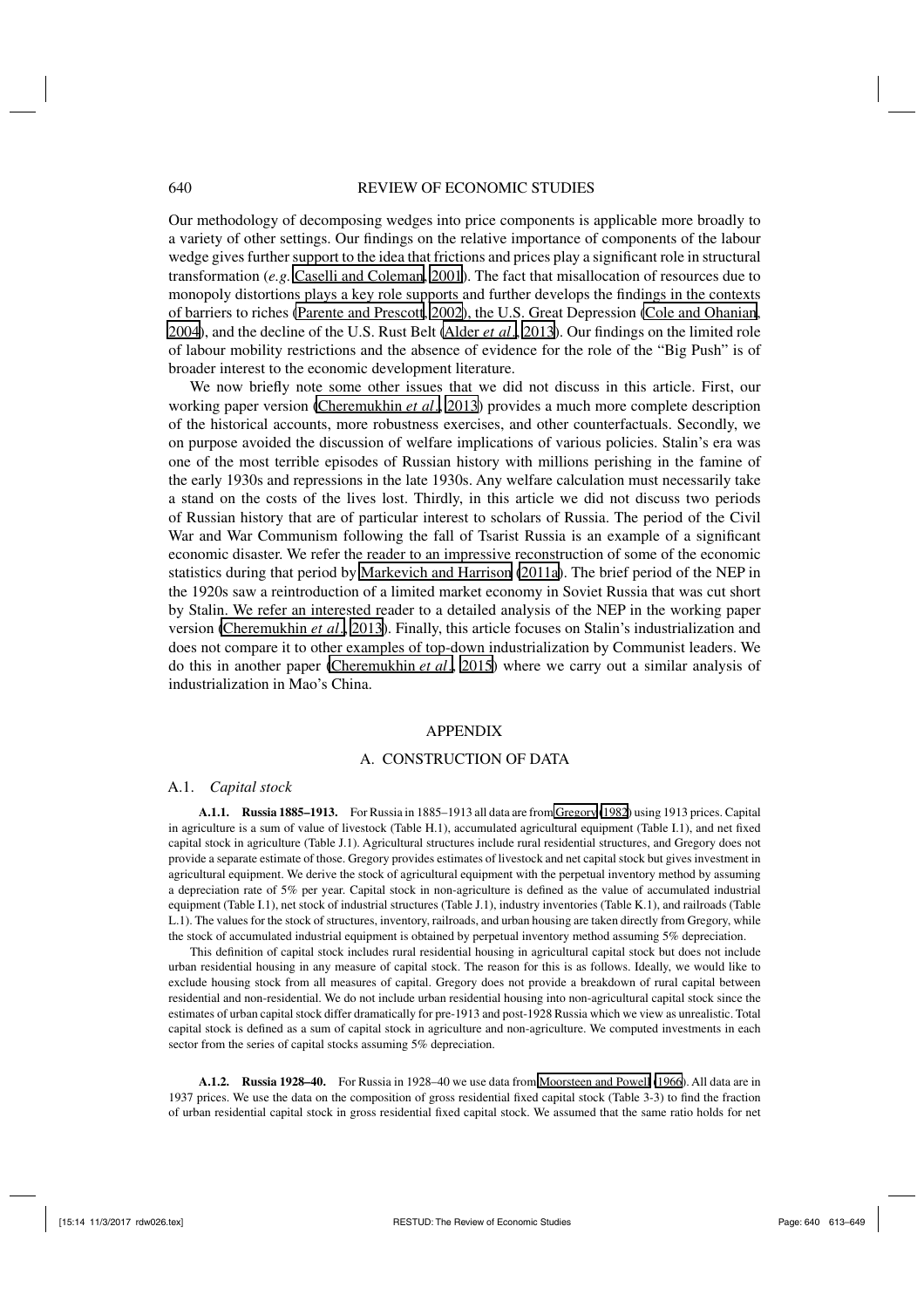residential capital stock (Table T-15) to find the value of net urban residential capital stock. We define non-agricultural capital stock as net non-residential, non-agricultural capital stock (Table T-25). This definition includes industrial fixed structures, equipment, and inventories. We define agricultural capital stock as net fixed capital stock minus net nonresidential nonagricultural capital stock and minus the value of urban residential housing. Total capital stock is defined as a sum of capital stock in agriculture and non-agriculture.

#### A.2. *Exports and imports*

The data for the total volume of exports and imports for Tsarist Russia are from [Gregory](#page-35-0) [\(1982](#page-35-0), Table M-1). We use the data from [Davies](#page-35-0) [\(1990](#page-35-0), Table 56) to find the composition of exports and imports for 1913. We assume that the same composition holds for 1885–1913<sup>41</sup> and compute net exports of agricultural goods and net imports of non-agriculture goods. The data for the volume of exports and imports for the USSR from 1928 to 1938 are from [Davies](#page-35-0) *et al*. [\(1994](#page-35-0)). They provide an index of exports and imports relative to 1913, and we use the numbers for 1913 trade from [Gregory](#page-35-0) [\(1982](#page-35-0)) to obtain the volume of trade in 1913 prices. We impute the values for 1939 and 1940 by assuming that they remain at the 1938 level. We use the data from [Davies](#page-35-0) [\(1990](#page-35-0), Table 58) to find composition of exports and imports for 1927/1928. We assume that the same composition holds for 1928–40 and compute net exports of agricultural goods and net imports of non-agricultural goods.

# A.3. *Output, consumption, and investment by sector*

**A.3.1. Russia 1885–1913.** We computed investments in each sector from the series of capital stocks assuming 5% depreciation. We computed GNP from NNP series in [Gregory](#page-35-0) [\(1982,](#page-35-0) Table 3.1), by adding 5% depreciation to the total capital stock. We did not find reliable data for value added in manufacturing and agriculture for all years. [Gregory](#page-35-0) [\(1982](#page-35-0)) in Table 3.6 reports that 50.7% of value added was produced in agriculture in 1913. He also provides numbers for retained consumption of agricultural goods which were not marketed by the peasants (Table M.1) for all time periods. We assume that the fraction of value added of agricultural production to the retained consumption is at the same level as in 1913 to obtain the estimate of value added in agriculture during 1885–1913. The value added in manufacturing is obtained by subtracting the value added in agriculture from GNP. Gregory reports breakdown of imperial and local government expenditures for selected years (Tables F.4 and G.4). For the benchmark analysis we took defense expenditures as our measure of government sector and we checked the robustness of our conclusion by added administrative expenditures. The data for the missing years were obtained by linear interpolation. To obtain relative prices, we computed nominal value added of agriculture following the same steps as we did for the value added in agriculture in 1913 prices. The ratio of the two gives us a price deflator for agriculture. Gregory in Tables 3.1 and 3.2 reports net investments in current prices and 1913 prices, which allow us to compute the investment price deflator and depreciation in current prices. Using Gregory's estimates of national income in current prices and our estimates of depreciation in current prices we obtain GNP in current prices. By subtracting the value of agriculture in current prices we obtain the value of manufacturing in current prices and the price deflator for manufacturing goods. The ratio of the price deflator for agricultural goods to the price deflator of manufacturing goods yields the relative price of agricultural goods.

Data for military spending also come from [Gregory](#page-35-0) [\(1982,](#page-35-0) Tables F.4 and G.4).

**A.3.2. Russia 1928–40.** [Moorsteen and Powell](#page-36-0) [\(1966](#page-36-0), Table P.1) provide estimates of GNP and production by sector in 1937 prices. We measure the agricultural sector as total output in agriculture, and the manufacturing sector as GNP minus the agricultural sector. Finding appropriate series for relative prices is particularly challenging. We rely on the work of [Allen](#page-34-0) [\(1997,](#page-34-0) Table A2) who calculates the ratio of wholesale industrial prices to wholesale agricultural prices based on the previous work.<sup>42</sup>

41. [Kitanina](#page-36-0) [\(1995\)](#page-36-0) shows that the composition of trade changed very slowly in 1899–1913 (there are no reliable data before 1899). The share of industrial products in exports was 4.7% in 1899–1903 and 5.6% in 1913; the share of industrial products in imports was 29.3% in 1899–1903 and 32.8% in 1913.

42. Allen's wholesale industrial prices are the same as in [Bergson](#page-34-0) *et al*. [\(1955](#page-34-0)), [Bergson](#page-34-0) [\(1961\)](#page-34-0), and in [Moorsteen and Powell](#page-36-0) [\(1966\)](#page-36-0). These cover a comprehensive set of basic industrial goods. For the wholesale agricultural prices, Allen relies on [Barsov](#page-34-0) [\(1969\)](#page-34-0) and [Karcz](#page-36-0) [\(1979,](#page-36-0) p. 105). Also, Allen's basket refers to the net agricultural output for which he uses data on animal feed, seeds, losses etc. from more recent sources including Zaleski, Jasny, as well as by [Davies–Harrison–Wheatcroft](#page-35-0) [\(1994,](#page-35-0) p. 290). We have gone through the data files Professor Allen has generously provided us with and have been able to replicate his results. Both industrial and agricultural prices are actual realized transactions prices rather than planned prices.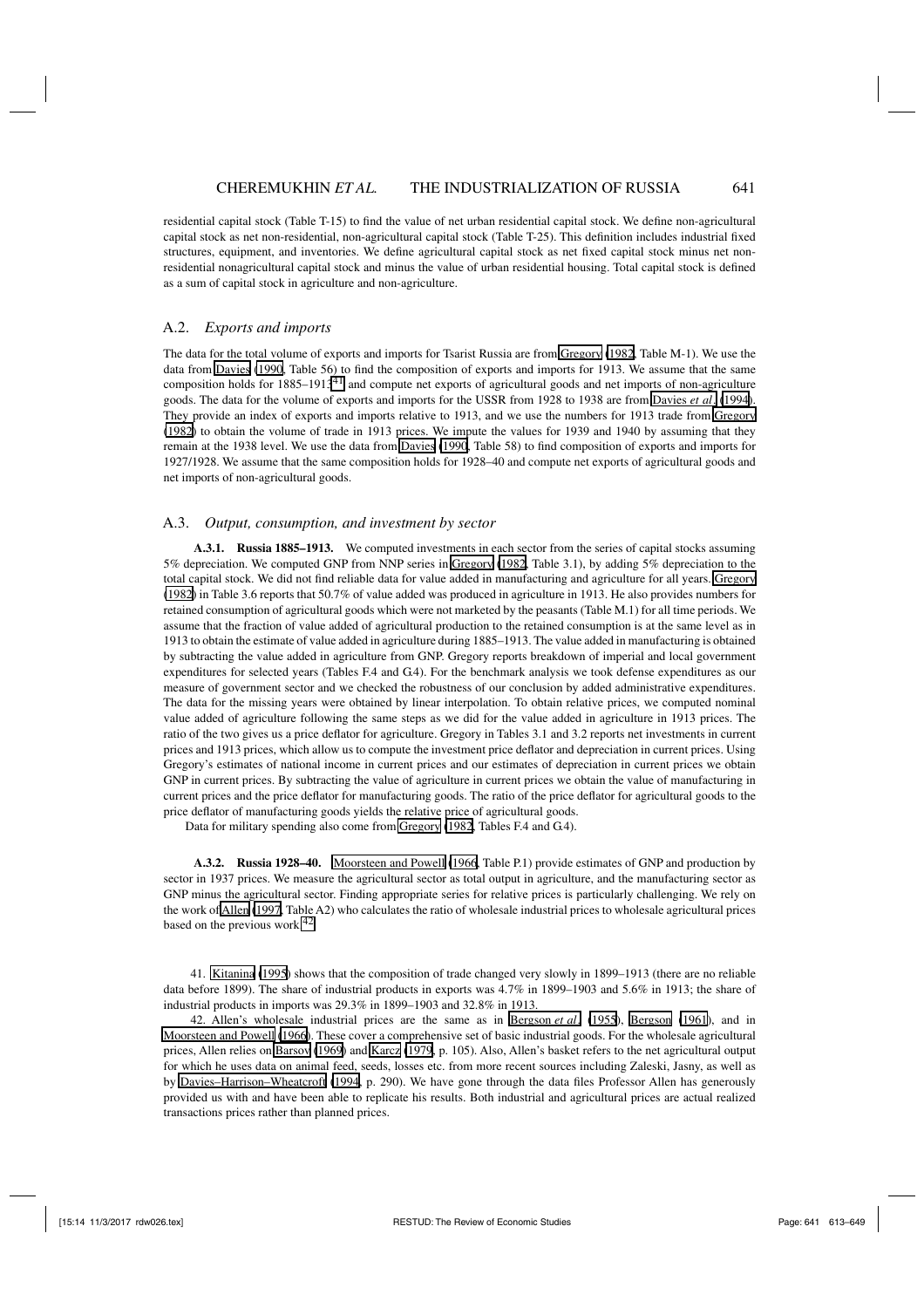We have data series for real GDP growth in 1913 rubles for Russia. We also have real GDP in 1990 international dollars for 1913. To construct real GDP per capita, we use real GDP per capita in international dollars for 1913, and then apply real GDP growth rates (in constant rubles and dollars) to construct real GDP in international dollars for other years in the 1885–1913 period. This series may differ slightly from real GDP in international dollars for other years, as the relative prices might have changed. However, our index captures well the general patterns. The fraction of agricultural value added measures the ratio of agricultural value added in 1913 prices to real GDP in 1913 prices.

Data for military spending are from [Moorsteen and Powell](#page-36-0) [\(1966,](#page-36-0) Table P-1).

#### A.4. *Population, labour force, and wages*

**A.4.1. Russia 1885–1913.** The data for population is from [Gregory](#page-35-0) [\(1982,](#page-35-0) Table 3.1). He reports the data for the territory of Russian empire excluding Finland and we follow his convention. We obtain the composition of the labour force from [Davies](#page-35-0) [\(1990](#page-35-0)) and Gregory's estimates. [Davies](#page-35-0) [\(1990,](#page-35-0) Table 3), provides an estimate of the composition of the labour force by sector in 1913. [Gregory](#page-35-0) [\(1982,](#page-35-0) Table 6.3), reports growth rates for labour force by sector for different time periods during 1885-1913. We use these growth rates to backtrack labour force for years before 1913.

Calculating sectoral employment or even the labour force is difficult both for the Tsarist and for Soviet periods. Unlike data on economic aggregates, there are little reliable data on sectoral employment before 1913. Tsarist Russia conducted only one national census, in 1897. There are employment records from the administrative data in some heavy industries, but for the rest of the economy there are only sporadic surveys. For this reason, [Gregory](#page-35-0) [\(1982](#page-35-0)) does not provide annual employment numbers but only the estimates of growth rates of labour force for agriculture, manufacturing, and services for 1883–87 to 1897–1901 and for 1883–97 to 1909–13. An early Soviet economic historian Gukhman used census and archival data to estimate composition of the labour force in 1913 which was then reproduced in [Davies](#page-35-0) [\(1990\)](#page-35-0). As in the census as well as Gukhman and Davies, we define sectoral employment for each worker according to the self-reported primary occupation. This definition seems to be the only way to obtain a consistent definition of the sectoral labour force for Tsarist Russia and the Soviet Union. It almost certainly overestimates the true employment in agriculture and underestimates employment in manufacturing. There is substantial evidence that agricultural workers spent a part of their time in non-agricultural activities, such as seasonal manufacturing work in the city and self-employment (*promysly)*. We also need to take a stand on how to treat employment of women. The available employment records before 1913 are from select heavy industries that predominantly employed men. As the non-agricultural sector expanded dramatically after 1928, so did the fraction of women in non-agricultural employment. Based on this evidence, one may be tempted to conclude that female labour force participation significantly increased. At the same time, there is evidence that before 1913 female labour force participation in agriculture was very high, as women had to replace men who were employed as migrant workers in urban industries. For example, [Crisp](#page-35-0) [\(1978](#page-35-0)) in her study of pre-WWI Russian labour markets points out that although in factory industries there were only 800,000 women compared with several million men, in peasant farms "the proportion of women undoubtedly exceeded that of male, especially if all-year-around averages are taken into account". Since there are no reliable figures regarding female labour force participation, we do not treat women and men differently and assume that all of the working age population is a part of the labour force.

Our data on wages for 1885–1913 come from [Allen](#page-34-0) [\(2003\)](#page-34-0) and [Strumilin](#page-36-0) [\(1982\)](#page-36-0). The agricultural wages come from the data on male daily wage [\(Strumilin](#page-36-0), [1982](#page-36-0), Table 2B, p. 253) which we then multiply by 205 days per year to obtain the annual wage; according to Table 21, p. 268, agricultural workers worked for 104.2 days in the summer and 100.8 days in the winter season. The non-agricultural wages for 1900–13 are provided in [Strumilin](#page-36-0) [\(1982](#page-36-0), p. 293). Then we use the data on wages of day labourers and factory workers [\(Allen](#page-34-0), [2003,](#page-34-0) Figure 2.2) to calculate the changes in wages in 1885–1900; taking the 1900 level from [Strumilin](#page-36-0) [\(1982,](#page-36-0) p. 293) we then calculate the wages in 1885–99. The data on wages for unskilled construction workers in St Petersburg are from [Strumilin](#page-36-0) [\(1960,](#page-36-0) Table 13, p. 113).

**A.4.2. Russia 1928–40.** We use population numbers from [Davies](#page-35-0) *et al*. [\(1994](#page-35-0), Table 1). In order to obtain the data on the composition of the labour force, we use both census data (from the 1926 and 1939 censuses) and the official estimates provided in selected interim years [\(Davies](#page-35-0) *et al*., [1994,](#page-35-0) Tables 11 and 12, respectively). The latter do not cover all of the non-agricultural labour force but give a reasonably good approximation of the growth rate of the non-agricultural labour force over the entire time period. According to the census data, the non-agricultural labour force increased by a factor 3.37 between 1926 and 1939, while official survey numbers show an increase of 3.19 between 1928 and 1940 [\(Davies](#page-35-0) *et al*., [1994](#page-35-0), p. 280 state that the number for 1940 partially includes the workers in the new territories excluding certain categories of non-agricultural employees).

From 1926 census [\(Davies](#page-35-0) *et al*., [1994](#page-35-0), Table 11) we obtain the composition of employment by sector. Davies *et al*.'s data come from Gukhman (1926) who also provides data on the employment composition in 1913 using the same methodology. This allows us to reconcile the data on employment structure in 1913 and 1926. We assume that each sector covered by the survey data grows at the same rate as implied by the surveys. This gives us an estimate of non-agricultural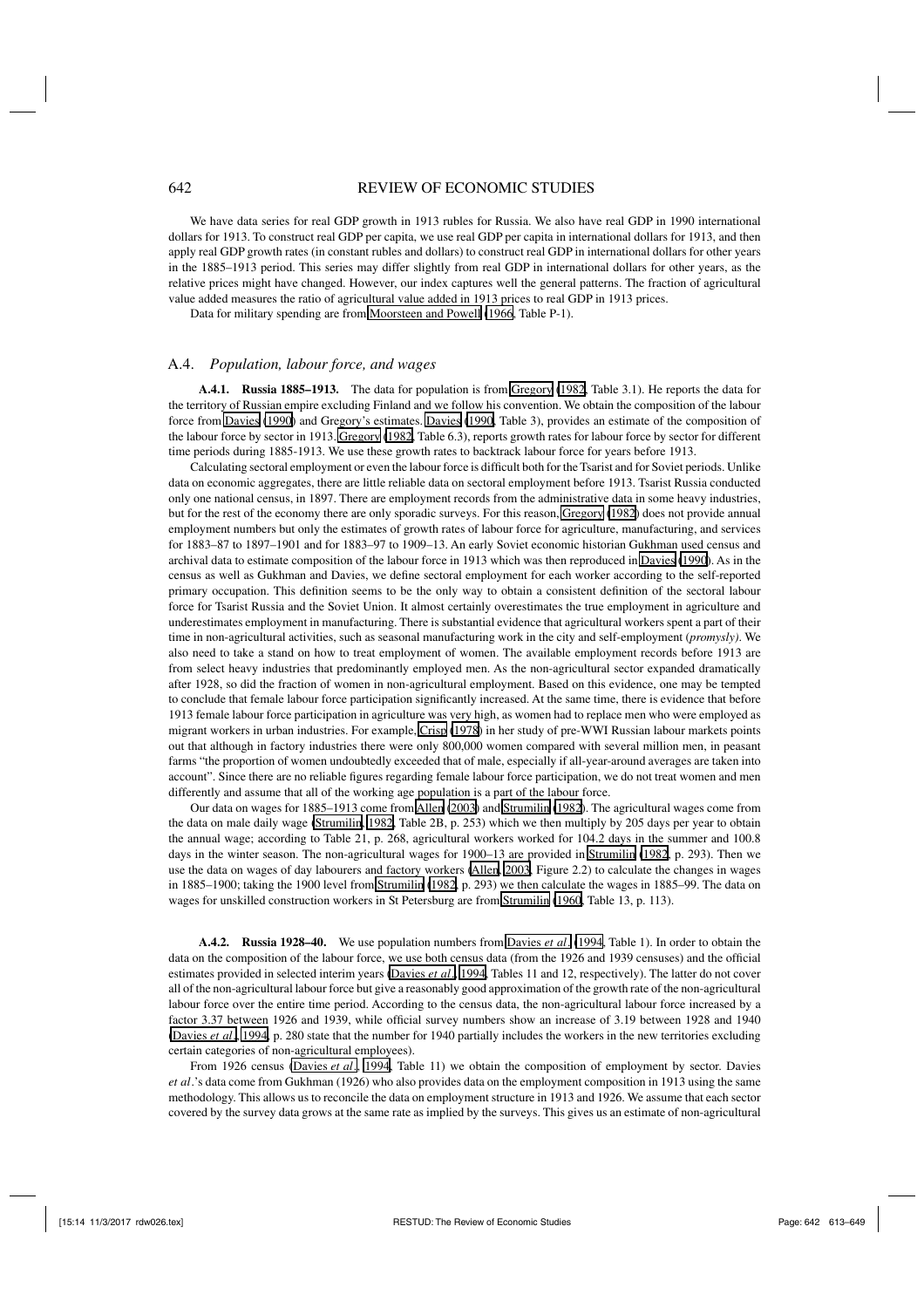<span id="page-30-0"></span>employment for each year. The implied increase in the non-agricultural employment is 3.36, which closely matches the implied growth of non-agricultural employment from 1939 census. To find agricultural employment we use total employment and non-agricultural employment, and find agricultural employment as residual. The ratio of employment to population comes from censuses: it was 49% in 1926 and 50% in 1939. In order to obtain the total labour force in the intermediate years and in 1940, we use a linear interpolation based on 1926 and 1939 data points.

Our data on farm and non-farm wages (consumption) in 1928, 1932–39 come from [Allen](#page-34-0) [\(2003](#page-34-0), Table 7.5). We use linear interpolation of the ratio of agricultural to non-agricultural wages for the missing years 1929–31. For the year 1940 we take the ratio of agricultural to non-agricultural wages from 1939.

#### A.5. *Adjustment for border changes, conversion prices*

Using the procedure above we obtained two data sets, one for Russia in 1885–1913 in 1913 borders (excluding Finland) and in 1913 prices, and the other one for the USSR in 1928–40 in pre-1940 borders and in 1937 prices. In this section, we discuss the conversion of all prices and quantities to comparable units. The territory of Russian empire excluding Finland is 21,474 sq km, while the territory of the USSR in pre-1940 borders is 21,242 sq km [\(Markevich and Harrison, 2011a,](#page-36-0) Table 2). Thus, the areas of the two territories are quite similar, and therefore we assume that land endowments are the same in the two periods and do not make any border adjustments.<sup>43</sup> [Markevich and Harrison](#page-36-0) [\(2011b\)](#page-36-0) report (Table A10) that the fraction of agriculture in NNP in Russian Empire excluding Finland was 44.3% in 1913 (50.9% if forestry, fishing and hunting is included in definition of agriculture) and in USSR interwar borders was 44.4% (50.8% with forestry, fishing, and hunting).

[Markevich and Harrison](#page-36-0) [\(2011a](#page-36-0)) also report that NNP in 1913 prices in Russia increased by 9.6% between 1913 and 1928. In per capita terms, this amounts to a  $3.6\%$  fall.<sup>44</sup> Given that the sectoral composition of GDP did not change we use this growth rate to calculate the sectoral value added in agriculture and manufacturing in year 1928 in 1913 prices adjusting for population changes. Once we have  $Y_{1928}^A$  in both 1937 prices (from [Moorsteen and Powell](#page-36-0), [1966\)](#page-36-0) and in 1913 prices (from [Gregory](#page-35-0), [1982](#page-35-0), and from [Markevich and Harrison](#page-36-0), [2011b\)](#page-36-0) we can calculate the ratio of 1937 and 1913 prices in the agricultural sector; we arrive at the factor of 6.65. We carry out a similar calculation for the non-agricultural sector and find that non-agricultural prices grew by the factor of 6.38 between 1913 and 1937.

# B. MAPPING OF FRICTIONS INTO WEDGES AND THEIR COMPONENTS

In this section, we present several models of economic policies and frictions that are commonly discussed by economic historians in the context of the Russian economic experience of 1885–1940 and describe their mapping into wedges and their components. To simplify the exposition, we focus on an economy without capital, with capital shares in both sectors set to zero. This allows us to illustrate most mechanisms in a static model. We further set to zero exports and government expenditures, normalize total population to 1, and assume that all of it is of working age. We also set  $\gamma^A = 0$ ,  $\sigma = \alpha_{N,M} = 1$ and  $\alpha_{N,A} \leq 1$ . These assumptions simplify notation but are not essential for our arguments.

#### B.1. *Baseline frictionless economy*

In a baseline frictionless competitive equilibrium, firms and consumers are price takers. If  $\alpha_{N,A}$  < 1, firms in agriculture earn profits (land rents) which are distributed back to the households. The distribution of property rights over those profits is irrelevant for the wedge decomposition. The optimality condition for consumption of household *j*,

$$
\frac{1-\eta}{\eta} \frac{1/(c^M(j)p_M)}{1/(c^A(j)p_A)} = 1,
$$
\n(15)

43. While land endowment remained the same, Russian empire lost richer territories (Finland, Poland, Western Belarus and Ukraine, Caucasus) and gained poorer territories in Central Asia. Tsarist NNP in 1913 measured in the USSR interwar borders would decrease from 22 mln rbl to 16.5 mln rbl [\(Markevich and Harrison, 2011a](#page-36-0), Table 1). In the context of our model these differences are reflected in TFPs, and, therefore, we do not recompute Tsarist output in Soviet borders.

44. Markevich and Harrisson (2011a) discuss various estimates of the ratio of real income per head in 1928 versus 1913 in Soviet interwar borders and show that the consensus is around 100%. Maddison's estimate is 96.4%. The official estimate was 109%. This estimate has always been rejected as overoptimistic. However, the pessimistic estimates have also been revised upwards. [HARRISON](#page-35-0) [\(1994](#page-35-0), p. 334) discusses the error in his own previous downward revision of Moorsteen and Powell. He also discusses Gregory's original (1982) pessimistic estimates (83%), critique by Davies and Wheatcroft (who argued in favour of 100%) and Gregory's later revision in favour of 90–100% feasible range [\(Gregory,](#page-35-0) [1990,](#page-35-0) p. 247).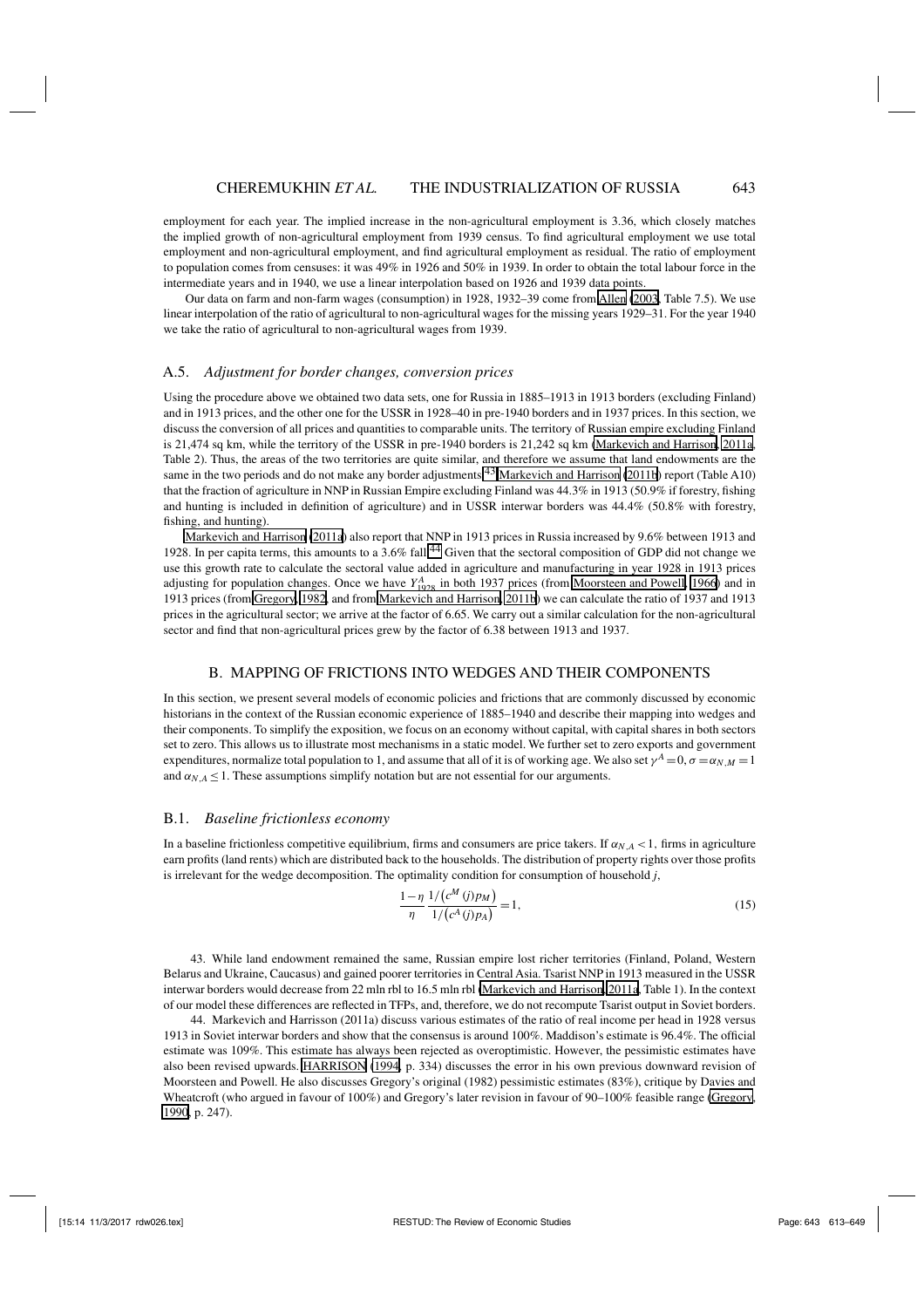and the aggregate feasibility constraint,  $C^i = \int c^i(j)dj$ , for  $i \in \{A, M\}$ , imply that

$$
\frac{1-\eta}{\eta} \frac{1/(C^M p_M)}{1/(C^A p_A)} = 1,
$$

so that the consumption component of the labour wedge is equal to one independently of the distribution of income. The optimality condition [\(8\)](#page-9-0) implies that the labour allocation in the competitive equilibrium satisfies

$$
\frac{1-\eta}{\eta} \frac{1}{\alpha_{N,A}} \frac{N^A}{1-N^A} = 1.
$$

The equilibrium in the baseline frictionless model is simply a competitive equilibrium that decentralizes the efficient allocation in the prototype growth model. We use this economy as a starting point to model frictions that are discussed in the context of the Russian economy of 1885–1940 and show the implications of those frictions for wedges and their components.

#### B.2. *Peasant communes*

We now provide a model of peasant communes that captures the intitutional frictions described in Section [2.](#page-4-0) Consider a variant of our baseline model in which all workers are initially in agriculture and have equal ownership of land rents. We assume that due to communal land ownership those rents are not transferable. If a peasant decides to work in manufacturing he loses his rights to land rents, which are then redistributed equally among the remaining agricultural workers. All other assumptions of the baseline model are unchanged.

Each peasant receives labour income and land rent. The agricultural wage is equal to the marginal product of labour  $w_A = \alpha_{N,A} pF^A (N^A)/N^A$ . The land rent per agricultural worker is  $(1-\alpha_{N,A}) p_A F^A (N^A)/N^A$ , which is strictly positive if  $\alpha_{N,A}$  < 1. In equilibrium, a peasant must be indifferent between receiving the sum of land rents and the agricultural wage,  $w_A$ , and foregoing the land rents and earning the manufacturing wage,  $w_M$ . The labour mobility component of the labour wedge is then

$$
\frac{w_M}{w_A} = 1 + \frac{(1 - \alpha_{N,A})p_A F^A (N^A)/N^A}{w_A} = \frac{1}{\alpha_{N,A}} > 1,
$$

while the other two components are equal to one.

In the discussion above, we assume away taxes and post-emancipation redemption payments. Higher taxes and redemptions would reduce the net rent and could even make it negative thus increasing the incentives to move. Another straightforward implication of communal ownership of land could be a negative effect on agricultural productivity due to weaker incentives to exert effort (or to accumulate capital).<sup>45</sup>

#### B.3. *Limited competition (monopoly capitalism)*

The simplest way to illustrate the effect of monopolies on our decomposition is to assume that each manufacturing firm in the baseline economy is a monopsonist in a local labour market, and a price-taker in the goods market.<sup>46</sup> Then the equilibrium labour supply,  $N(w)$ , that a monopsonist faces when setting wage w, is determined by the free labour mobility condition between manufacturing and agriculture and decreasing returns to scale in agriculture,

$$
w = w_A = p_A \alpha_{N,A} (1 - N)^{\alpha_{N,A} - 1}.
$$

A monopsonist chooses the wage rate *w* to maximize its profit, *pM N* (*w*)−*wN* (*w*), taking the labour supply equation as given. This implies that in equilibrium, the production component of the labour wedge is

$$
\frac{p_M F_N^M / w_M}{p_A F_N^A / w_A} = 1 + \left(1 - \alpha_{N,A}\right) \frac{N^M}{1 - N^M} > 1,
$$

which is a measure of markup over the monopsonist's marginal cost. Therefore, monopoly power maps into the production component of the intersectoral labour wedge.

45. See [Castaneda Dower and Markevich](#page-34-0) [\(2013](#page-34-0)) who use province-level panel data set to study the causal effect of Stolypin reform (which was to remove communes). They find no effect of conversion of land titles from communal to private owernship on agricultural productivity. They, however, find positive impact of land consolidation (which they also attribute to the reform). [Kopsidis](#page-36-0) *et al*. [\(2015\)](#page-36-0) show that in 1892–1913 crop yields evolved similarly in communes and private farms.

46. Monopolies in product markets can be modelled along the lines of our analysis of the "Big Push" model below. As we show in that model, monopoly power in product markets implies distortions in the production component similar to the model of a monopsonist.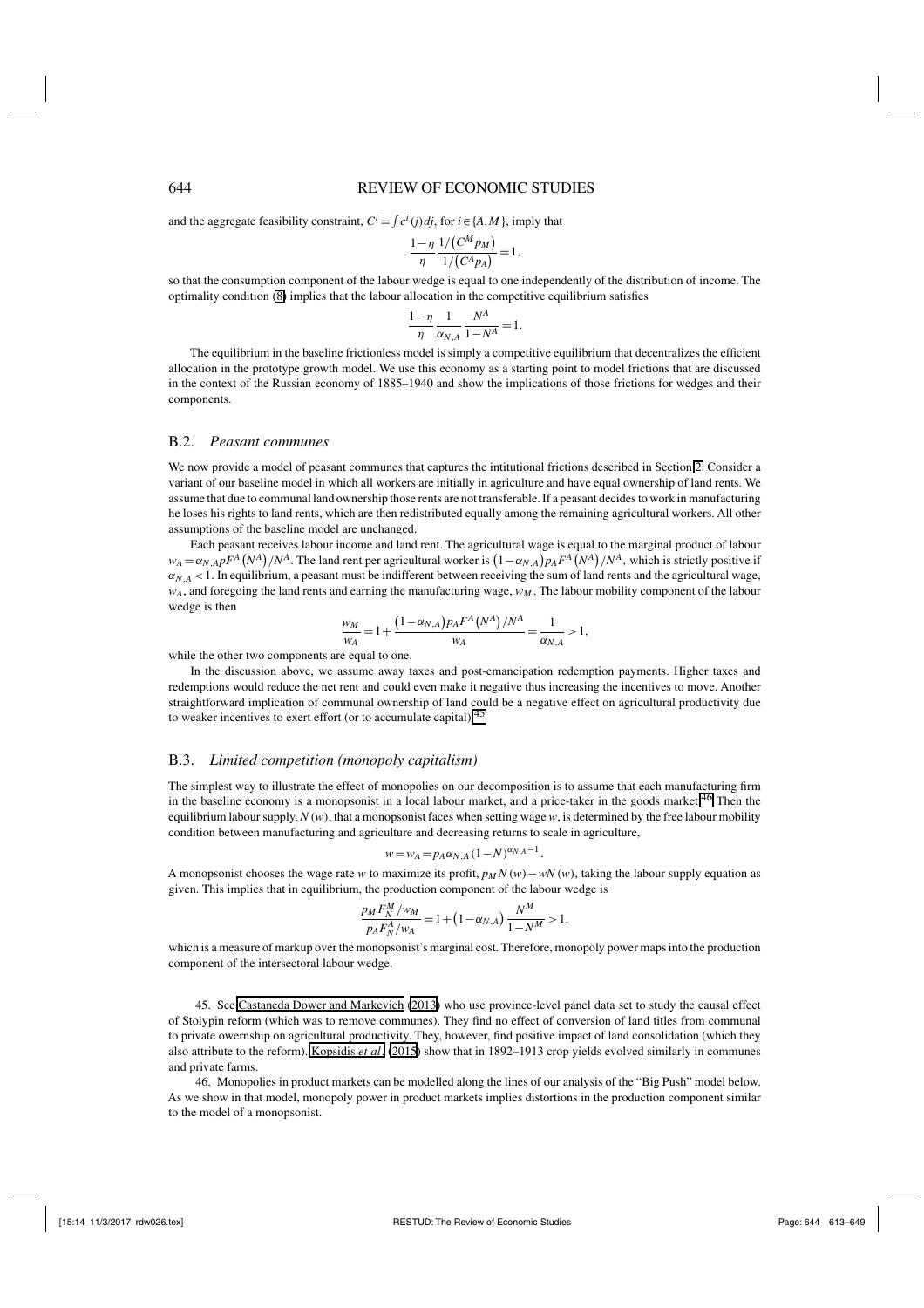#### B.4. *Segmented consumer goods markets, rationing, stockouts*

We augment our baseline model by assuming that only a fraction of all households can trade at prices  $p_A$  and  $p_M$ , while the remaining households are located far from city markets and consume only the agricultural goods produced in their village. Therefore, the optimality condition  $(15)$  applies only to the households in the first group. Let *x* be the fraction of total agricultural consumption,  $C^A$ , consumed by the households in the first group. Then [\(15\)](#page-30-0) implies that

$$
\frac{1-\eta}{\eta} \frac{1/(C^M p_M)}{1/(xC^A p_A)} = 1,
$$

and the consumption component of the labour wedge is

$$
\frac{U_{M,t}/p_{M,t}}{U_{A,t}/p_{A,t}} = \frac{1-\eta}{\eta} \frac{xC^A p_A + (1-x)C^A p_A}{C^M p_M} = 1 + \frac{1-\eta}{\eta} \frac{(1-x)C^A p_A}{C^M p_M} > 1.
$$

#### B.5. *"Big Push"*

Here we incorporate the "Big Push" model of [Murphy](#page-36-0) *et al*.[\(1989\)](#page-36-0) into a multisector growth model and study implications of Big Push policy on wedges and their components. As in [Murphy](#page-36-0) *et al*. [\(1989](#page-36-0)) we assume that manufacturing consists of a continuum of goods *i*∈ [0,1]. Each manufacturing good can be produced using either "traditional" or "modern" technology. The traditional technology has constant returns to scale with productivity normalized to one. The modern technology in sector *i* requires initial fixed cost investment of *D* units of labour; the firm that has made this investment then becomes a monopolist in that sector and operates a constant returns to scale technology with productivity  $X > 1$ . In addition, there is an agricultural good which can only be produced through a constant returns to scale technology with productivity 1.

Consumers maximize the utility of consumption minus disutility of labour

$$
\max\left\{\eta\ln c_A + (1-\eta)\int_0^1 \ln c(i)di - \Delta\mathbf{1}[\text{modern}]\right\}
$$
\n(16)

subject to the budget constraint

$$
p_A c_A + \int_0^1 p(i) c(i) di = Y.
$$

Here  $c_A$  is the consumption of the agricultural good,  $p_A$  is the price of the agricultural good,  $c(i)$  is the consumption of manufacturing good *i*,  $p(i)$  is the price of the manufacturing good *i*,  $\eta$  is the parameter of the utility function (the relative weight of the agricultural consumption), Y is the consumer's income (consisting of profits and wages), and  $\Delta\mathbf{1}$ [modern] is his disutility of labour which is zero if the consumer works in the traditional sector and is  $\Delta > 0$  if he works in the modern sector. Like in [Murphy](#page-36-0) *et al*. [\(1989](#page-36-0)), each worker inelastically supplies one unit of labour, and the disutility of working in the modern sector results in a wage premium in the modern sector.

The total labour force is normalized to 1,  $N_A$  is the labour employed in agriculture,  $N_M = \int_0^1 N(i)di$  is the total employment in manufacturing (where  $N(i)$  is the employment in sector *i*). We shall denote  $w_A$  the wage in agricultural sector and  $w_M$  and  $w'_M$  the wages in the traditional and the modern manufacturing sectors, respectively.

Now we can solve the model. Consumer demand is

$$
c_A = \frac{Y}{p_A} \eta,
$$
  
\n
$$
c(i) = \frac{Y}{p(i)} (1 - \eta).
$$
\n(17)

Since agricultural sector has only constant returns to scale technology, prices and wages are always equal to  $1: p_A = w_A = 1$ .

Let us now solve for the incentives to industrialize. If sector *i* uses the traditional technology, the prices and wages are also equal to 1:  $p_M = w_M = 1$ . The producers make zero profits. If a sector moves to the modern technology, it sets the prices using its monopoly power and taking into account the demand function (17). Competition from the traditional sector implies that the profit maximizing price for a monopolist is 1.

If a sector *i* industrializes, it receives a profit  $y_i - w'_M(\frac{y_i}{X} + D)$ , where  $y_i = Y(1 - \eta)$  is the demand for its good (17) at price  $p(i) = 1$ . Therefore, the manufacturing sector has incentives to industrialize if and only if

$$
y_i = Y(1 - \eta) > D \frac{w'_M}{1 - w'_M/x}.
$$

As all manufacturing sectors are symmetric, there can only be two stable equilibria. In one equilibrium ("noindustrialization"), all manufacturing sectors use traditional technology. In the other, "industrialization", equilibrium,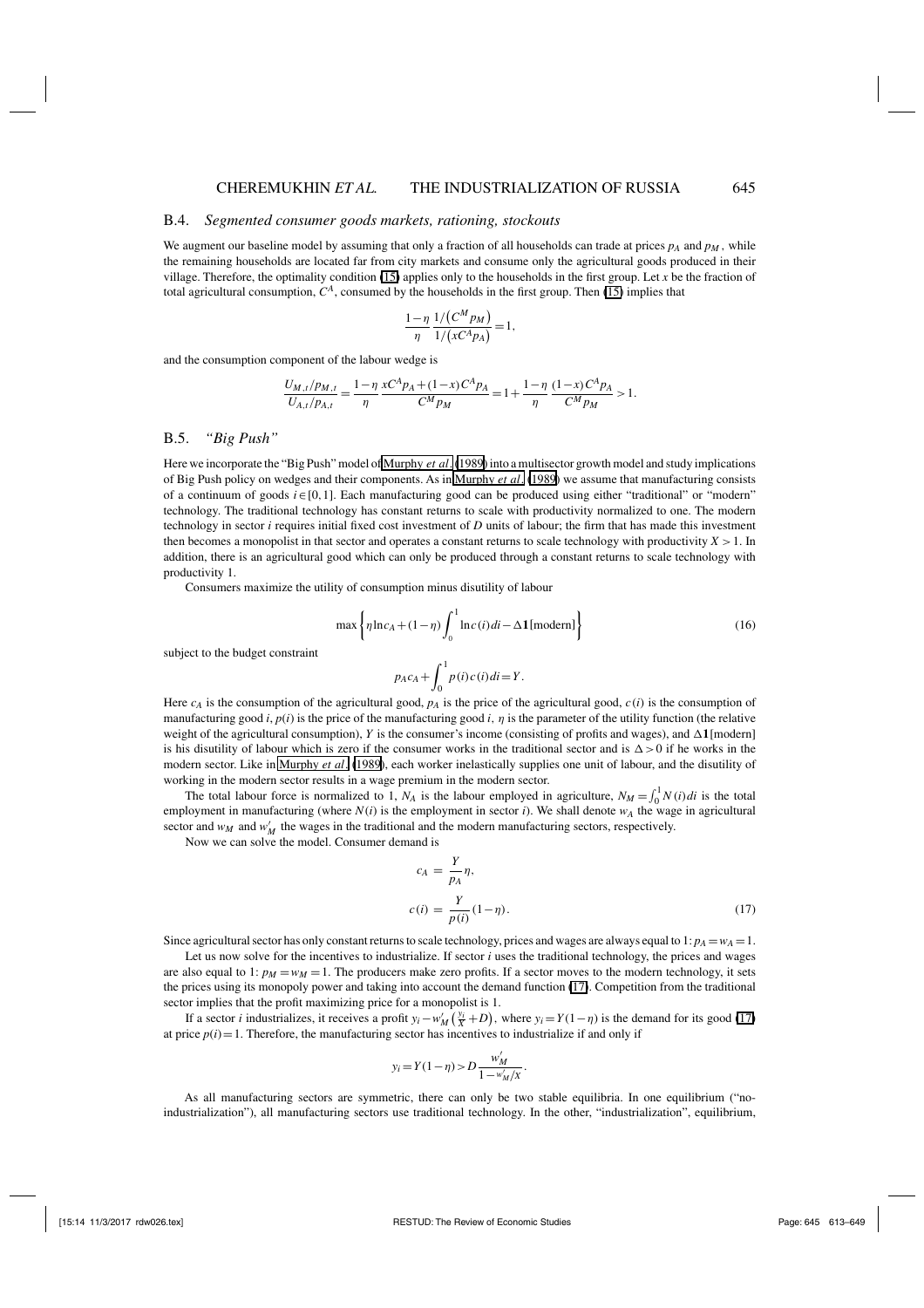all manufacturing goods are produced through modern technology. In each case, every manufacturing sector produces the same amount  $c(i) = c_M = \int_0^1 c(i) di = Y(1 - \eta)$ .

When manufacturing does not industrialize, the equilibrium is analogous to our baseline frictionless economy in Section [3.2.](#page-10-0) In particular, from the optimality conditions

$$
\frac{1-\eta}{\eta} \frac{c_A}{c_M} \frac{p_A}{p_M} = 1,
$$

and the fact that  $p_M = p_A = 1$  and feasibility constraints we get

$$
\frac{1-\eta}{\eta} \frac{N_A}{N_M} = 1,
$$
  

$$
N_A + N_M = 1.
$$

Therefore,

 $N_A = \eta$ ;  $N_M = 1 - \eta$ .

The consumer's income is  $Y = 1$ . This equilibrium exists if and only if

$$
1 - \eta < D \frac{w'_M}{1 - w'_M / X} \,. \tag{18}
$$

Let us now consider the equilibrium where all manufacturing firms industrialize. We will use  $c'_j$ ,  $p'_j$ ,  $w'_j$ ,  $N'_j$  ( $j = A, M$ ) to denote the parameters of this equilibrium. We still have  $p'_M = p'_A = 1$ , but now

$$
\frac{1-\eta}{\eta}\frac{N'_A}{XN'_M} = 1,
$$
  

$$
N'_A + N'_M + D = 1.
$$

This immediately implies

$$
N'_{A} = \frac{(1 - D)\eta X}{1 - \eta + \eta X}, N'_{M} = \frac{(1 - D)(1 - \eta)}{1 - \eta + \eta X}.
$$

The consumer's income is

$$
Y' = p_A c'_A + p_M c'_M = XN'_M + N'_A = \frac{(1 - D)X}{1 - \eta + \eta X}.
$$

The wages in manufacturing are determined by  $\ln(Y' - (w'_M - 1)) = \ln(Y') - \Delta$  which implies

$$
w'_M = 1 + \frac{(1 - D)X}{1 - \eta + \eta X} \left( 1 - e^{-\Delta} \right).
$$

The industrialization equilibrium exists whenever

$$
Y'(1-\eta) > D \frac{w'_M}{1 - w'_M / x} \,. \tag{19}
$$

If the fixed cost of industrialization  $D$  is sufficiently low and the productivity in the modern sector  $X$  is sufficiently high then  $\Pi' = \frac{(1-D)X}{1-\eta+\eta X} > \Pi = 1$  so that for some range of  $\Delta$  both (18) and (19) hold. In this case, there is a multiplicity of equilibria (and, therefore, a rationale for the "Big Push").

Let us now compare the two equilibria. In the industrialization equilibrium, TFP in manufacturing is higher:

$$
\frac{X N_M'}{N_M'+D} > w_M' > 1.
$$

The labour wedge is  $X > 1$  in the industrialization equilibrium and 1 in the no-industrialization equilibrium. The production component is higher in the industrialization equilibrium:

$$
\frac{X}{w'_M} > \frac{N'_M + D}{N'_M} > 1.
$$

The mobility component is also higher:

$$
\frac{w'_M}{w'_A} = w'_M > 1 = \frac{w_M}{w_A}.
$$

The ratio of prices and the ratio of marginal utilities are the same in both equilibria; hence the consumption component of the labour wedge is the same.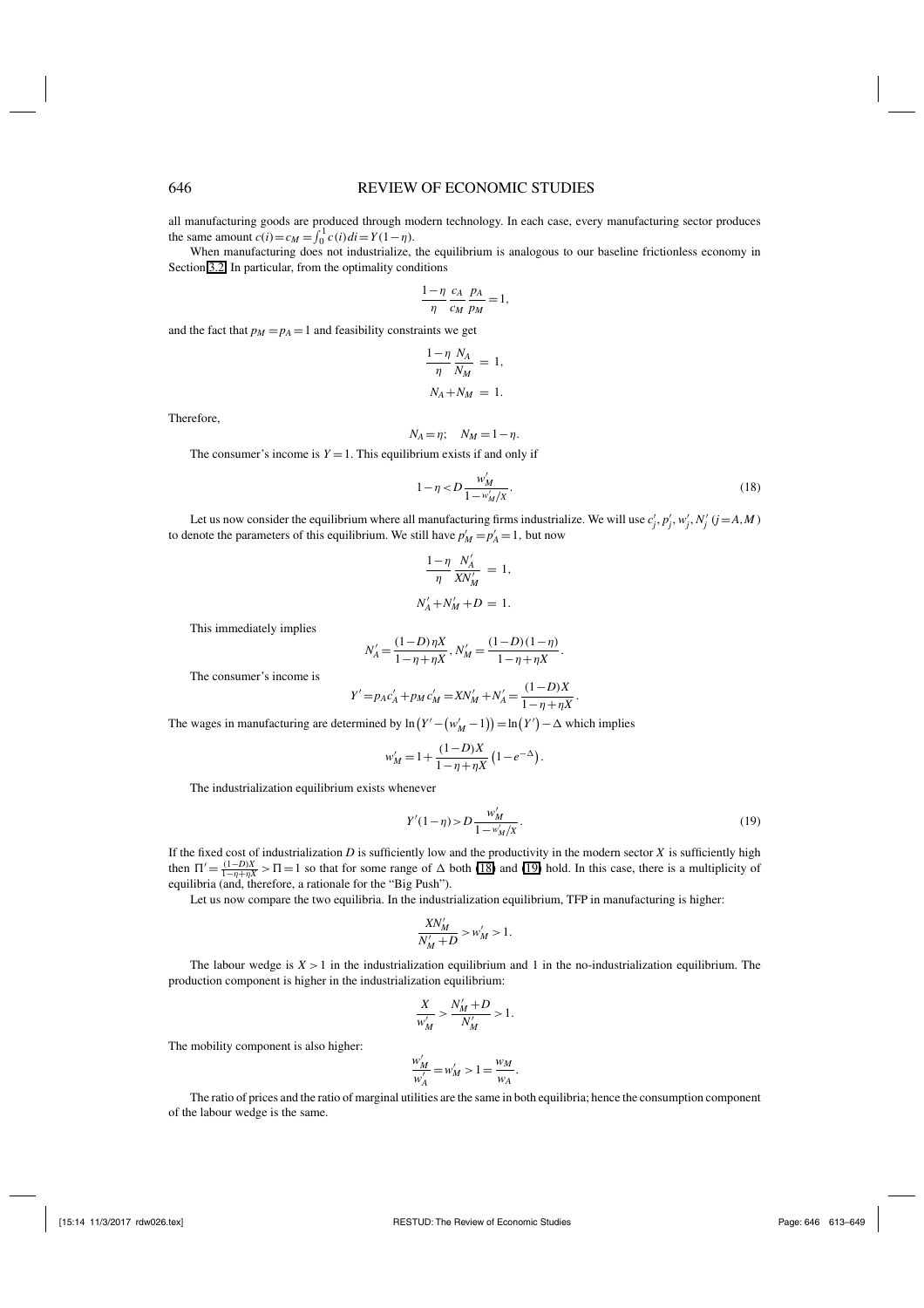<span id="page-34-0"></span>Whenever both equilibria exist, the labour force in agriculture is *higher* in the industrialization equilibrium:

$$
N'_A = \frac{(1 - D)\eta X}{1 - \eta + \eta X} > N_A = \eta.
$$

The intuition for this result is straightforward. The industrialization equilibrium exists if and only if industrialization results in higher aggregate income  $Y' > Y$ . This in turn implies that industrialization results in a higher demand for agricultural products. As the technology in agriculture does not change, increase in agricultural production requires an increase in agricultural employment. The labour moves to agriculture from manufacturing (where higher TFP allows to produce more output with less labour).

*Acknowledgments*. The authors thank Mark Aguiar, Paco Buera, V.V. Chari, Hal Cole, Raquel Fernandez, Joseph Kaboski, Andrei Markevich, Joel Mokyr, Lee Ohanian, Richard Rogerson, and four anonymous referees for useful comments. We also thank participants at Berkeley, Brown, Duke, EIEF, Federal Reserve Bank of Philadelphia, Harvard, HEC, NBER EFJK Growth, Development Economics, and Income Distribution and Macroeconomics, New Economic School, Northwestern, Ohio State, Paris School of Economics, Princeton, Sciences Po, University of Zurich. We are particularly indebted to Bob Allen for sharing his data. Financial support from the NSF is gratefully acknowledged. Golosov and Tsyvinski also thank Einaudi Institute of Economics and Finance for hospitality. Any opinions, findings, and conclusions or recommendations expressed in this publication are those of the authors and do not necessarily reflect the views of their colleagues, the Federal Reserve Bank of Dallas or the Federal Reserve System.

#### **Supplementary Data**

[Supplementary data](http://restud.oxfordjournals.org/lookup/suppl/doi:10.1093/restud/rdw026/-/DC1) are available at *Review of Economic Studies* online.

#### **REFERENCES**

ACEMOGLU, D. (2008), *Introduction to Modern Economic Growth* (Princeton University Press).

- ACEMOGLU, D. and GUERRIERI, V. (2008), "Capital Deepening and Nonbalanced Economic Growth", *Journal of Political Economy*, **116**, 467–498.
- ALDER, S., LAGAKOS, D. and OHANIAN, L. (2013), "The Decline of the U.S. Rust Belt: A Macroeconomic Analysis" (Mimeo, UCLA).
- ALLEN, R. C. (1997), "Agricultural Marketing and the Possibilities for Industrialization in the Soviet Union in the 1930s", *Explorations in Economic History*, **34**, 387–410.
- ALLEN, R. C. (2003), *Farm to Factory: a Reinterpretation of the Soviet Industrial Revolution* (Princeton University Press).
- ANAN'ICH, B. V. (1983), "The Economic Policy of the Tsarist Government and Enterprise in Russia from the End of the Nineteenth through the Beginning of the Twentieth Century", in Guroff, G. and Carstensen F. V., (eds),*Entrepreneurship in Imperial Russia and the Soviet Union* (Princeton University Press).
- BARSOV, A. (1969), *Balans Stoimostnykh Obmenov Mezhdu Gorodom i Derevnei* (Moscow: Nauka). [in Russian: *The Balance of the Costs Exchange Between the City and the Village*].
- BERGSON, A. (1961), *The Real National Income of Soviet Russia since 1928* (Cambridge: Harvard University Press).
- BERGSON,A., BERNAUT, R. and TURGEON, L. (1955), "Basic Industrial Prices in the USSR, 1928–1950: Twenty-Five Branch Series and Their Aggregation" (Research Memorandum RM-1522, RAND Corporation).
- BLACKWELL, W. (1974), "Introduction" in Blackwell W., B., (ed.), *Russian Economic Development: From Peter the Great to Stalin* (New York: New Viewpoints).
- BORODKIN, L., GRANVILLE, B. and LEONARD, C. (2008), "The Rural/Urban Wage Gap in the Industrialisation of Russia, 1884–1910", *European Review of Economic History*, **12**, 67–95.
- BUERA, F. and KABOSKI, J. (2009), "Can Traditional Theories of Structural Change Fit the Data?" *Journal of the European Economic Association*, **7**, 469–477.
- BUERA, F. and KABOSKI, J. (2012a), "Scale and the Origins of Structural Change", *Journal of Economic Theory*, **147**, 684–712.

BUERA, F. and KABOSKI, J. (2012b), "The Rise of the Service Economy", *American Economic Review*, **102**, 2540–69.

- CASELLI, F. (2005), "Accounting for Cross-Country Income Differences", in Aghion and Durlauf, (eds), *Handbook of Economic Growth* (North-Holland).
- CASELLI, F. and COLEMAN, W. J. II (2001), "The U.S. Structural Transformation and Regional Convergence: A Reinterpretation", *Journal of Political Economy*, **109**, 584–616.
- CASTANEDA DOWER, P. and MARKEVICH, A. (2013), "Land Tenure and Productivity in Agriculture: The Case of the Stolypin Reform in Late Imperial Russia" (Mimeo, New Economic School).
- CASTANEDA DOWER, P. and MARKEVICH, A. (2015), "Labor Misallocaiton and Mass Mobilization: Russian Agriculture during the Great War" (Mimeo, New Economic School).
- CENTRAL STATISTICAL COMMITTEE OF THE INTERIOR MINISTRY (1907), *Statistika Zemlevladenia 1905g*. Saint Petersburg. [In Russian: Land Ownership Statistics in 1905].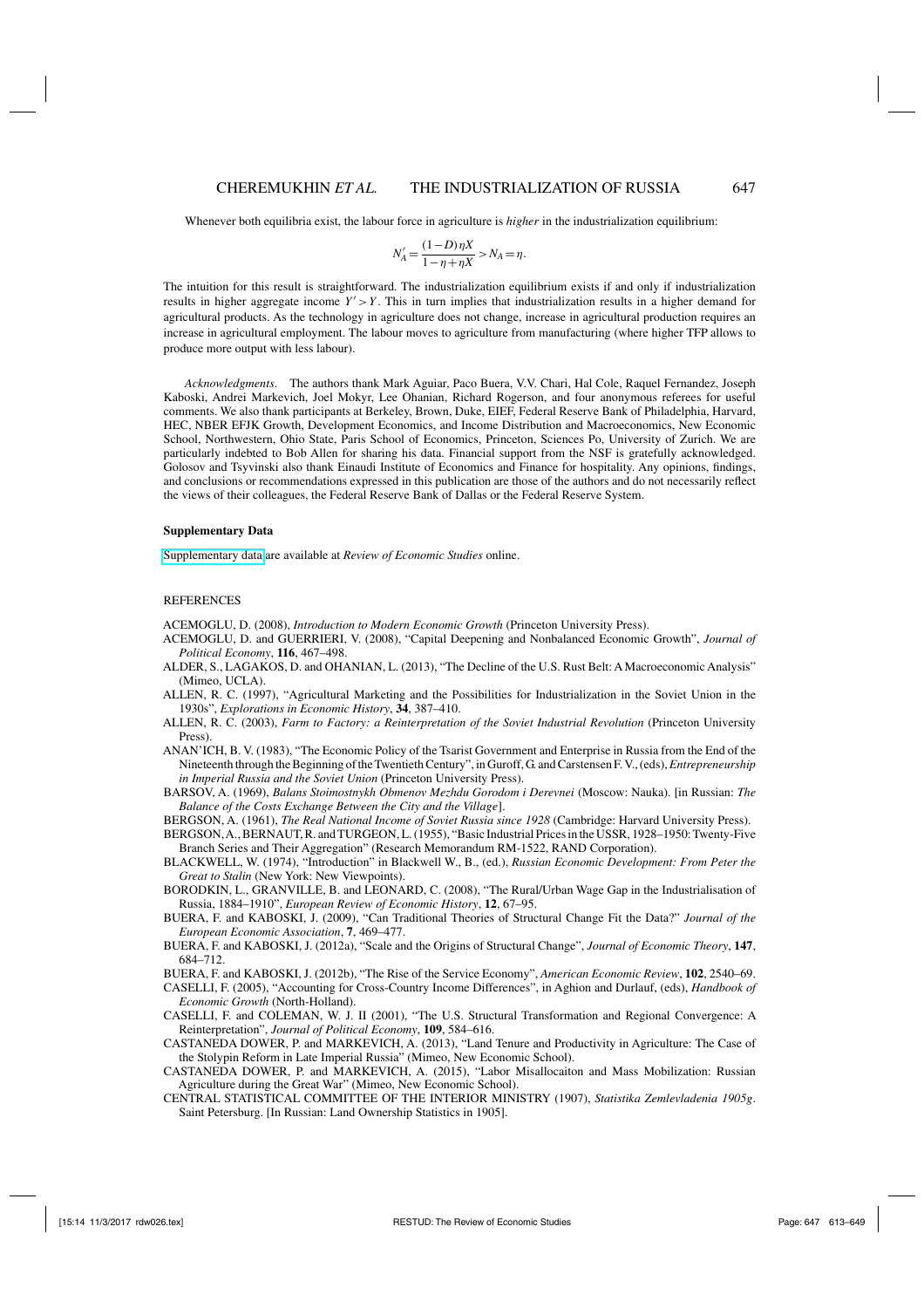- <span id="page-35-0"></span>CHANDLER, A. D. Jr. (1977), *The Visible Hand: The Managerial Revolution in American Business* (The Belknap Press of Harvard University Press).
- CHARI, V. V., KEHOE, P. and McGRATTAN, E. (2007), "Business Cycle Accounting", *Econometrica*, **75**, 781–836.
- CHEREMUKHIN, A., GOLOSOV, M., GURIEV, S., *et al*. (2013), "Was Stalin Necessary for Russia's Economic Development?" (Working Paper No. 19425, NBER).
- CHEREMUKHIN, A., GOLOSOV, M., GURIEV, S., *et al*. (2015), "The Economy of People's Republic of China from 1953" (Working paper No. 21397, NBER).

CHERNINA, E., CASTANEDADOWER, P. and MARKEVICH,A. (2014), "Property Rights, Land Liquidity and Internal Migration", *Journal of Development Economics*, **110**, 191–215.

- COLE, H. and OHANIAN, L. (2002), "The U.S. and U.K. Great Depressions Through the Lens of Neoclassical Growth Theory", *American Economic Review*, **92**, 28–32.
- COLE, H. and OHANIAN, L. (2004), "New Deal Policies and the Persistence of the Great Depression: A General Equilibrium Analysis", *Journal of Political Economy*, **112**, 779–816.
- CRISP, O. (1978), "Labor and Industrialization in Russia", *Cambridge Economic History of Europe*, Vol. 7, Part 2 (Cambridge University Press).
- DAVIES, R. (1990), *From Tsarism to the New Economic Policy* (Macmillan Academic and Professional Ltd).
- DAVIES, R. W., HARRISON, M. and WHEATCROFT, S. G. (1994), *The Economic Transformation of the Soviet Union, 1913–1945* (Cambridge University Press).
- DAVIES, R. W. and WHEATCROFT, S. G. (2004), *The Years of Hunger: Soviet Agriculture, 1931–1933*, (Palgrave Macmillan).
- DOHAN, M. R. (1990), "Foreign Trade", in Davies, R., (ed.), *From Tsarism to the New Economic Policy* (Macmillan Academic and Professional Ltd).
- FALKUS, M. E. (1972), *The Industrialization of Russia 1700–1914* (Macmillan).
- FERNALD, J. and NEIMAN, B. (2011), "Growth Accounting with Misallocation: Or, Doing Less with More in Singapore", *American Economic Journal: Macroeconomics*, **3**, 29–74.
- GATTRELL, P. and DAVIES, R. (1990), "The Industrial Economy", in Davies, R., (ed.), *From Tsarism to the New Economic Policy* (Macmillan Academic and Professional Ltd).
- GERSCHENKRON,A. (1951), "ADollar Index of Soviet Machinery Output, 1927–1928 to 1937" (Report R-197, RAND Corporation).
- GERSCHENKRON, A. (1965), "Agrarian Policies and Industrialization, Russia 1861–1917", in Habakkuk, H. J., Postan, M., (eds.), *The Cambridge Economic History of Europe. Volume VI: The Industrial Revolutions and After: Incomes, Population and Technological Changes (II)* (Cambridge: Cambridge University Press), 706–800.
- GOLLIN, D., LAGAKOS, D. and WAUGH, M. E. (2014), "The Agricultural Productivity Gap", *Quarterly Journal of Economics*, **129**, 939–993.
- GOLLIN, D., PARENTE, S. and ROGERSON, R. (2002), "The Role of Agriculture in Development", American Economic *Review*, **92**, 160–164.
- GOODWIN, B. and GRENNES, T. (1998), "Tsarist Russia and the World Wheat Market", *Explorations in Economic History*, **35**, 405–430.
- GREGG, A. G. (2015), "*Factory Productivity and the Concession System of Incorporation in Late Imperial Russia, 1894–1908*" (Mimeo, Middlebury College).
- GREGORY, P. (1972), "Economic Growth and Structural Change in Tsarist Russia:ACase of Modern Economic Growth?" *Soviet Studies*, **23**, 418–434.

GREGORY, P. (1982), *Russian National Income, 1885–1913* (Cambridge University Press).

- GREGORY, P. (1990), "The National Income", in Davies, R., (ed.), *From Tsarism to the New Economic Policy* (Macmillan Academic and Professional Ltd).
- GREGORY, P. (1994), *Before Command: The Russian Economy From Emancipation to Stalin* (Princeton University Press).
- GREGORY, P. and HARRISON, M. (2005), "Allocation under Dictatorship: Research in Stalin's Archives", *Journal of Economic Literature*, **43**, 721–761.
- GREGORY, P. and STUART, R. (1986), *Soviet Economic Structure and Performance* (New York: Harper & Row).
- GUINNANE, T., HARRIS, R., LAMOREAUX, N., *et al*. (2007), "Putting the Corporation in its Place", *Enterprise and Society*, **8**, 687–729.
- HARRIS, J. R. and TODARO, M. P. (1970), "Migration, Unemployment and Development: A Two-Sector Analysis", *American Economic Review*, **60**, 126–42.
- HARRISON, M. (1994), "National Income", in Davies, R. W., Harrison, M. and Wheatcroft, S. G., (eds.), *The Economic Transformation of the Soviet Union, 1913–1945* (Cambridge University Press).
- HARRISON, M. (1998), "Prices, Planners, and Producers: An Agency Problem in Soviet Industry, 1928–1950", *Journal of Economic History* **58**, 1032–1062.
- HAYASHI, F. and PRESCOTT, E. (2008), "The Depressing Effect of Agricultural Institutions on the Prewar Japanese Economy", *Journal of Political Economy*, **116**, 573–632.
- HERRENDORF, B., ROGERSON, R. and VALENTINYI, A. (2013), "Two Perspectives on Preferences and Structural Transformation", *American Economic Review*, **103**, 2752–89.
- HUNTER, H. (1988), "Soviet Agriculture with and without Collectivization, 1928–1940", *Slavic Review*, **47**, 203–216.
- HUNTER, H. and SZYRMER, J. M. (1992), *Faulty Foundations: Soviet Economic Policies, 1928–1940* (Princeton University Press).